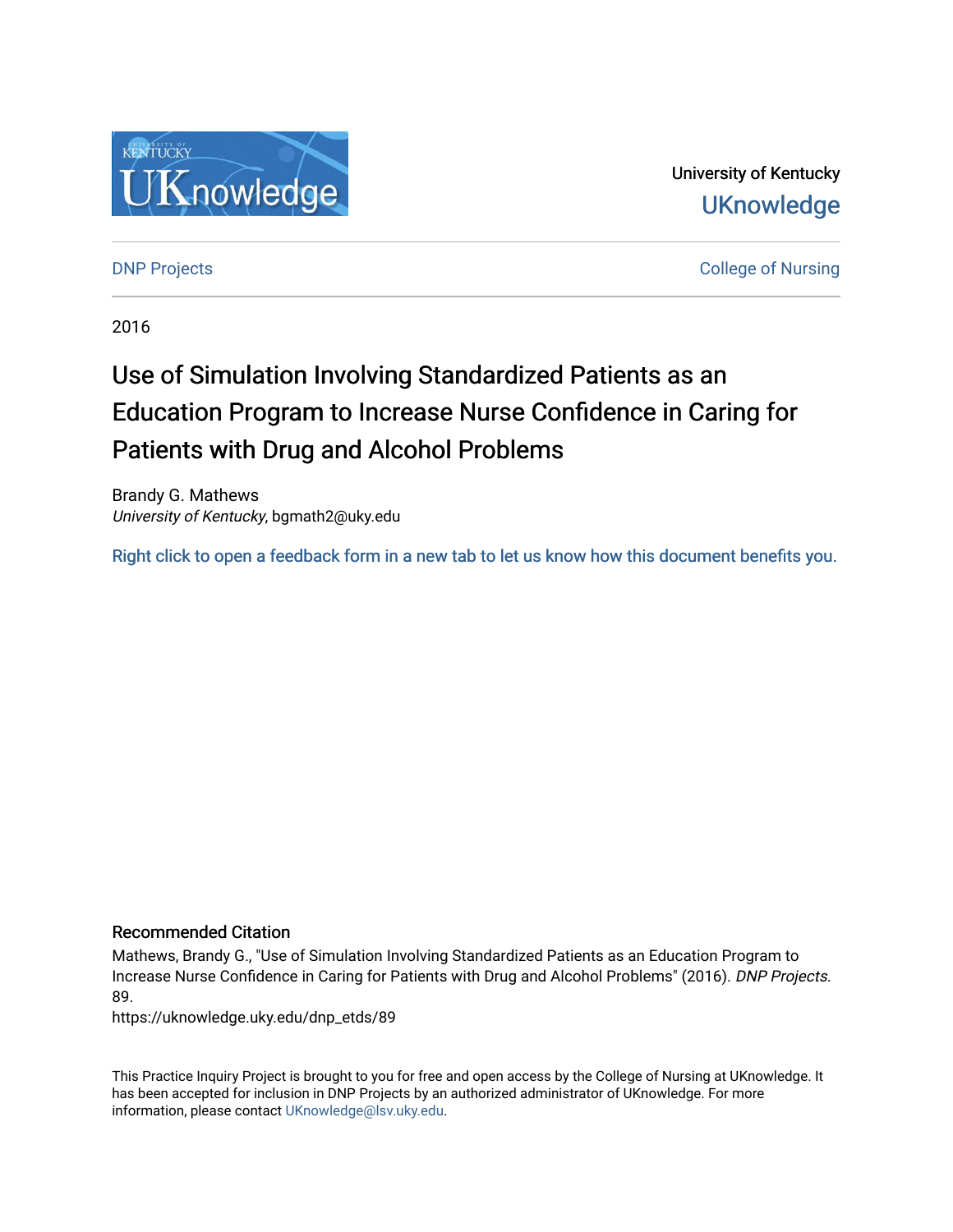### Final DNP Project Report

Use of Simulation Involving Standardized Patients as an Education Program to Increase Nurse Confidence in Caring for Patients with Drug and Alcohol Problems

Brandy Galloway Mathews, MSN, MHA, RN

University of Kentucky

College of Nursing

Summer 2016

Karen Stefaniak, PhD, RN – Committee Chair

Jan Findlay, PhD, PMHNP-BC – Committee Member

Laura Fanucchi, MD – Clinical Mentor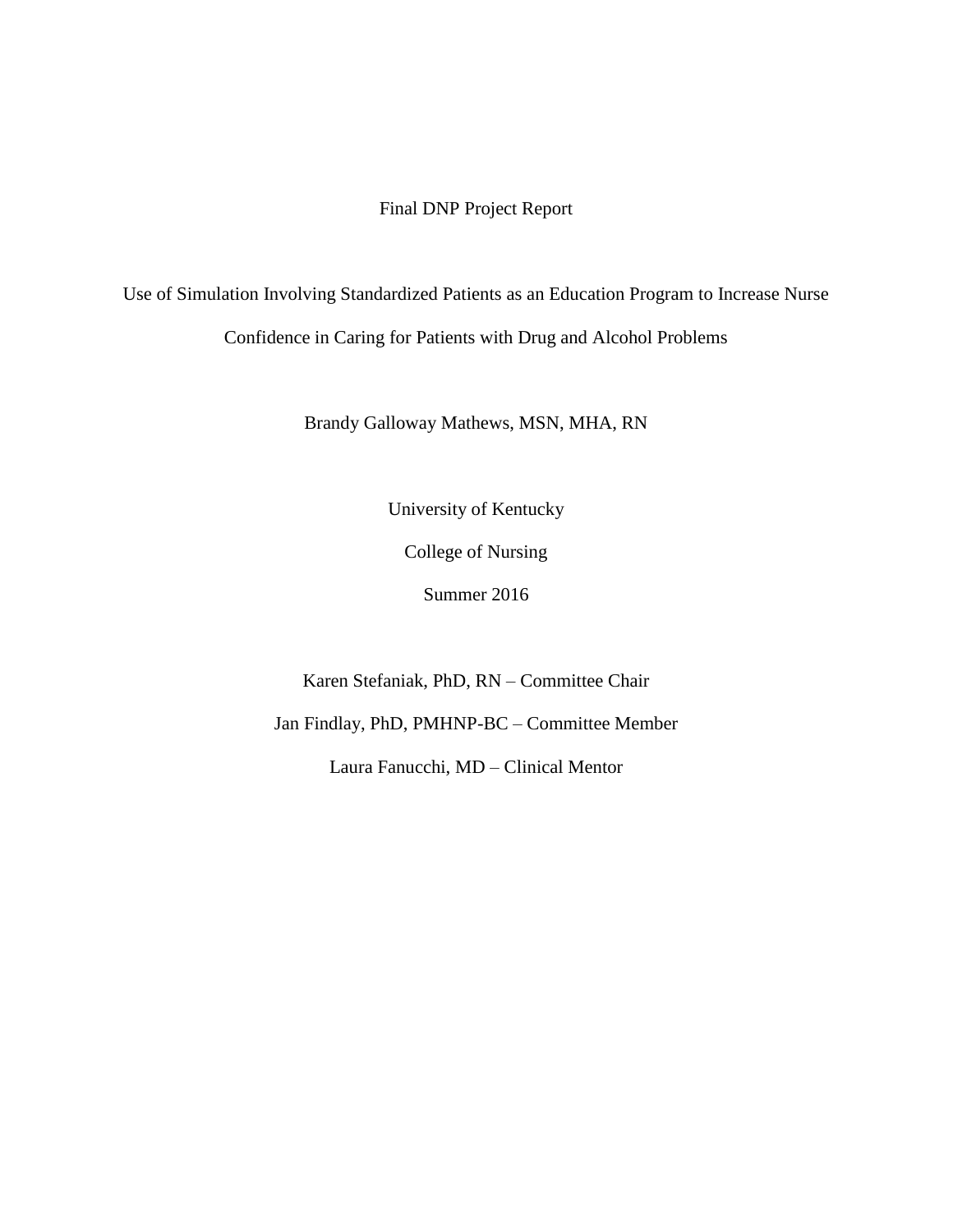## Dedication

I would like to dedicate this body of work to my Nana, Juan Thompson, for her unending love, encouragement, and support.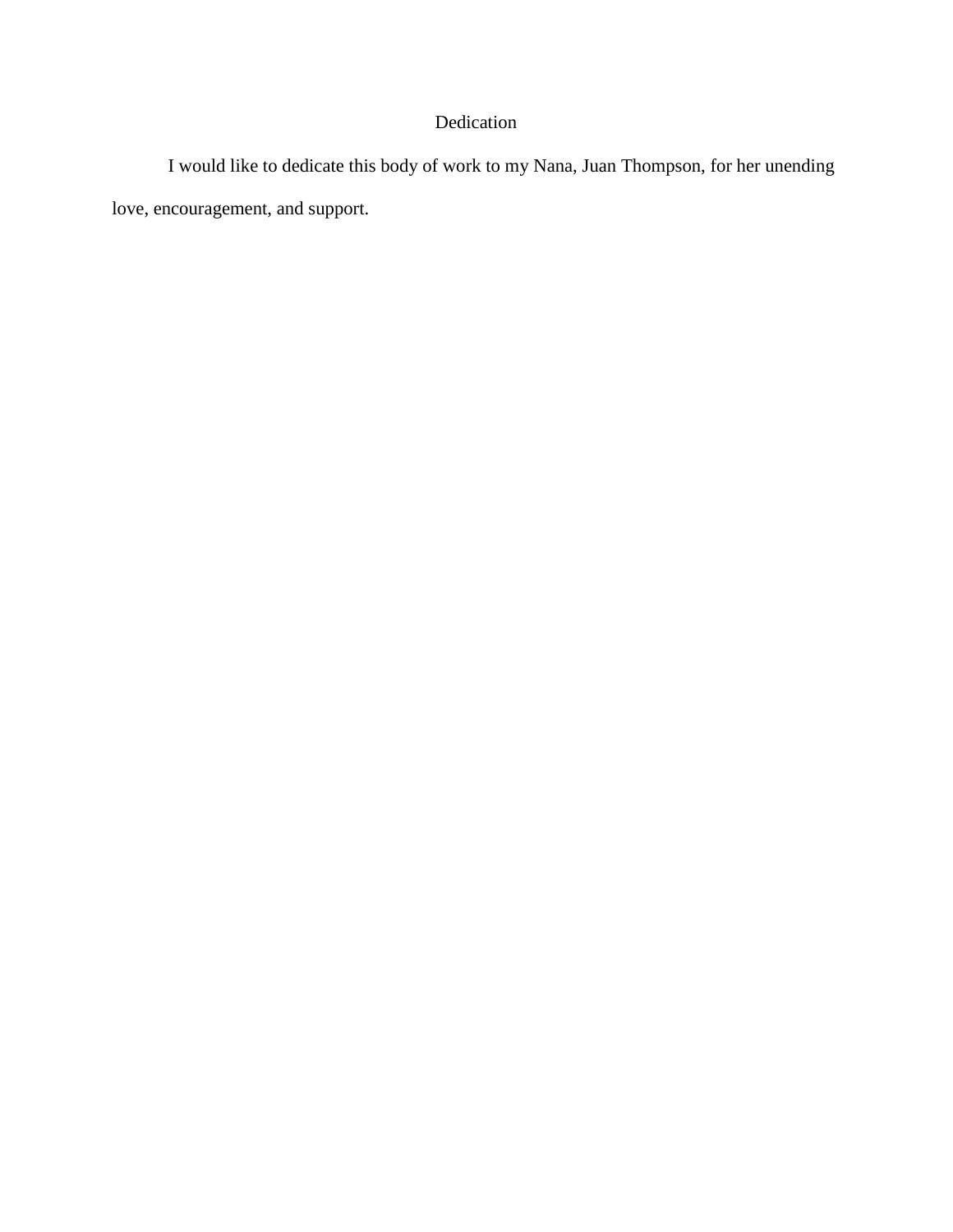#### Acknowledgements

<span id="page-3-0"></span>I would like to acknowledge all those who played a part in my success in completing my doctoral work. First and foremost, my mother, Melissa. She has always believed in me and raised me in a way that allowed me to believe in myself. I'd also like to thank the men in my life. I have been dragging my son, Robert, to class practically since he was born. I hope that I have demonstrated the importance of education and set a good example for him to work hard as he heads off to college this fall. I'd like to thank my fiancé, Eddie, for his support and encouragement but most of all for putting up with me during this process. Lastly, I'd like to acknowledge Gwen, Sarah, and Laura as we travelled this path together and I couldn't have done it without them!

I would also like to acknowledge my committee. Dr. Karen Stefaniak, my advisor and committee chair, who with her experience, expertise, and guidance, has supported me through this entire process and helped me to feel confident that I would get through it. Dr. Jan Findlay, who served as the clinical expert and spent a great deal of her time and talent with me on my project. Without her, this pilot project would not have succeeded. I have to also give her credit for talking me off the ledge a time or two. And, lastly, thank you to Dr. Laura Fanucchi, for her willingness to serve on my committee and for suggesting the idea for my second paper. Most importantly, I'd like to thank her for leading the work to address the issues associated with caring for patients with a substance abuse disorder in our clinical setting. I look forward to making positive changes for these patients and the people who care for them. I'd like to acknowledge Amanda Wiggins for her assistance with the statistical portion; Whitney Kurtz-Ogilvie for helping me to be a better writer; and Joe Gatton and Melissa Wilkeson in the COM Standardized Patient Program for providing and training the actors.

iii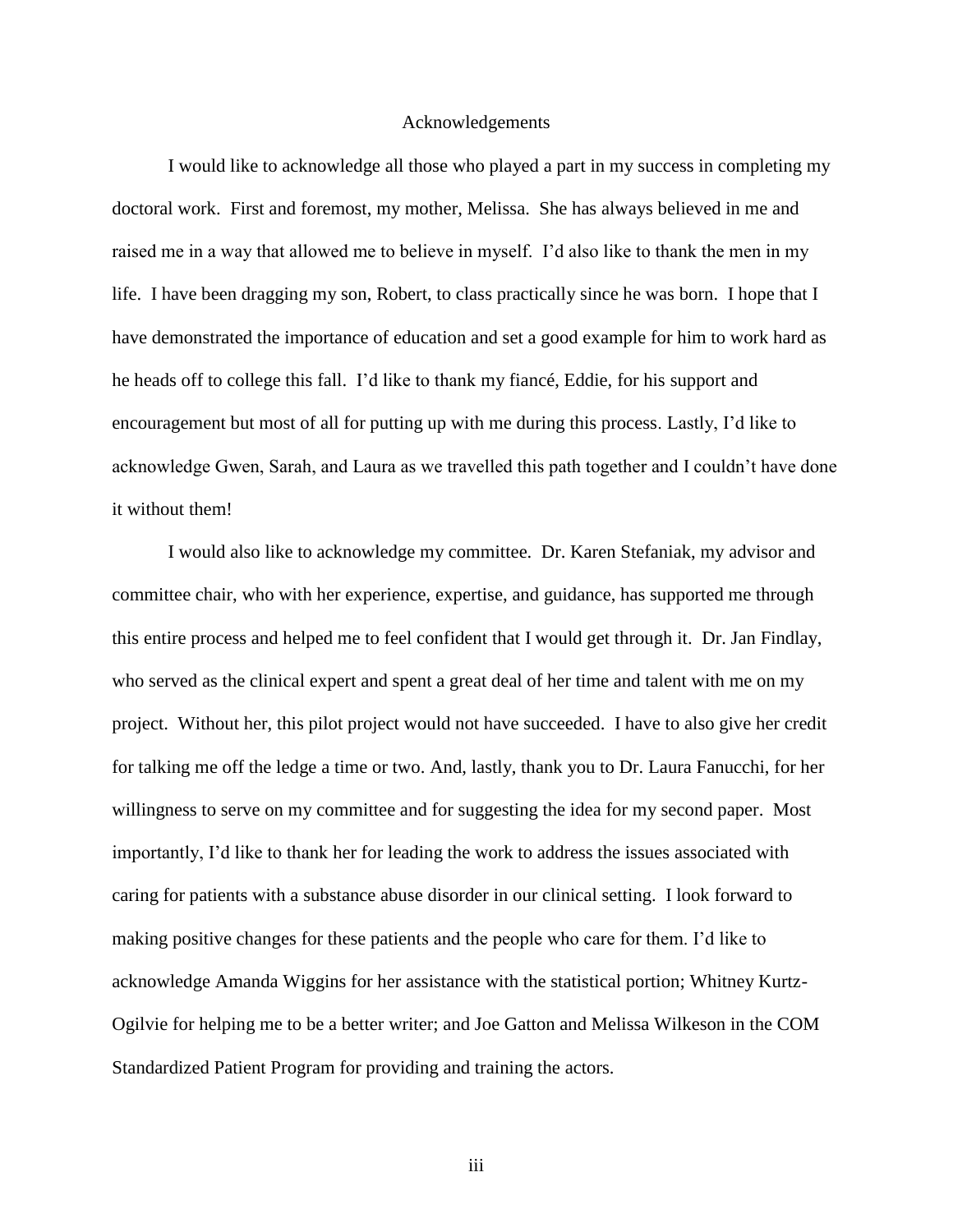## Table of Contents

| Manuscript 3: Testing the Effectiveness of a Simulation Exercise on Nurses' Perceived |
|---------------------------------------------------------------------------------------|
|                                                                                       |
|                                                                                       |
|                                                                                       |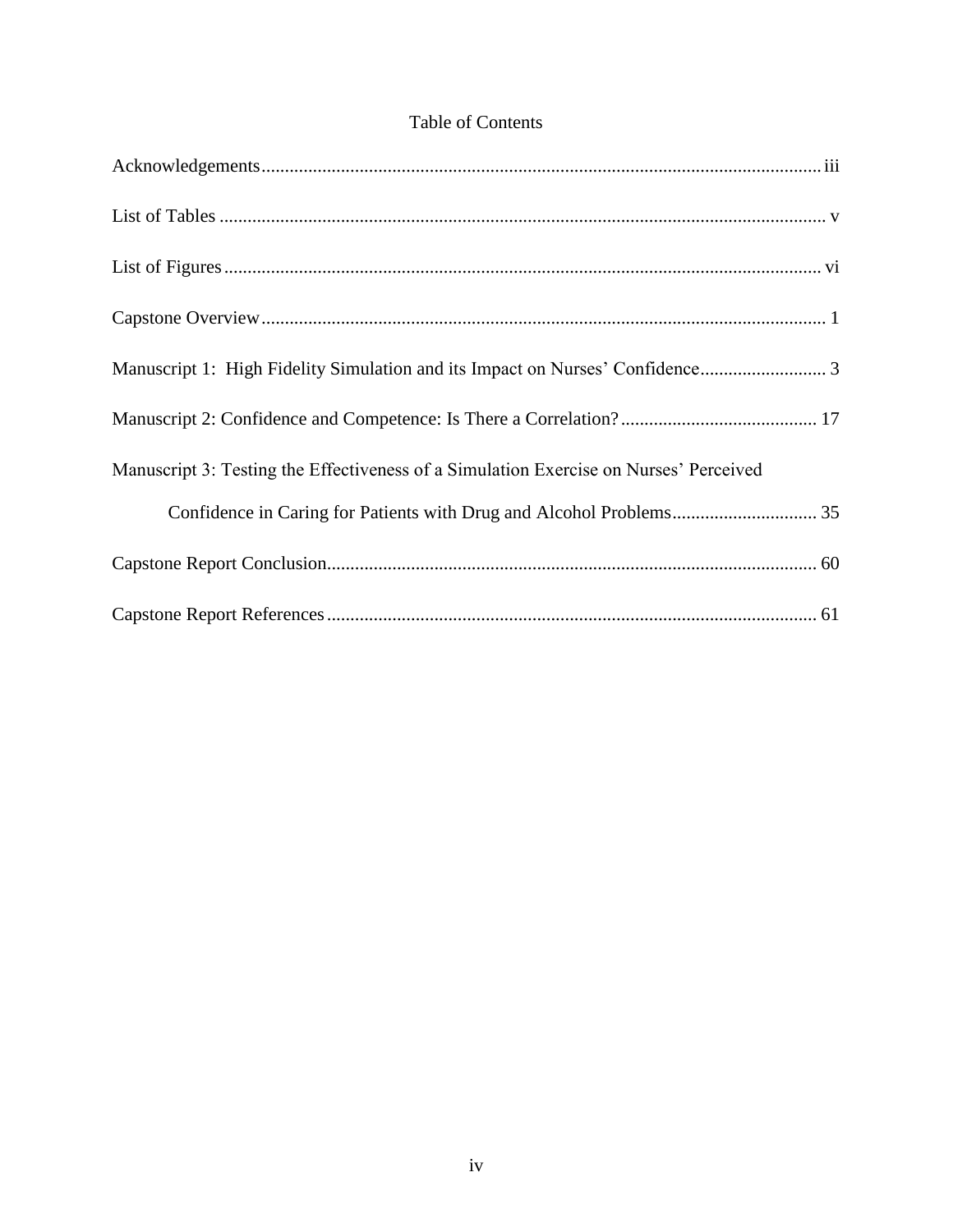## List of Tables

<span id="page-5-0"></span>

| Table 3.2 |                                                                           |  |
|-----------|---------------------------------------------------------------------------|--|
| Table 3.3 |                                                                           |  |
| Table 3.4 | Themes Consistent Among Nurses, Standardized Patient Actors, and Clinical |  |
|           |                                                                           |  |
| Table 3.5 |                                                                           |  |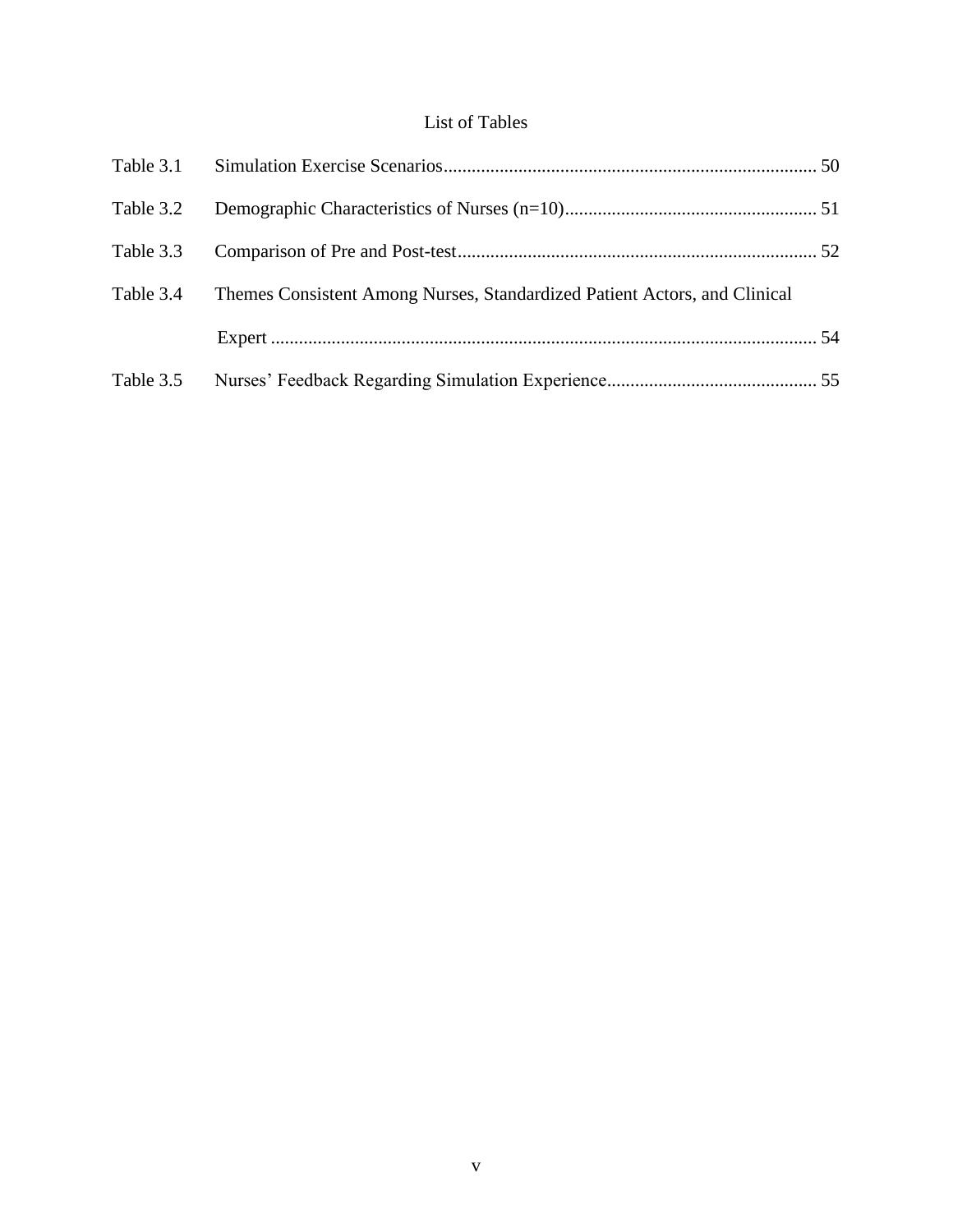## List of Figures

<span id="page-6-0"></span>

|--|--|--|--|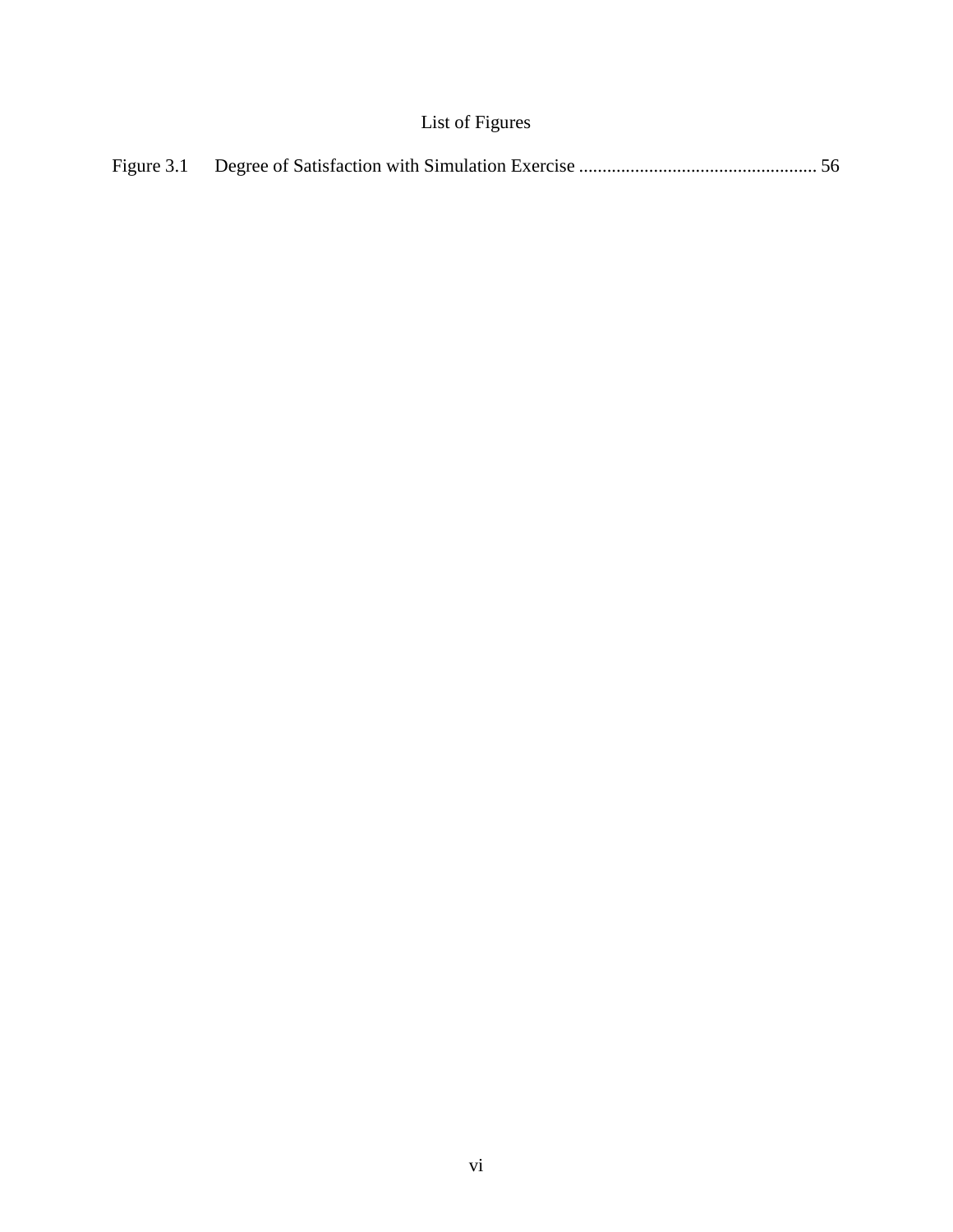#### Capstone Overview

<span id="page-7-0"></span>An adequate and competent workforce is necessary to ensure quality care is delivered to patients; therefore, nurse turnover in a hospital setting is a focus area for nurse leadership. Identification of a specific unit with a current and historical high turnover rate was cause for concern. Through the course of seeking understanding of the issue, anecdotal feedback revealed that the challenging patient population contributed to the turnover. In trying to better understand that perception, it was discovered that many of the patients had substance abuse issues. The nurses, challenged and frustrated by caring for these patients and their negative behaviors, did not feel prepared to care for the patients or to manage their behaviors. Initially seeking to address the turnover and retention issues; yet, ultimately focusing on developing a plan that would support the nurses in caring for these patients was the purpose of this practice inquiry. Consideration was given to conduct a simulation exercise focusing on caring for patients with addiction issues and challenging behaviors to determine if that would have an impact on the nurses' readiness and satisfaction in managing this patient population. The three-fold purpose of this practice inquiry project was to 1) understand simulation and its influence specifically on nurse confidence, 2) to determine if confidence plays a role in improving clinical competence, and 3) to conduct an exercise to determine the effectiveness of simulation as an educational exercise in experienced nursed to determine its effectiveness in a specific patient population.

The first manuscript *High Fidelity Simulation and its Impact on Nurses' Confidence* was a literature review which evaluated the impact of high fidelity simulation as a teaching method on nurses' or nursing students' perceived confidence in their abilities. The findings of this review supported simulation as a teaching method that positively influenced nurse confidence. The second manuscript *Confidence and Competence: Is There a Correlation* was also a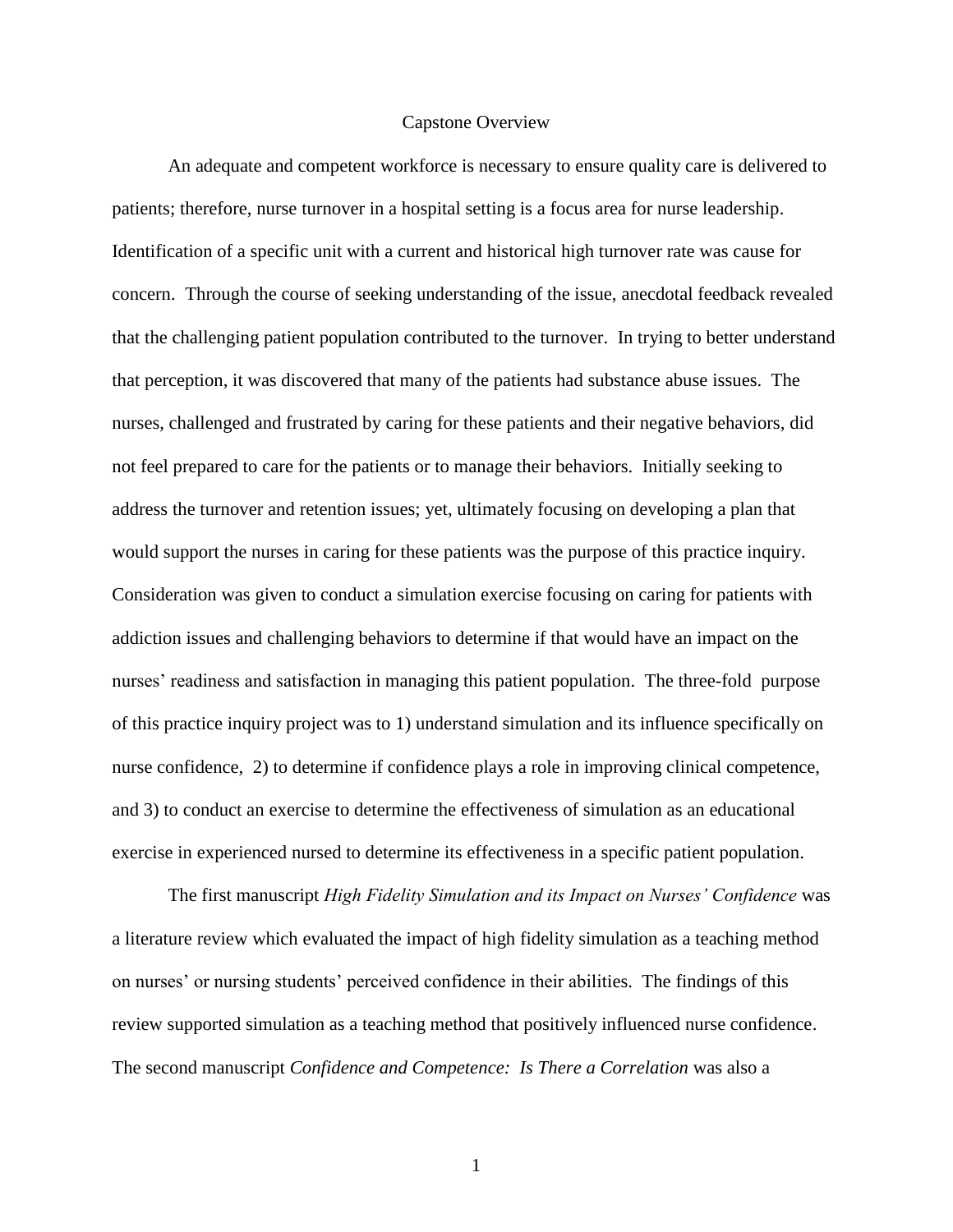literature review. The purpose of the review was to understand the meaning of the concepts of confidence and competence as they are used in health care and to determine if there is a relationship between them. More specifically, the goal of this review was to determine if confidence is a predictor of clinical performance or competency in nursing practice. The findings of this review were inconsistent; however, there was support for additional study.

The final manuscript *High Fidelity Simulation and its Impact on Nurses' Confidence* was a description of the mixed methods, pre and post test pilot project. The purpose of the pilot project was to educate nurses through use of simulation to address the behavioral problems inherit in patients who are actively using or withdrawing from drugs and/or alcohol or who have a history of drug and/or alcohol use problems.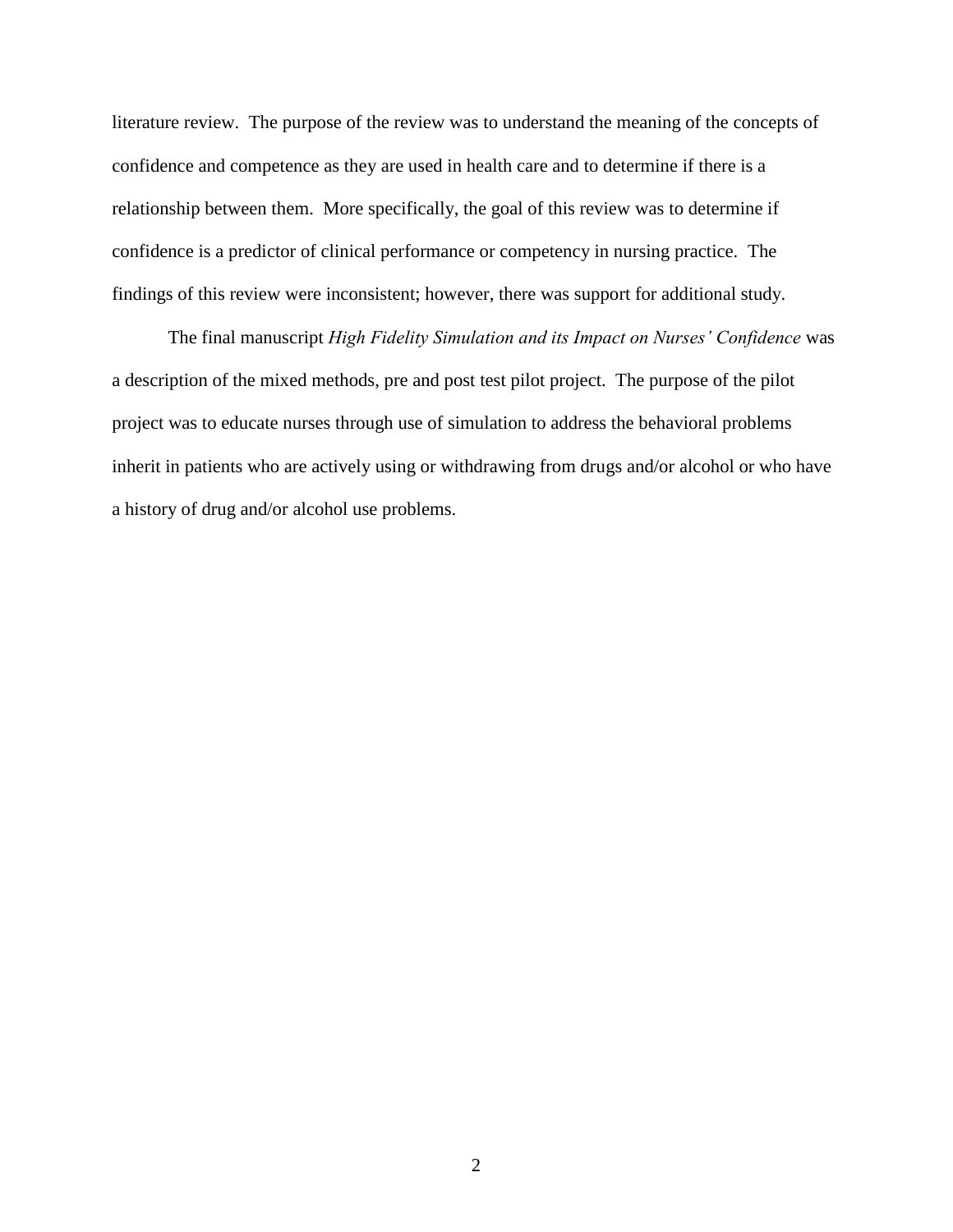Manuscript 1:

<span id="page-9-0"></span>High Fidelity Simulation and its Impact on Nurses' Confidence

Brandy Galloway Mathews

University of Kentucky College of Nursing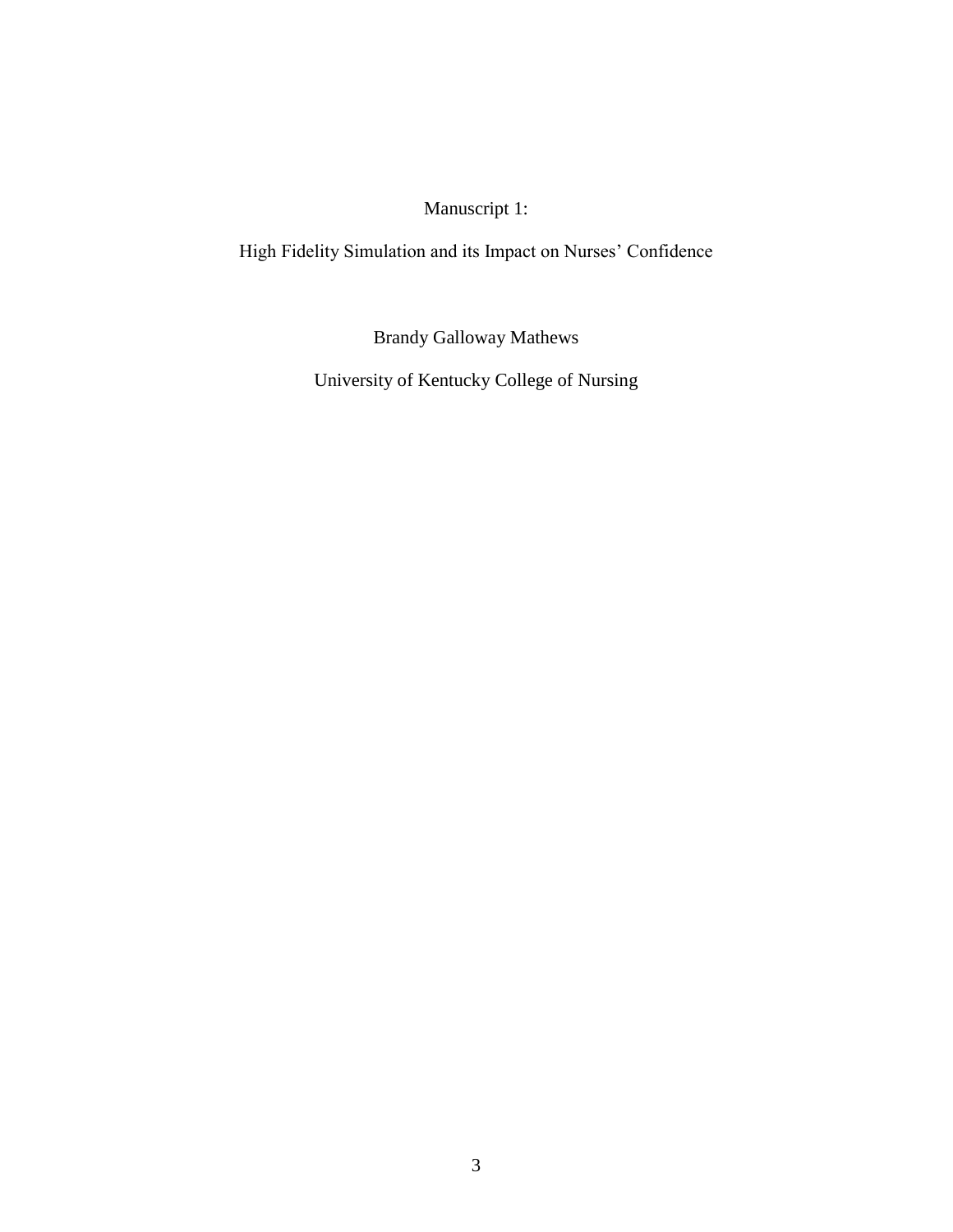#### **Abstract**

**Aim**: The purpose of this literature review was to evaluate the impact of high fidelity simulation as a teaching method on nurses' or nursing students' perceived confidence in their abilities. The goal was to develop an understanding of the role simulation plays in increasing caregiver confidence in clinical care.

**Method**: A review of the literature included an electronic search of the CINAHL and Google Scholar databases. A search using key terms high fidelity, simulation, confidence and nursing was conducted. The identified 118 articles' abstracts were reviewed to ensure that the impact of simulation on confidence was discussed, focusing initially on articles with the word confidence in the title. The search was limited to articles published between 2006 and 2016, written in English with full text available. 24 articles were included in this literature review.

**Results**: Simulation is considered an effective strategy for educating nursing students and practicing nurses in several clinical settings, including medical surgical, critical care, pediatrics, and obstetrics.

**Conclusion**: This literature review supports that simulation is an effective means of education and skills training. It also confirms that confidence in skills and abilities is increased following simulation training for both nursing students and practicing nurses. Additionally, nurses and nursing students are overall satisfied with the simulation experience.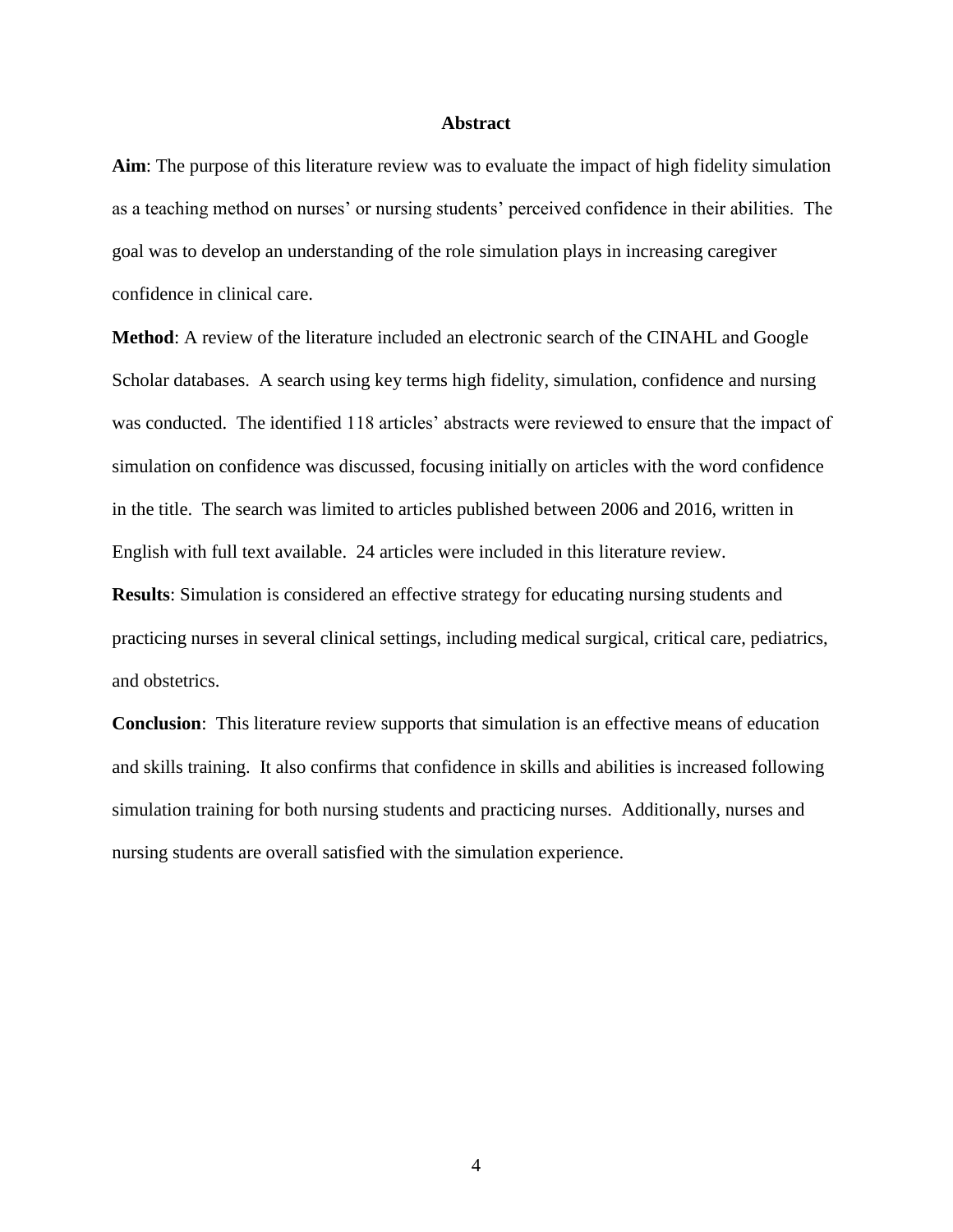Simulation is defined as something that is made to look, feel, or behave like something else especially so that it can be studied or used to train people. (Simulation), (n.d.). In Merriam-Webster's online dictionary. Simulation in nursing education can be categorized into three main types – low fidelity, medium fidelity, and high fidelity. Low fidelity simulation includes practicing skills such as initiation of intravenous access on a dummy arm or conducting peer to peer learning through discussion of case studies (Cant & Cooper, 2009). Medium fidelity is described as somewhat more realistic than low fidelity but not as highly technical as high fidelity. It can include the use of low-technical mannequins for practicing of skills or interventions. High fidelity simulation is defined as a teaching method which produces realistic clinical situations in a protected environment (Leigh, 2008). This can be accomplished through the use of computerized mannequins who can be controlled to respond to interventions and display changes in vital signs or use of real persons playing the part of the patient and acting out the scenarios. High fidelity is the most realistic simulation exercise and it is the focus of this literature review. The fidelity or believability of the situation is an important element to consider when evaluating meaningfulness of simulation. The fidelity not only impacts the user's satisfaction but also the effectiveness of the exercise. The purpose of this literature review was to evaluate the impact of high fidelity simulation as a teaching method on nurses' or nursing students' perceived confidence in their abilities. The goal was to develop an understanding of the role simulation plays in increasing caregiver confidence in clinical care.

#### **Methods**

A review of the literature included an electronic search of the CINAHL and Google Scholar databases. A search using key terms high fidelity, simulation, confidence and nursing was conducted. The identified 118 articles' abstracts were reviewed to ensure that the impact of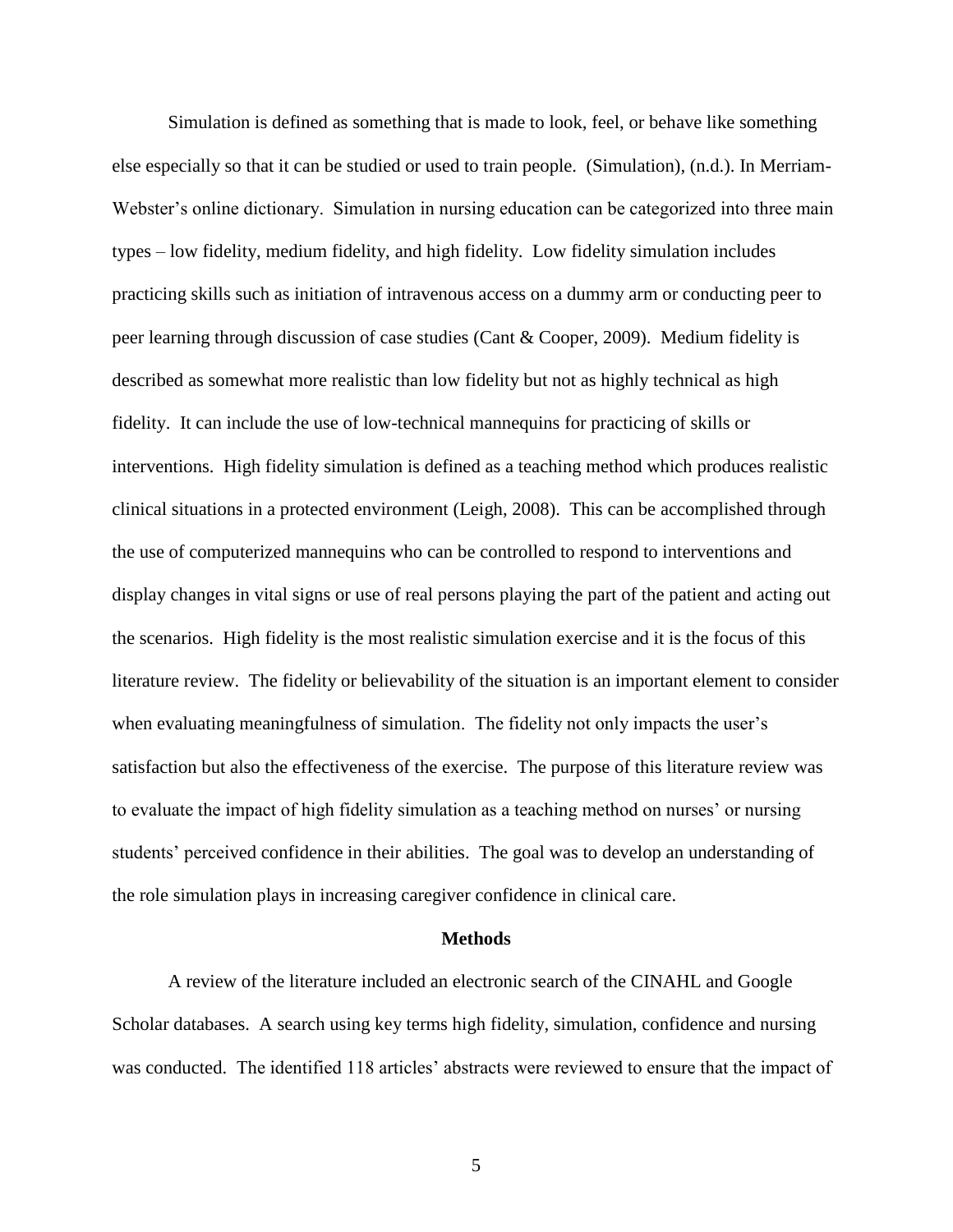simulation on confidence was discussed, focusing initially on articles with the word confidence in the title. The reference lists of all included articles were also reviewed to identify additional sources. The search was limited to articles published between 2006 and 2016, written in English with full text available. Excluded from the review were articles related to simulation with medical students or physicians, low fidelity simulation, and simulation which was focused solely on specific skills acquisition. After review of the articles and application of the exclusion criteria, 24 articles were included in this literature review.

#### **Findings**

#### **Effectiveness as Learning Strategy**

Based on the evidence, simulation is considered an effective strategy for educating nursing students. The effectiveness of simulation was studied in different student populations including those who were in their first clinical rotation (Bambini, Washburn, & Perkins, 2009) and those in their final year of study (Wagner, Bear, & Sander, 2009). Different clinical settings were involved in the studies including critical care (Kaddoura, 2010; Mould, White, & Gallagher, 2011), maternal/ child (Bambini et al. 2009), medical surgical (Gordon & Buckley, 2009; Moreland, Lemieux, Myers, 2012; Smith & Roehrs, 2009), mental health (Barlett & Butson, 2014; Kameg, Clochesy, Mitchell, Suresky, 2010), and pediatrics (Bultas, Hassler, Ercole, & Rea, 2014; Dowson, Russ, Sevdalis, Cooper, & DeMunter, 2013; Samawi, Miller, & Haras, 2014).

#### **Impact on Confidence**

Participation in a simulation exercise has been shown to increase the students' confidence in several ways. Two studies found an increase in student confidence in the maternal and child health setting reporting an increase in confidence in performing skills related to infant and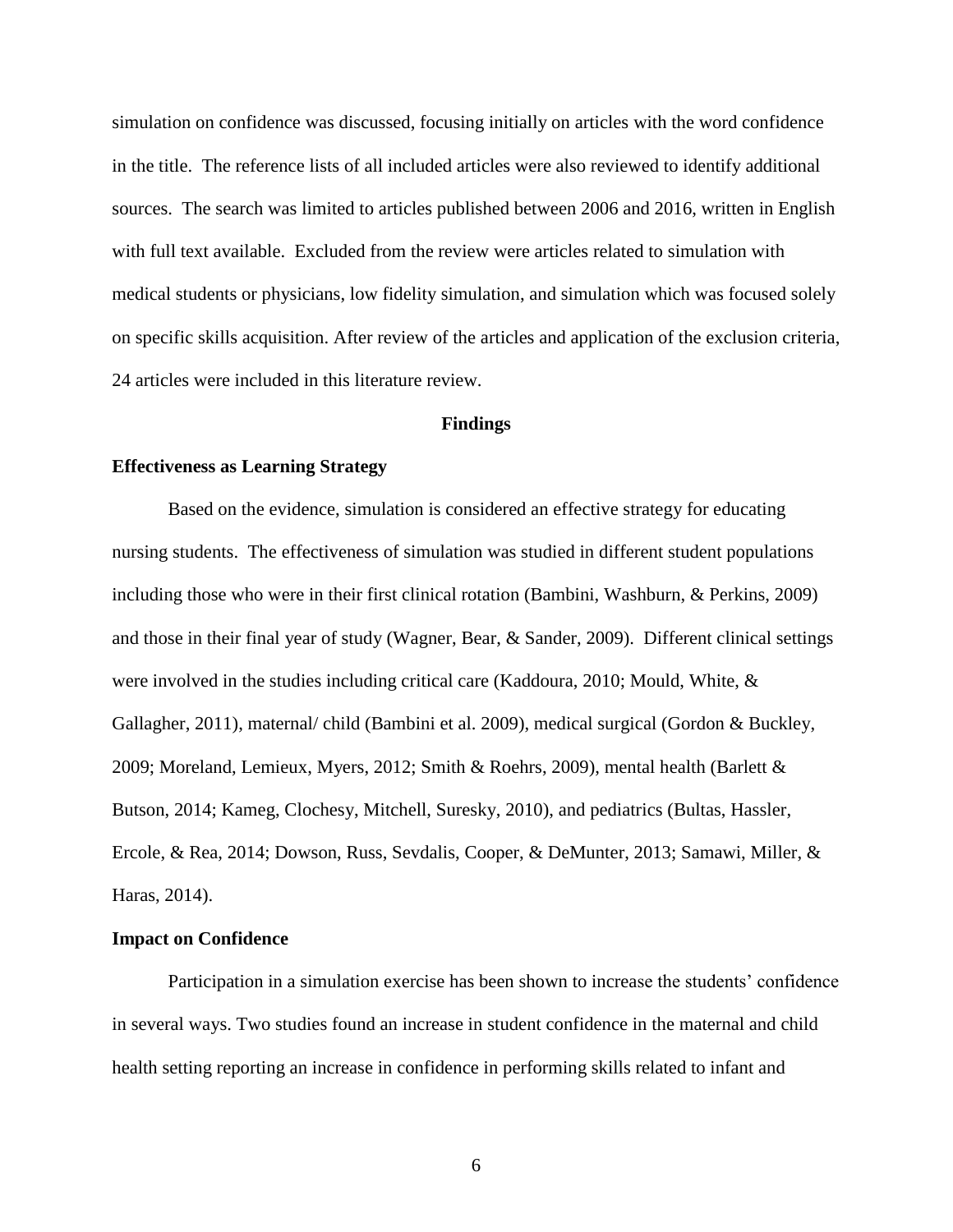maternal care. These skills included infant care and maternal discharge teaching (Wagner et al, 2009) and assessment skills (Bambini et al, 2009). In these studies, students cited a benefit of simulation as the opportunity to practice skills prior to entering the clinical setting (Wagner et al, 2009).

Similarly, Kaddoura (2010) found that simulation training improved overall confidence in a group of newly graduated nurses practicing in a critical care environment. These nurses also reported that the simulation training improved their confidence in their ability to make decisions, manage stress, and delegate responsibilities. All of these are crucial elements of critical care practice.

The evidence demonstrates an improvement in nurse confidence following simulation exercises in both adult and pediatric clinical settings. Four studies evaluated the effects of simulation training on nurses' confidence in emergency situations, with two focusing on pediatric emergencies (Bultas et al., 2014; Dowson et al., 2013) and two focusing on adult patients (Gordon & Buckley, 2009; Roh, Lee, Chung, & Park, 2013). All four showed improvements in nurses' confidence after simulation training. Nurses reported increased confidence in their ability to recognize patient deterioration (Bultas et al., 2014; Gordon & Buckley, 2009), perform lifesaving interventions such as resuscitation (Dowson et al., 2013; Gordon & Buckley, 2009), and work together to intervene appropriately in emergencies (Bultas et al., 2014). They also reported improved confidence in their ability to communicate patient information and communicate with other members of the resuscitation team (Gordon & Buckley, 2009). Interestingly, these improvements in confidence do not seem to be dependent on the amount or type of experience the nurses have (Dowson et al., 2013; Gordon & Buckley, 2009).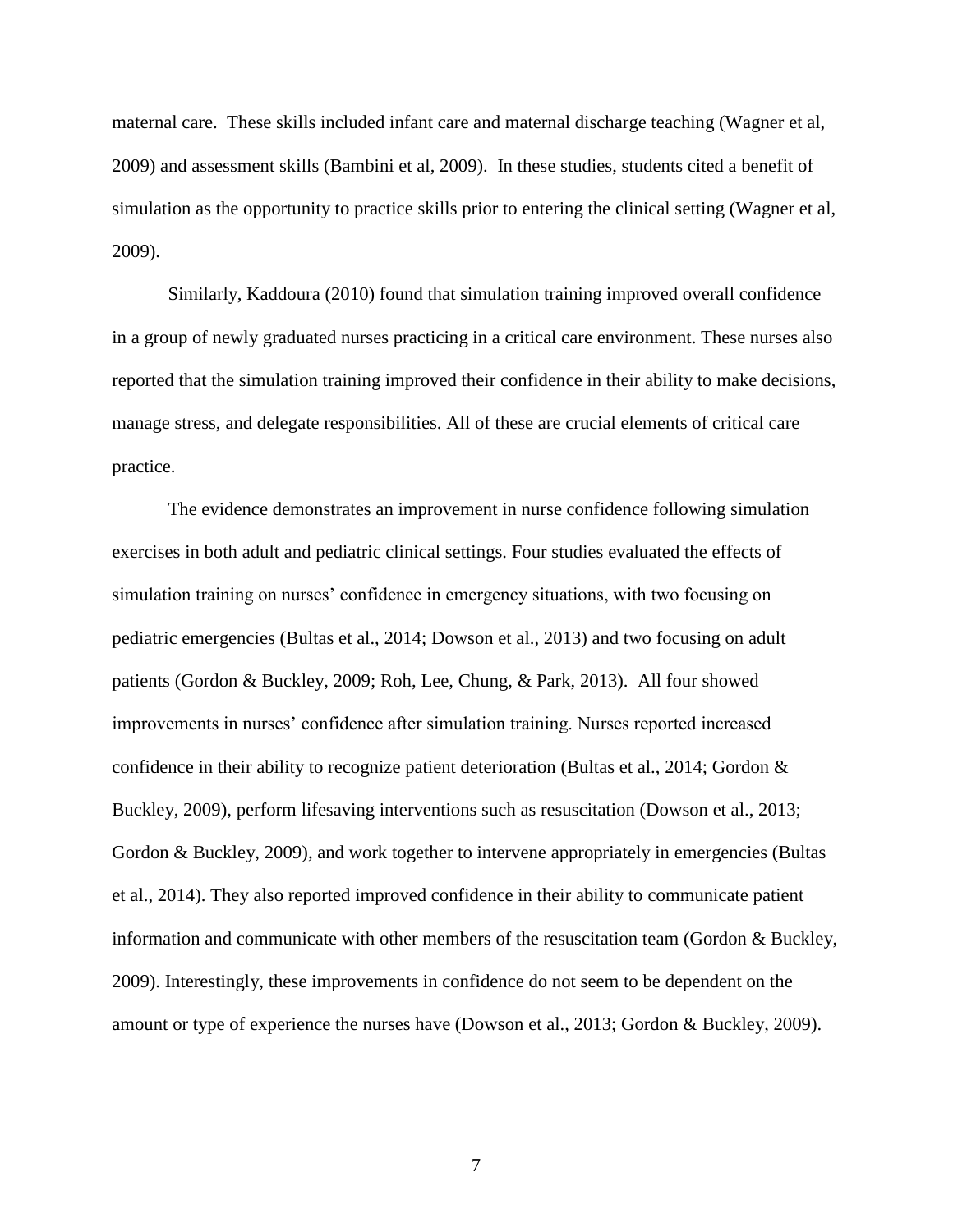Exposure to emergency situations and resuscitation events are experiences that cannot be guaranteed for nursing students. Simulation is an opportunity to provide students and clinicians with exposure to low frequency clinical situations because the clinical events situation can be fabricated and practiced. In addition to resuscitation, patient care during death is a clinical scenario where simulation could provide meaningful practice. For example, Fabro, Schaffer, and Scharton (2014) used simulation to teach end of life and palliative care to students. In this study students not only reported an increase in confidence in caring for dying patients and their families, but they also reported being more confident in their communication skills. Interestingly, Moreland et al. (2012) found that students' overall self-efficacy in caring for dying patients was improved but the exposure to a simulation event created decreased self-efficacy in the emotional aspect of caring for a dying patient. Communication with patients, families, and other members of the health care team is another skill that nurses and students must master. Studies have demonstrated that simulation improves confidence in communication (Fabro et al., 2014; Kameg et al., 2010) in different settings.

Clearly, most of the evidence indicates that simulation improves confidence, for both nursing students and practicing nurses. Furthermore, there is some suggestion that simulation may be a more effective teaching tool than traditional, lecture-based teaching methods. Two studies (Bultas et al., 2014; Dowson et al., 2013) specifically compared simulation training with traditional teaching. Both found a significantly higher increase in nurse confidence following simulation than that achieved with traditional teaching methods.

However, not all the evidence supports these findings. Brannan et al. (2008) and Blum et al. (2010) measured how nursing students' confidence was impacted by teaching assessment and skills through traditional lecture-based teaching versus simulation-based teaching. Both sets of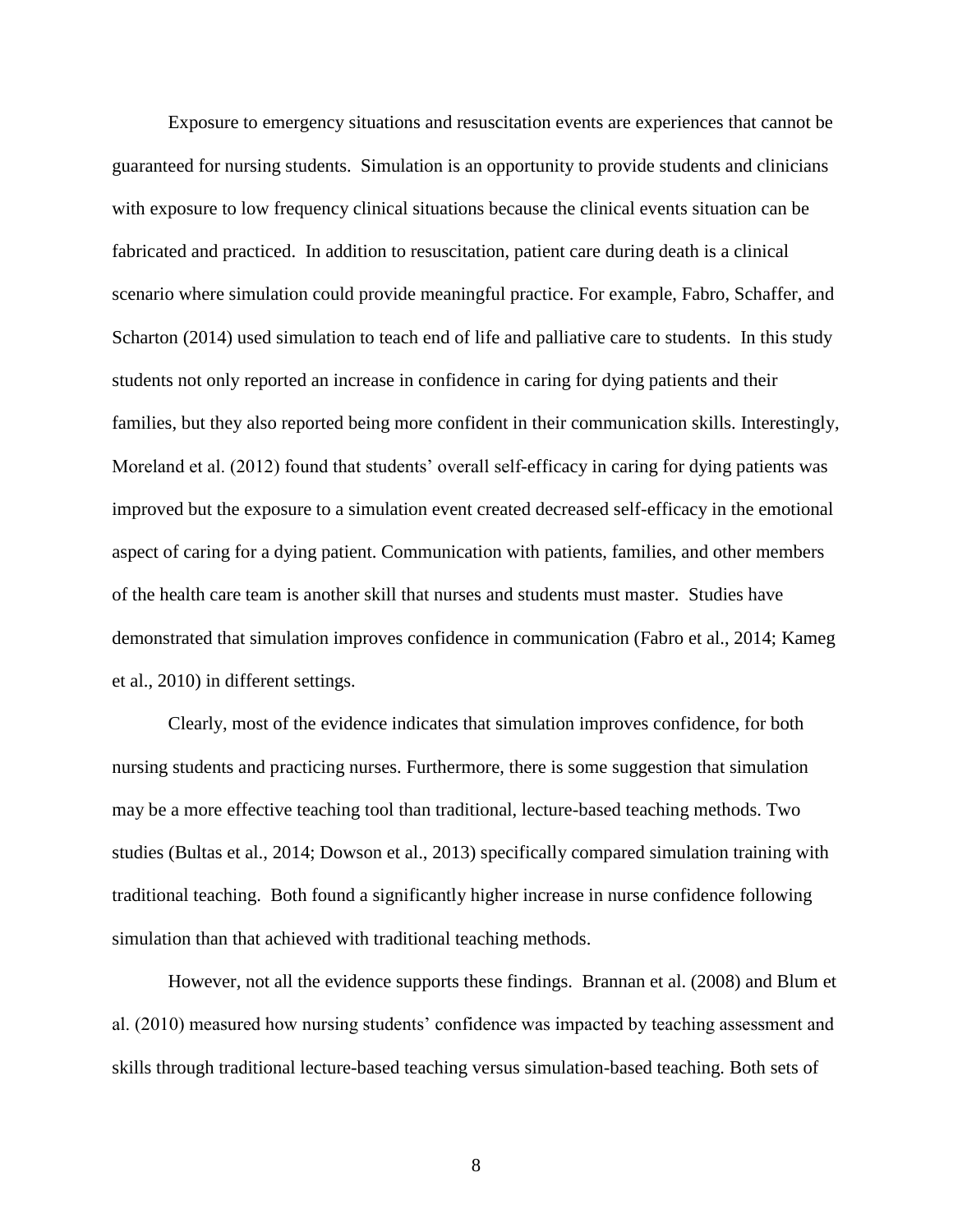researchers found that the students' self-confidence increased from both traditional lectures and simulation training, with no significant difference between the two. It is important to note that these studies do not negate the effectiveness of simulation training; they simply suggest that simulation and traditional teaching methods are equally beneficial.

These studies support the need for additional research to determine whether simulation training imparts more or better benefits than traditional teaching. It is also worth noting that these two studies focused on nursing students, while Bultas et al. (2014) and Dowson et al. (2013), who did find more benefit from simulation than traditional teaching, focused on practicing nurses. It may be worthwhile to examine whether more experienced nurses benefit more from simulation training than traditional education, or vice versa.

#### **Other Benefits**

An increase in confidence is not the only realized benefit of simulation training. Simulation has demonstrated effectiveness in improving nurse and nursing students' communication, delegation, and critical thinking skills. Through anecdotal feedback and qualitative evaluations, researchers have found additional benefits to both students and newly graduated and experienced nurses as a result of participation in simulation exercise. One of the most frequently reported benefits was the opportunity to practice a clinical skill, assessment, or teaching technique in a nonthreatening environment without the risk of harm or negative impact to a real patient (Bambini et al., 2009; Fabro et al., 2014; Kameg et al., 2010; Lucas, 2014; Roh et al., 2013). Students and nurses experienced less anxiety knowing that they could make mistakes without the threat that a real person could be harmed. Conducting scenarios in a simulation environment allowed participants to experience the outcome of their intervention and to learn from their own mistakes and the performance of peers (Roh et al., 2013). Another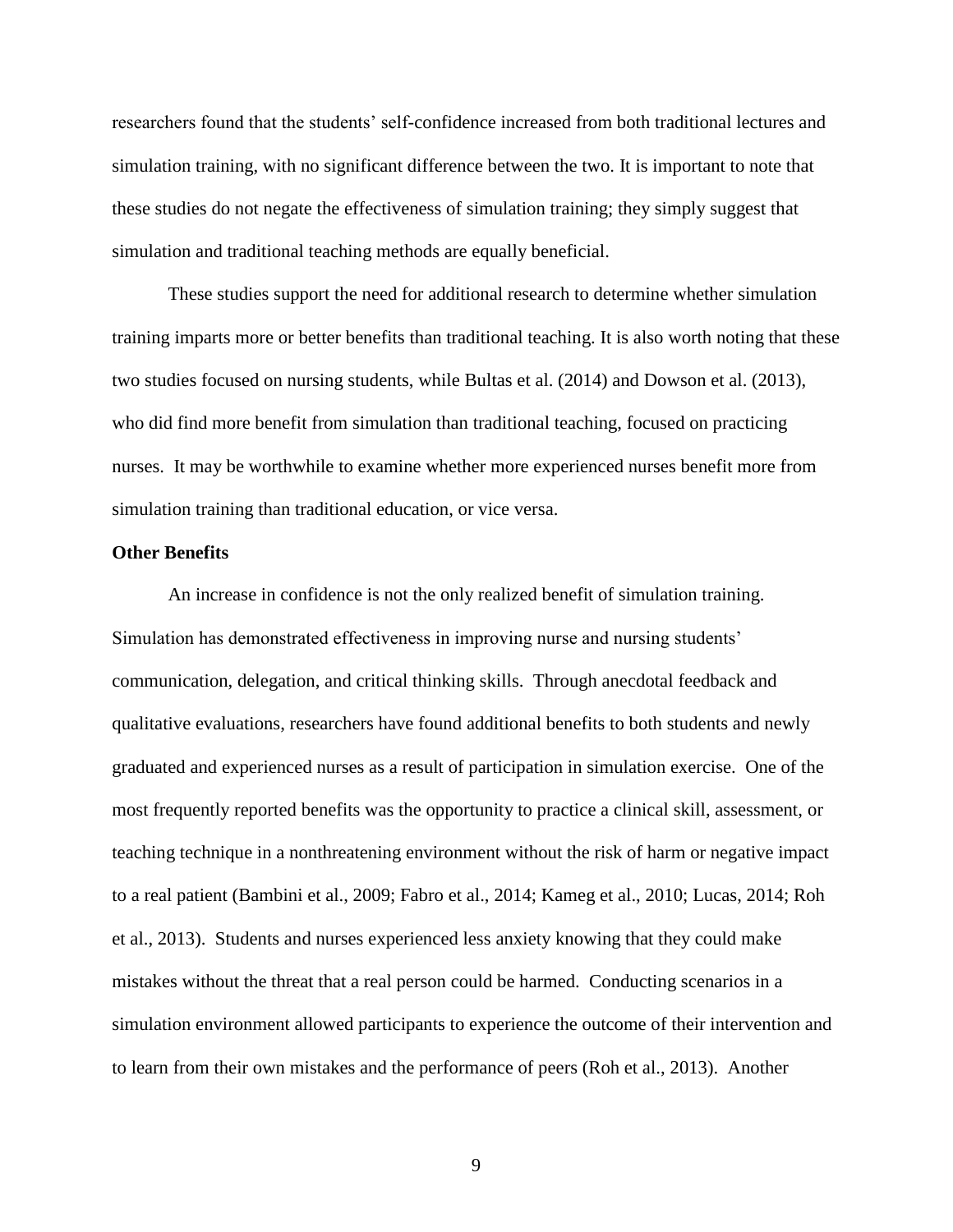important and beneficial element of a simulation exercise was the debriefing session following the exercise (Gordon & Buckley, 2009; Lucas, 2014). During a debriefing session, participants are able to evaluate their own performance and the performance of other participants. They are able to reflect on the experience, to discuss what went well, and to review what actions can be improved. This reflection is an important aspect of the learning process (Bartlett  $\&$  Butson, 2014; Kaddoura, 2010). The opportunity to give and receive feedback from peers, team members, and educators is also an important and beneficial piece of the simulation experience and debriefing. It is suggested that participants are able to learn from the experience and to apply that learning in a clinical situation (Blum et al., 2010; Najjiar et al., 2015; Wagner et al., 2009 ).

From an educator's point of view simulation is considered a beneficial and effective learning tool for two primary reasons – the opportunity to guarantee exposure to a specific clinical situation and the opportunity to evaluate performance and identify any insufficiency. The ability to expose students to a clinical situation that has either not been encountered before or is not encountered often in a practice setting is considered a major benefit of simulation (Bartlett & Butson, 2014; Fabro et al., 2014). Creating an opportunity for students to experience a low frequency event such as patient death, gives students the opportunity to practice skills before encountering the situation in a clinical practice environment. Educators are responsible for ensuring that students are prepared to become future nurses; therefore, must ensure that their learning needs are met and clinical skills are obtained. Educators identify gaps in knowledge and experience. Simulation creates the opportunity to identify a knowledge deficit through evaluation of the performance during the simulation exercise (Kaddoura, 2010). When a knowledge deficit is identified, learning strategies can be developed to address the gap.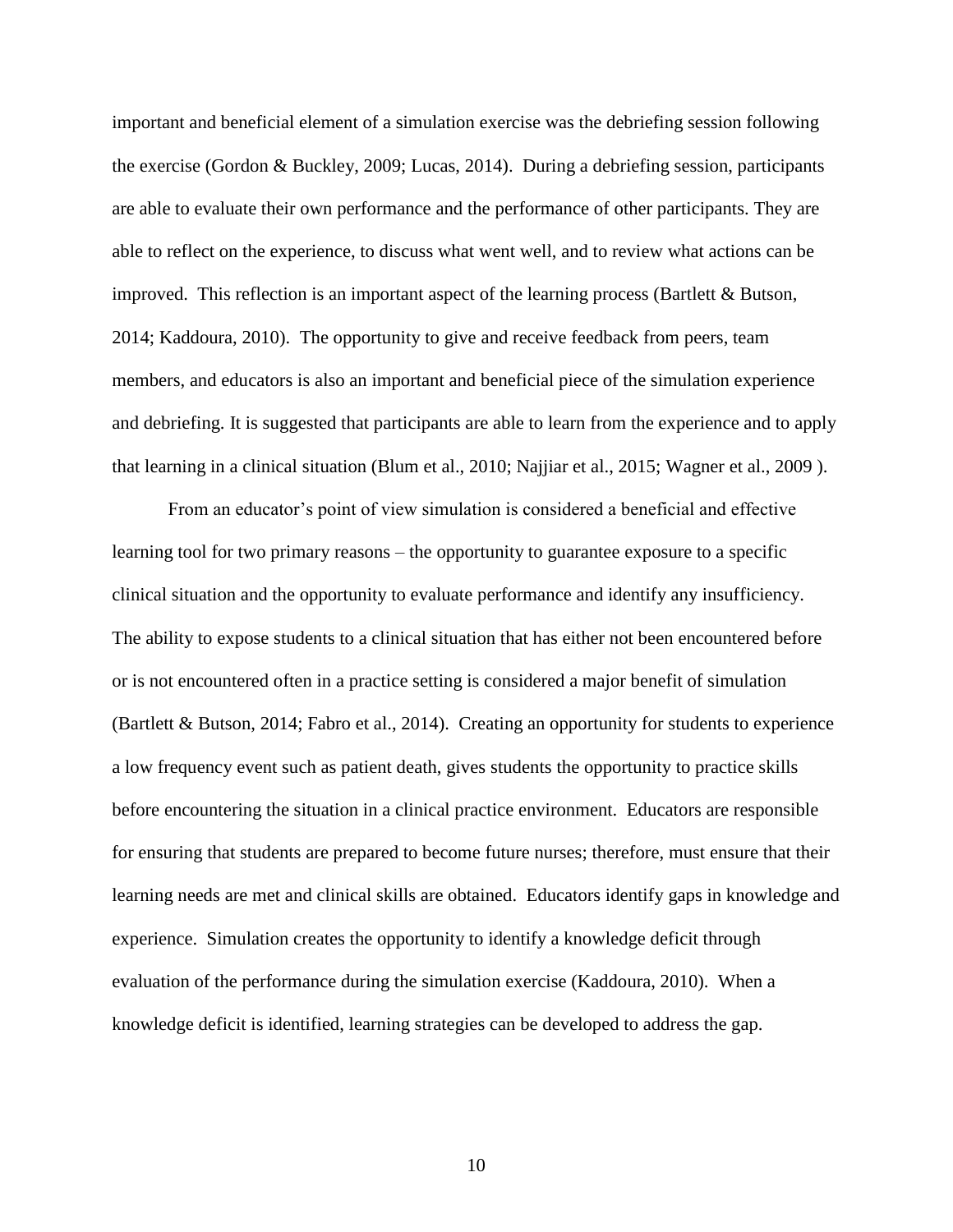Simulation provides the opportunity to learn by doing and repetition creates the chance to demonstrate skills acquisition.

#### **Discussion**

#### **Limitations**

Throughout the studies, different tools were used to measure perceived confidence and the effectiveness of simulation. There was no consistency in tool selection amongst the studies although several tools were used more than once. The tools ranged from researcher designed surveys and interviews to validated survey instruments. The most commonly used method for assessing effectiveness and the impact of simulation as a learning tool was researcher designed questionnaires and pre and post-test surveys (Bambini et al., 2009; Gordon & Buckley, 2009; Mould, White & Gallagher, 2011; Schoening, Sittner, & Todd, 2006; however, guided or semi structured interviews (Kaddaura, 2010) are referenced only once. The lack of a common survey instrument could have an impact on the comparability of the study outcomes because the variables are not being measured in the same manner. The inconsistency in a survey tool could also question the reliability and validity of the instruments used.

#### **Gaps in the Literature**

While simulation is generally considered an effective teaching method for nursing students, further research is needed to determine the point in the nursing curriculum where simulation is most the effective in increasing students' confidence (Thomas & Mackey, 2012). Students gain some degree of confidence as they advance through a nursing program; therefore, timing of use of simulation as an education adjunct could be important. Introducing simulation at the most beneficial time could further increase confidence that is not otherwise gained by experience alone. A need to understand this creates an opportunity for additional research. An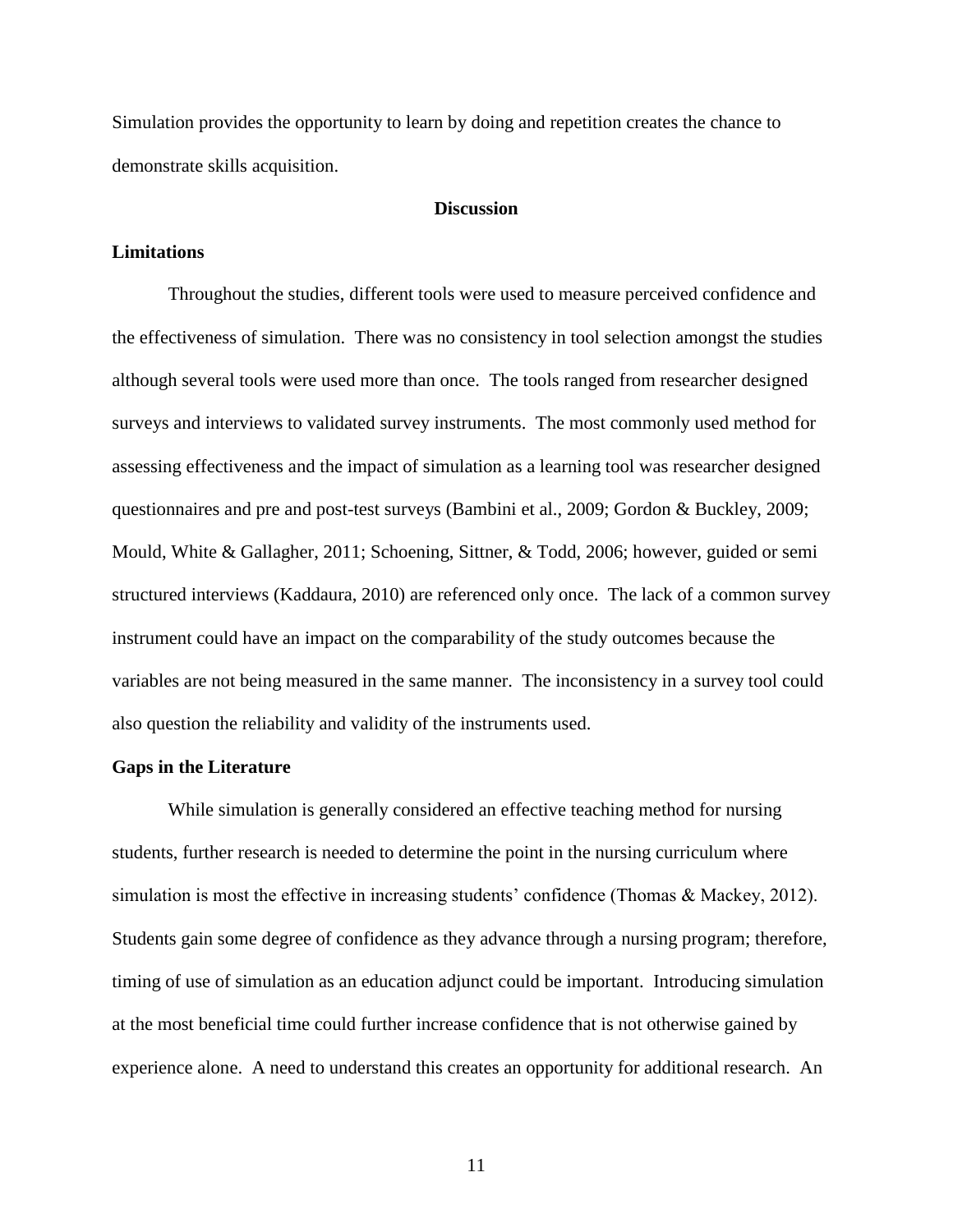understanding of the difference between confidence gained through simulation and confidence gained through actual clinical experience could assist educators in scheduling simulation exercises at the most influential and effective time during the course of study. Further study is also needed to evaluate individual factors which might influence simulation effectiveness or improved confidence such as age, gender, years or type of experience.

While the evidence supports that simulation as an effective teaching tool, there is an opportunity for better understanding about the effectiveness of the different types of high fidelity simulation. Additional research is needed to determine if one type of high fidelity simulation is more effective than another. This could be accomplished by comparing outcomes of the different methods such as the use of standardized patients with human actors or computerized simulators.

The studies cited support that skills learned though simulation practices are likely transferrable to the clinical setting (Blum et al., 2010; Najjiar et al., 2015; Wagner et al., 2009) ; however the impact of simulation on actual clinical competence requires additional study. Furthermore, while the evidence clearly supports an increase in confidence, further research is needed to understand if nurse or nursing student perceived confidence is correlated with clinical competence or technical proficiency. Better understanding of this concept could provide additional support for simulation as a learning method.

Much of the literature focuses on using simulation as an education adjunct for nursing students; however, limited studies were discovered about its effectiveness as a continuing education technique for experienced nurses. Uses of high fidelity simulation as an ongoing professional development or continuing education tool should be explored further to better understand its effectiveness for practicing nurses.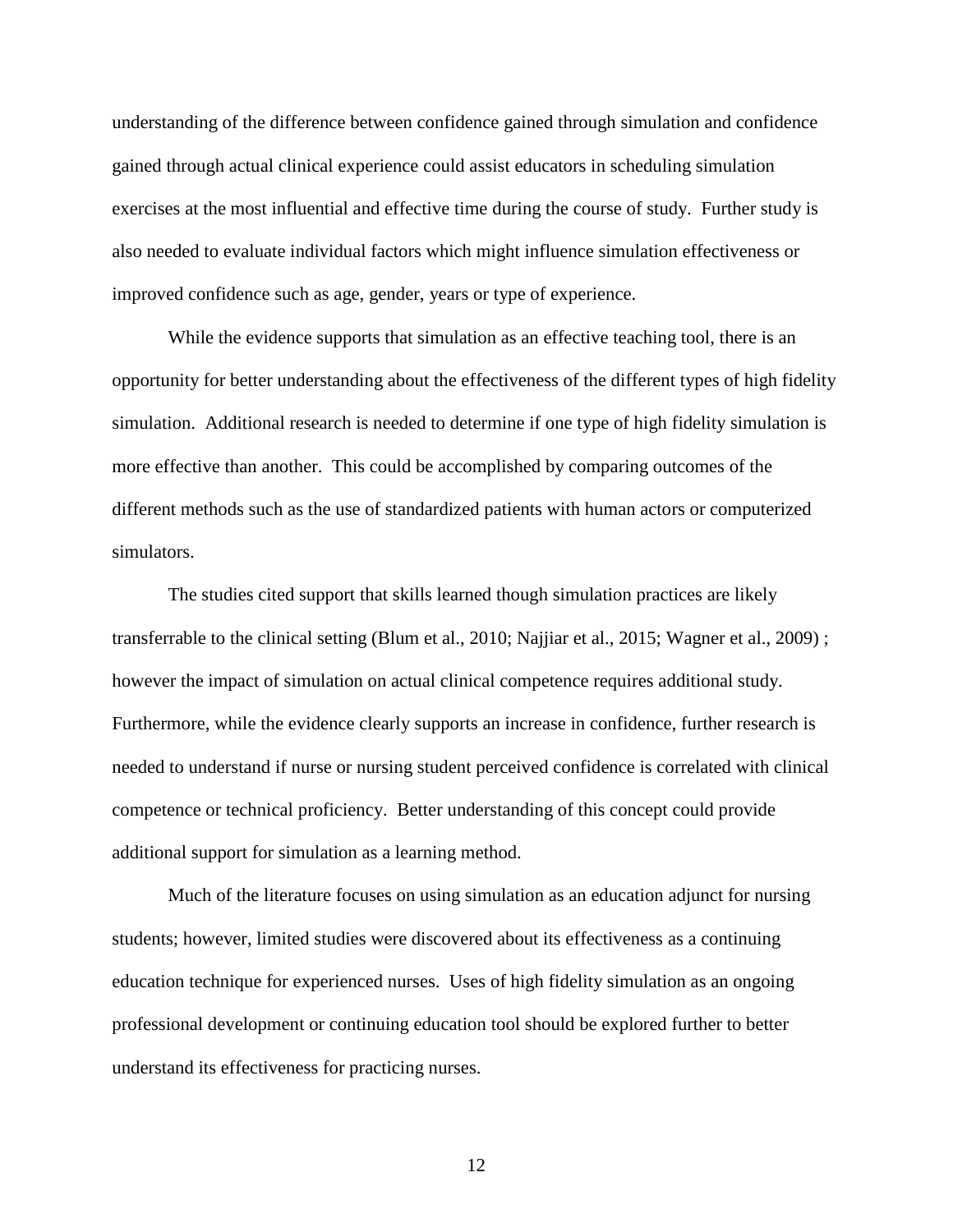#### **Conclusion**

Simulation has been used as a teaching method in a variety of clinical settings and situations with both nursing students and practicing nurses. While the evidence supports the use of simulation as an effective educational tool, the effectiveness of the simulation experience is impacted by several elements. These elements include the type of simulation used and the fidelity of the exercise. The different types of simulation have not been equally effective as a teaching method. Low and medium fidelity simulation exercises may be beneficial particularly in skill validation while high fidelity simulation is the most realistic and therefore is more widely supported as an effective education adjunct. Nurses and nursing students can achieve several benefits through the use of simulation including an improvement in communication skills, technical skills, and an increase in confidence. This review of the literature supports simulation as a means to increase confidence in both nurses and nursing students. Understanding the link between nursing's perceived confidence and actual clinical competency is an important next step in determining the impact of simulation on nursing education and patient care.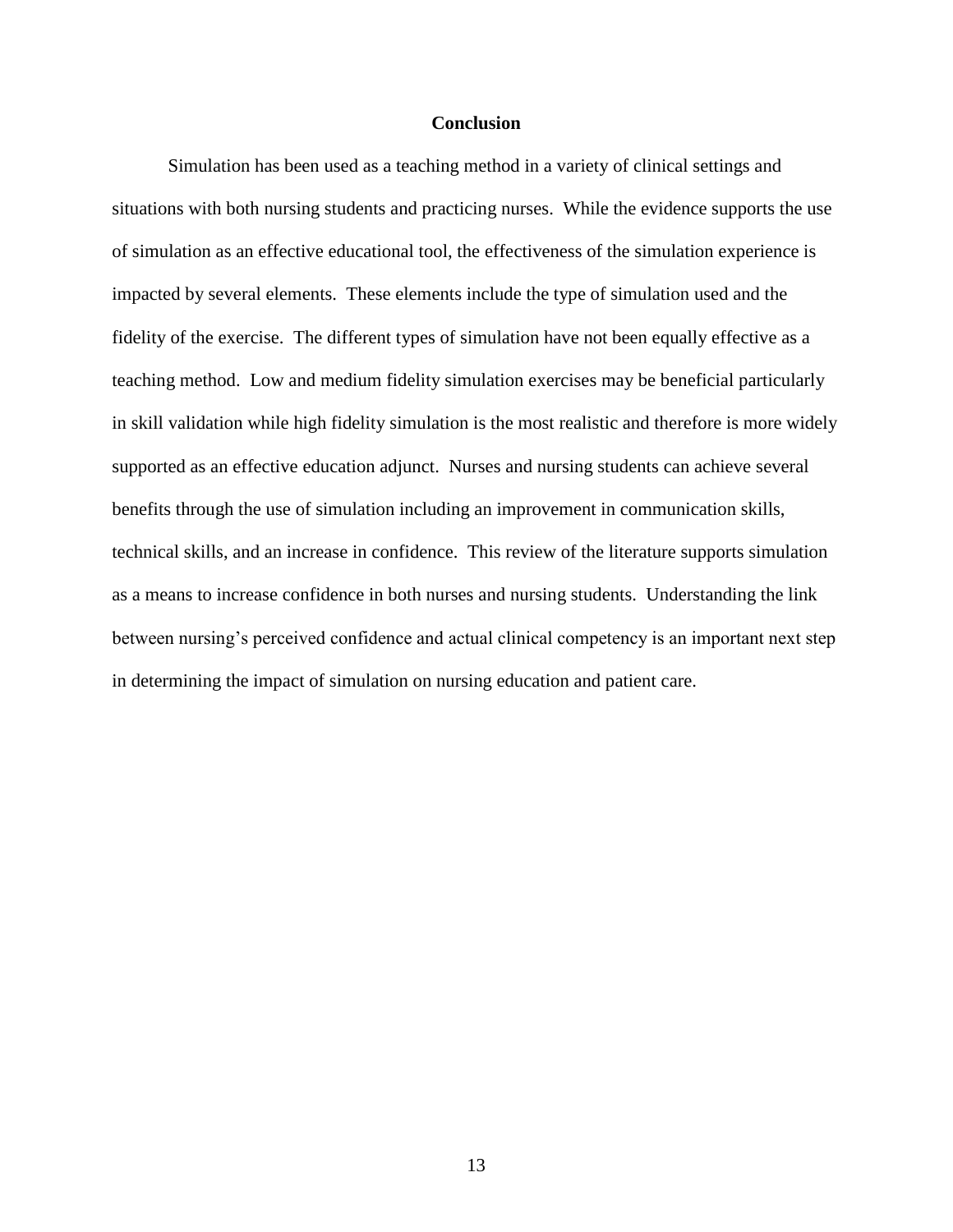#### **References**

- Bambini, D., Washburn, J., & Perkins, R. (2009). Outcomes of clinical simulation for novice nursing students: Communication, confidence, clinical judgment. *Nursing Education Perspectives, 30(2)*, 79-82.
- Bartlett, S. & Butson, R. (2014). Trained actors help students learn mental health nursing skills. *Kai Tiaki Nursing New Zealand, 21(8),* 17-19.
- Brannan, J.D., White, A., & Bezanson, J.L. (2008). Simulator effects on cognitive skills and confidence level. *Journal of Nursing Education, 47(11)*, 495-500.
- Blum, C.A., Borglund, S., & Parcells, D. (2010). High-fidelity nursing simulation: Impact on student self-confidence and clinical competence. *International Journal of Nursing Education Scholarship, 7(1),* 1-14.
- Bultas, M.W., Hassler, M., Ercole, P.M., & Rea, G. (2014). Effectiveness of high-fidelity simulation for pediatric staff nurse education. *Pediatric Nursing, 40(1),* 27-32.
- Cant, R.P. & Cooper, S.J. (2009). Simulation based learning in nurse education: systematic review. *Journal of Advanced Nursing, 66(1*), 3-15.
- Dowson, A., Russ, S., Sevdalis, N., Cooper, M., & DeMunter, C. (2013). How in situ simulation affects paediatric nurses' clinical confidence. *British Journal of Nursing, 22*(11), 610- 617.
- Fabro, K., Schaffer, M., & Scharton, J. (2014). The development, implementation, and evaluation of an end-of life simulation experience for baccalaureate nursing students. *Nursing Education Perspectives, 35(1),* 19- 25.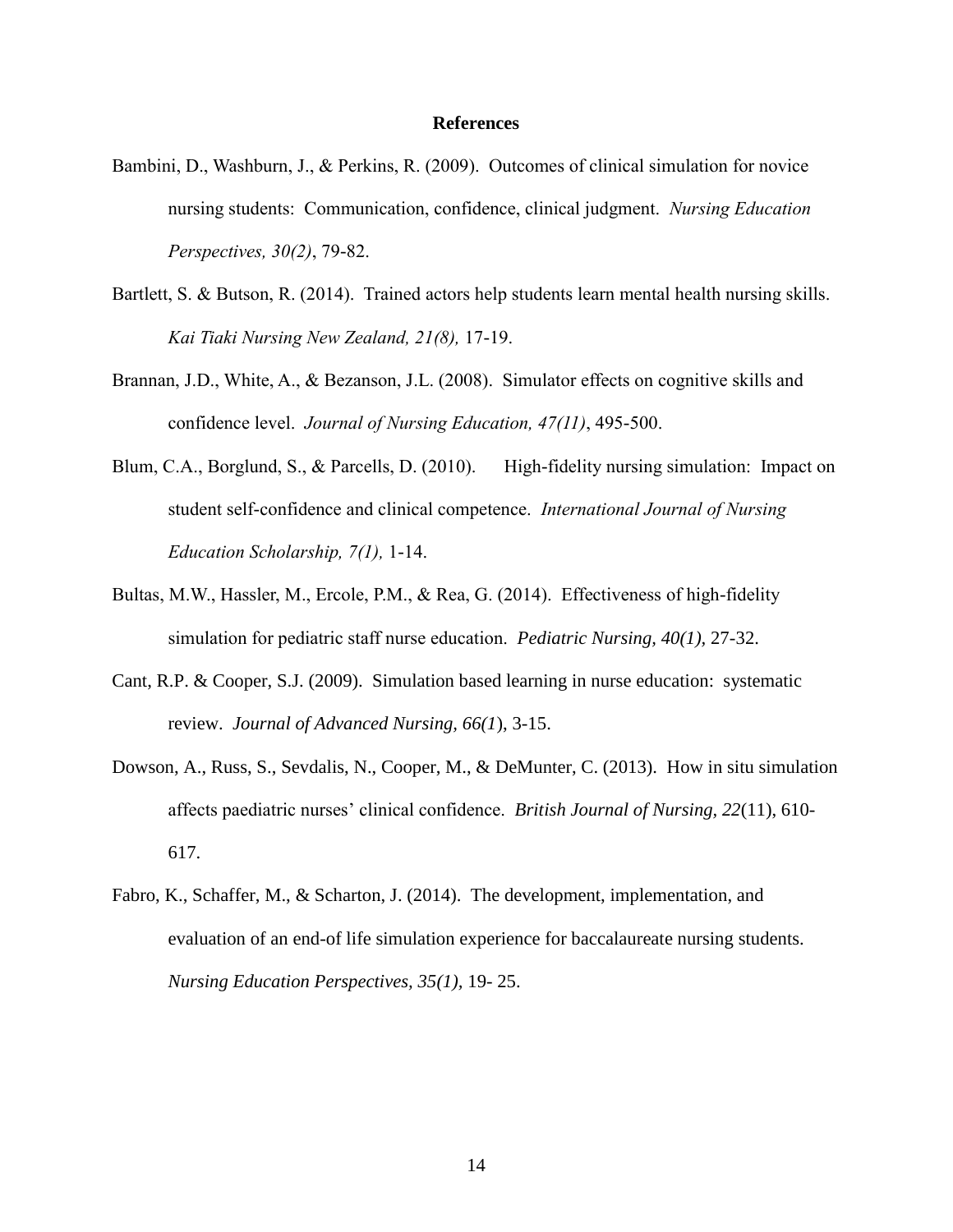- Franklin, A.E. & Lee, C.S. (2014). Effectiveness of simulation for improvement in selfefficacy among novice nurses: A meta-analysis. *Journal of Nursing Education,* 53(11), 607-614.
- Gordon, C.J., & Buckley, T. (2009). The effect of high-fidelity simulation training on medical surgical graduate nurses' perceived ability to respond to patient clinical emergencies. *The Journal of Continuing Education in Nursing, 40(11),* 491-498.
- Kaddoura, M.A. (2010). New graduate nurses' perceptions of the effects of clinical simulation on their critical thinking, learning, and confidence. *The Journal of Continuing Education in Nursing, 41(11),* 506-516.
- Kameg, K., Clochesy, J., Mitchell, A.M., Suresky, J.M. (2010). The impact of high-fidelity simulation on self-efficacy of communication skills. *Issues in Mental Health Nursing, 31*, 315-323.
- Leigh, G.T. (2008). High-fidelity patient simulation and nursing students' self-efficacy: A review of the literature. *International Journal of Nursing Education Scholarship, 5(1),* 1- 17.
- Lucas, A.N. (2014). Promoting continuing competence and confidence in nurses through highfidelity simulation-based learning. *The Journal of Continuing Education in Nursing, 45*(8), 360-365.
- March, A.L., Adams, M.H., & Robinson, C. (2014). Student characteristics and perceptions of learning and confidence acquisition associated with simulation. *Nursing Education Perspectives, 35*(5), 335-36.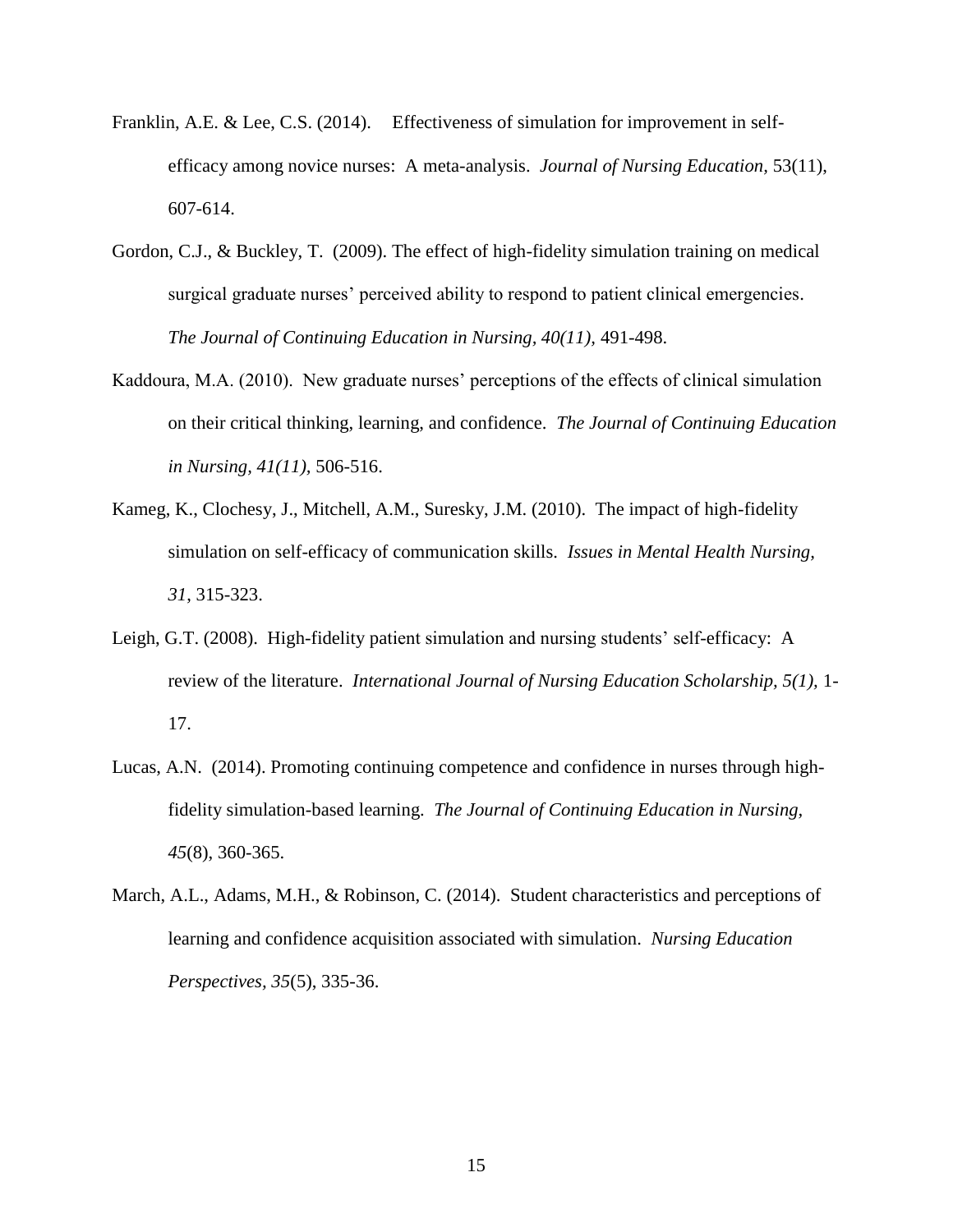- Moreland, S.S., Lemieux, M.L., & Myers, A. (2012). End-of-life care and the use of simulation in a baccalaureate nursing program. *International Journal of Nursing Education Scholarship, 9*(1), 1-16.
- Mould, J., White, H., & Gallagher, R. (2011). Evaluation of a critical care simulation series for undergraduate nursing students. *Contemporary Nurse, 38*(1-2), 180-190.
- Najjar, R.H., Lyman, B. & Miehl, N. (2015). Nursing students' experiences with high-fidelity simulation. *International Journal of Nursing Education Scholarship, 12(1),* 1-9.
- Roh, Y.S., Lee, W.S., Chung, H.S., & Park, Y.M. (2013). The effects of simulation-based resuscitation training on nurses' self- efficacy and satisfaction. *Nurse Education Today*, *33*, 123-128.
- Samawi, Z., Miller, T., & Haras, M.S. (2014). Using high-fidelity simulation and concept mapping to cultivate self-confidence in nursing students. *Nursing Education Perspectives*, 35(6), 408-409.
- Schoening, A.M., Sittner, B.ZJ., & Todd, M.J. (2006). Simulated clinical experience nursing students' perceptions and the educators' role. *Nurse Educator, 31*(6), 253-258.
- Simulation (n.d.) Merriam-Webster's online dictionary. Retrieved from www.merriamwebster.com.
- Smith, S.J., Roehrs, C.J. (2009). Factors correlated with nursing student satisfaction and selfconfidence. *Nursing Education Perspectives, 30*(2), 74-78.
- Thomas, C. & Mackey, E. (2012). Influence of a clinical simulation elective on baccalaureate nursing student clinical confidence*. Journal of Nursing Education*, 51(4), 236-39.
- Wagner, D., Bear, M., & Sander, J. (2009). Turning simulation into reality: Increasing student competence and confidence. *Journal of Nursing Education, 48*(8), 465-467.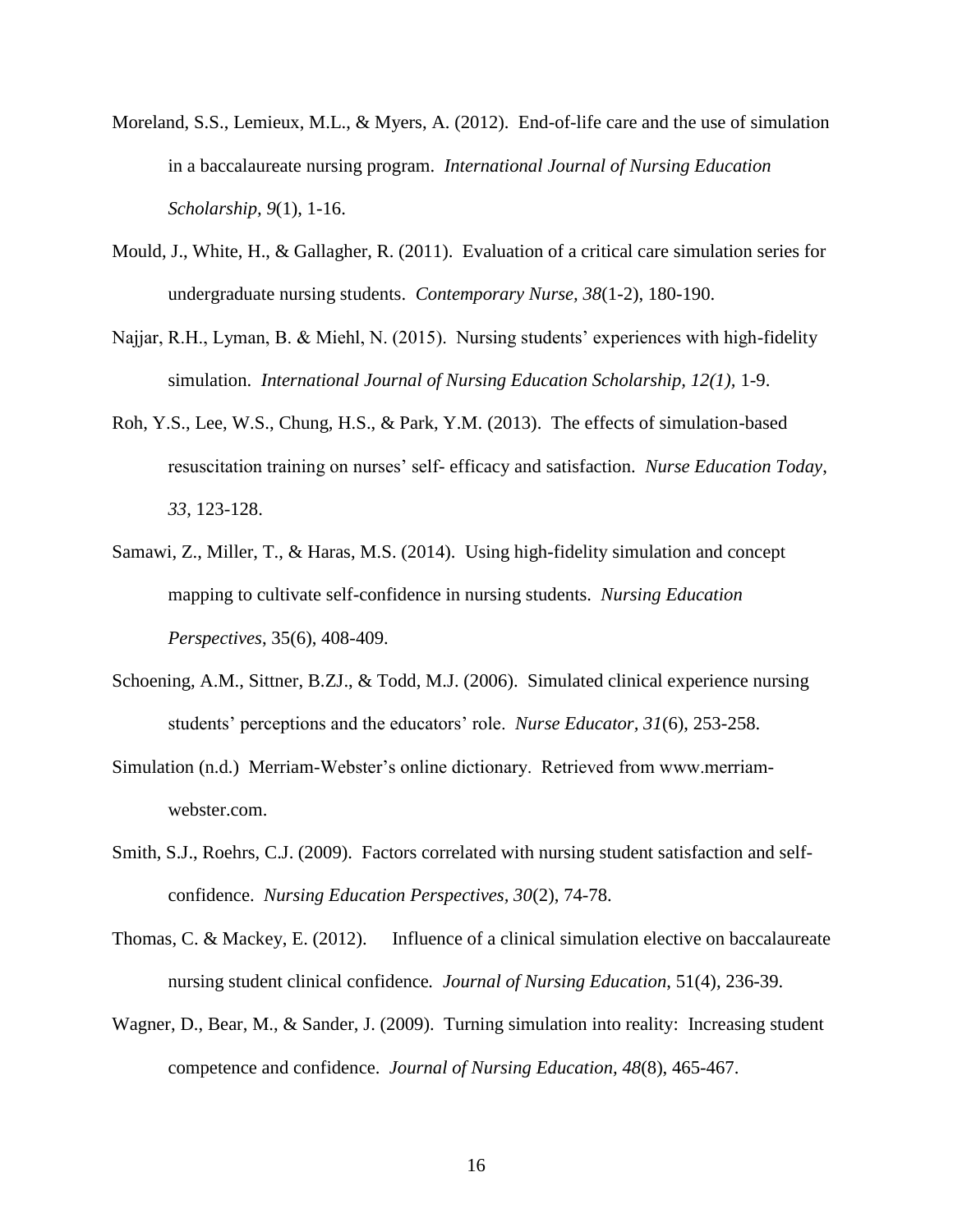Manuscript 2:

<span id="page-23-0"></span>Confidence and Competence: Is There a Correlation?

Brandy Galloway Mathews

University of Kentucky College of Nursing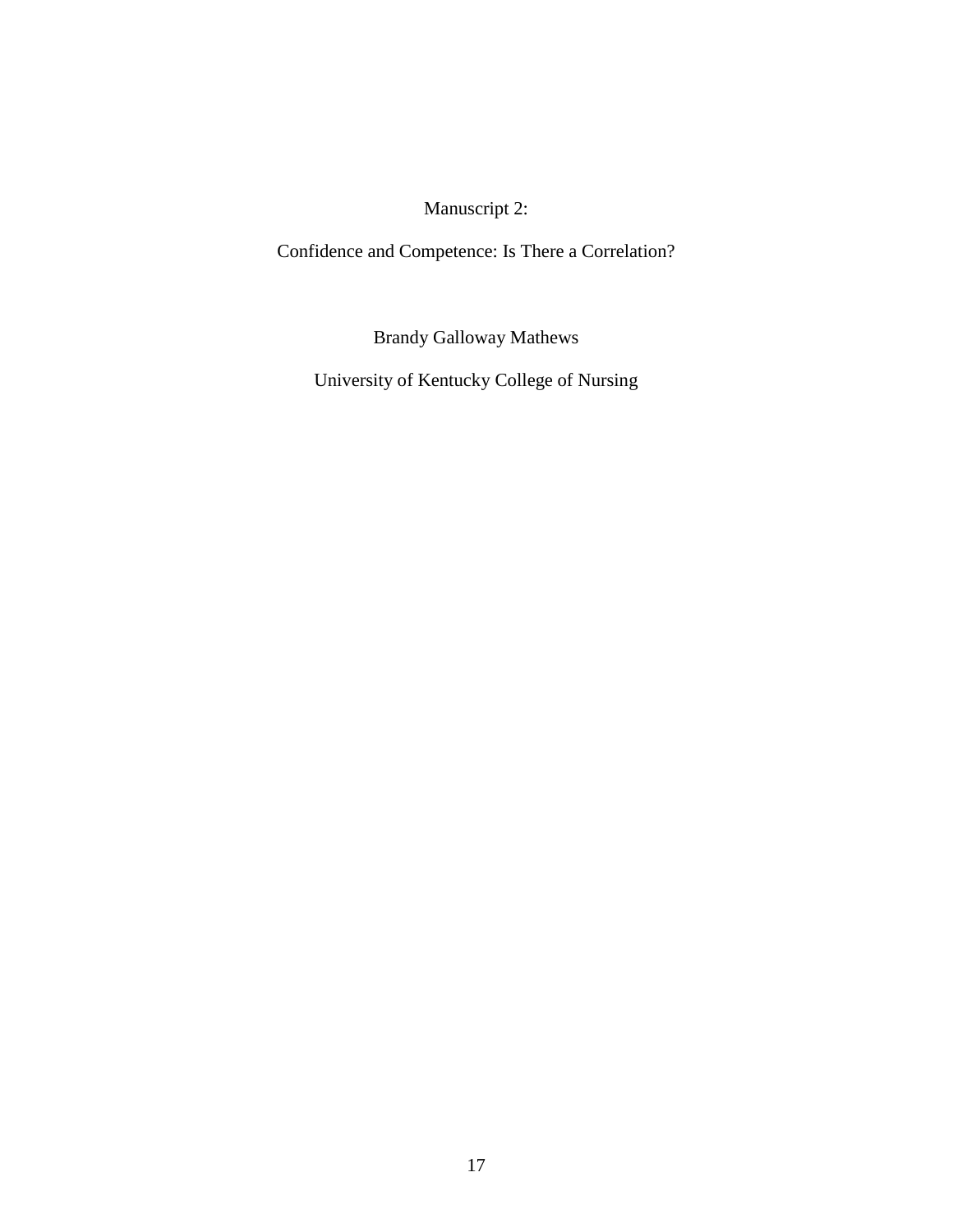#### **Abstract**

**Aim**: The purpose of this literature review is to understand the meaning of the concepts of confidence and competence as they are used in health care and to determine if there is a relationship between them. More specifically, the goal of this review is to determine if confidence is a predictor of clinical performance or competency in nursing practice.

**Method**: A systematic search was conducted using the CINAHL, PubMed, and Google Scholar databases. The search was restricted to articles published in English between 2006 and 2016 with full text available. Ultimately twenty-four articles were reviewed, including twenty-one research studies.

**Results**: The concepts of confidence and competence have been studied in several health care related fields, including nursing and medicine. The findings of the studies are not consistent revealing both a correlation between the two concepts and no correlation between them, which makes identification of trends and conclusions difficult.

**Conclusion**: While at times the concepts are measured together, the relationship between confidence and competence is not clearly understood. The literature does not support that confidence is a strong predictor of competence nor are the concepts consistently correlated. Confidence does, however, play a role in competence in that it is considered by some to be a component of successful clinical practice. It is noteworthy that self-confidence and selfassessment of competence are not reliable measures of clinical competence.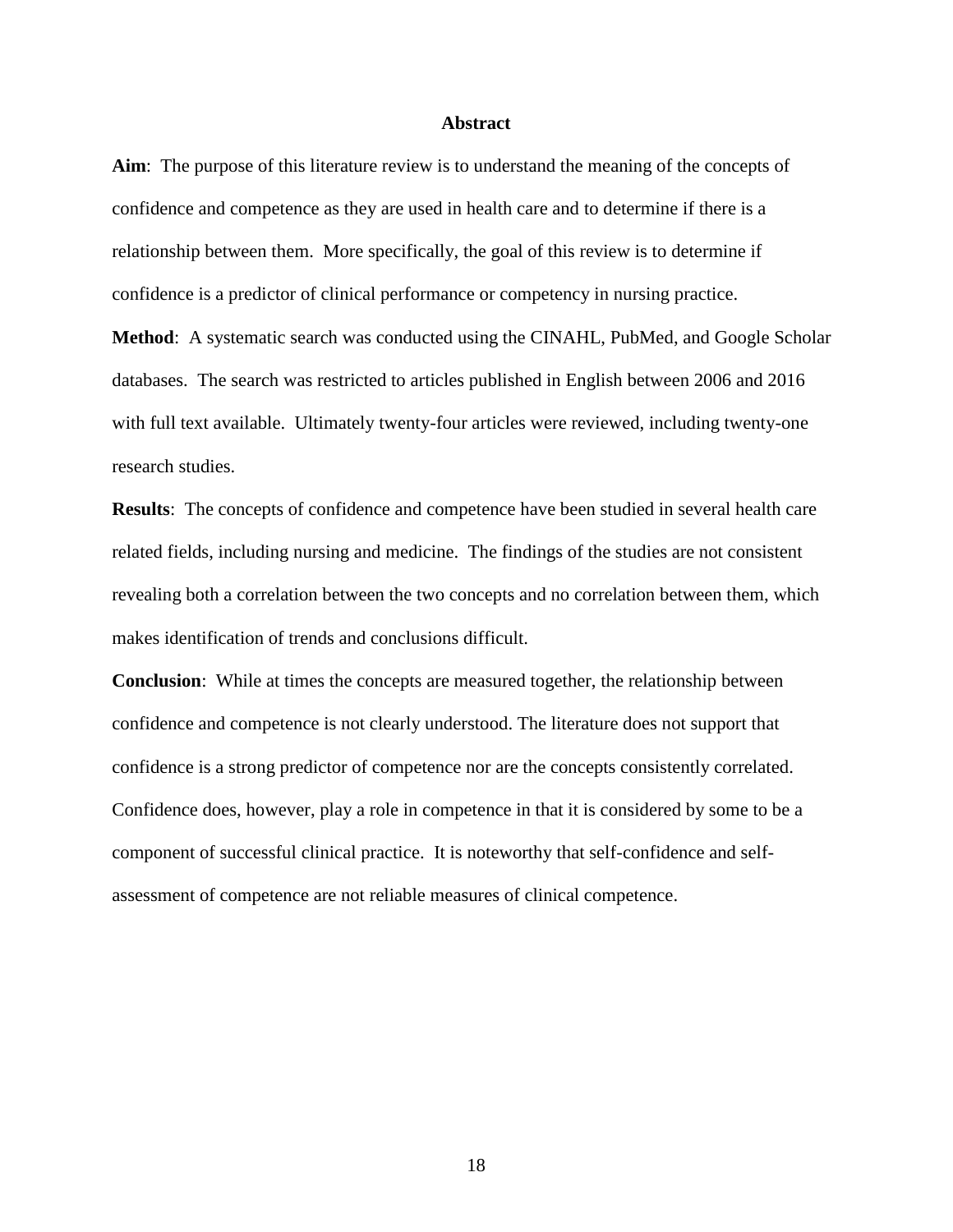Confidence and competence are important concepts in nursing practice and quality patient care. Confidence and competence are similar terms in that they are both often used to describe qualities of a person or performance; however, it is important that they are not used interchangeably and that their meanings are understood. Merriam-Webster defines confidence as a feeling or belief that you can do something well or succeed at something; the feeling of being certain that something will happen or is true ("Confidence", n.d.). In an analysis of the concept of confidence, Perry (2011) defines some of the precursors to confidence as perceived readiness, knowledge, self-esteem, and success in past experiences. Perry (2011) states that it is critical for health care workers to possess a certain amount of confidence in order to progress to competent practice. It seems logical to assume that confidence plays a role in competence or that persons who feel confident in their practice possess the necessary skills for competent practice.

Understanding the meaning of competence is necessary in order to develop strategies to ensure competent and safe practice. A simple definition of competence is the ability to do something well enough to meet a standard or the quality or state of being competent ("Competence", n.d.). When analyzing the concept of competence, Smith (2012) determined several essential elements including experience, skill proficiency, knowledge and communication. It is important to note that knowledge, experience, and previous success are factors in both confidence and competence. The fact that some elements are common to both these concepts contributes to the difficulty in understanding and measuring the concepts, and makes determining the relationship between them more complicated.

Competence in nursing practice is essential to achieving quality patient outcomes. To ensure competence in practice, the factors that influence achievement of competence must be understood. To better understand the concepts of confidence and competence, the measurement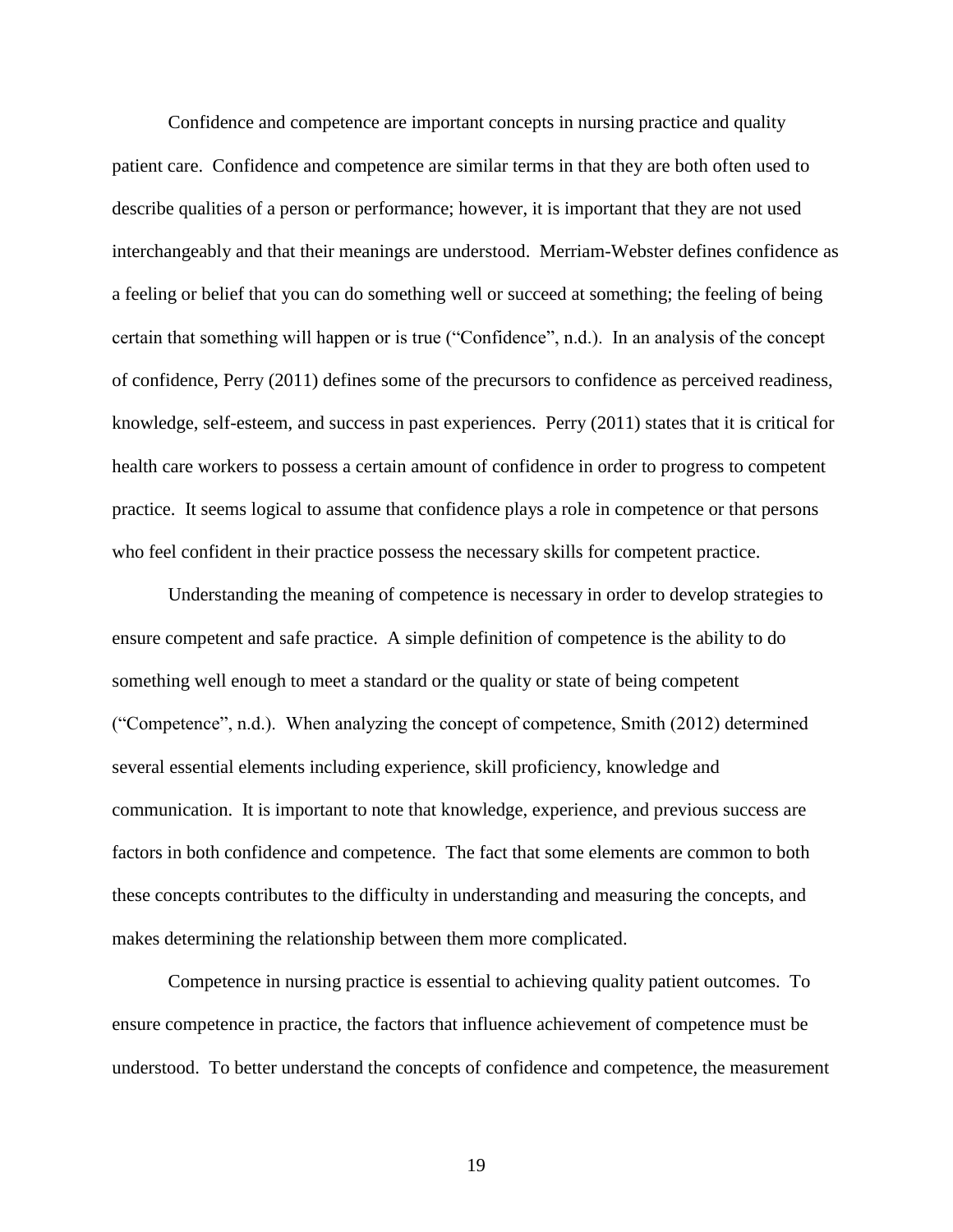and development of the concepts, and to determine if a relationship between them exists, it is important to recognize the nursing theories that may serve as the basis of understanding.

Many researchers mention two theories when describing their work related to the concepts of confidence and competence – Benner's theory of competency development from novice to expert (Smith, 2012) and Bandura's social cognitive theory (Black et al., 2012; Karabacak et al., 2013; Lauder et al., 2008; Oetker-Black & Kreye, 2015; Perry, 2011; Ulrich et al., 2010).

Benner (1982) describes competence as a journey through five levels of proficiency including novice, advanced beginner, competent, proficient, and expert. The levels are characterized primarily by depth of clinical knowledge, experience, and critical thinking abilities. To achieve competency in this model one typically must obtain two to three years of experience, develop a feeling of mastery, act based on experience and judgement, and be able to visualize long term outcomes based on those actions (Benner, 1982). While Benner does not speak to confidence specifically, it can be suggested that confidence is a result of competence achieved from a feeling of mastery and acquired experience. Furthermore, Smith (2012) proposes that improved performance leads to increased confidence. On the other hand, it is necessary for clinicians to acquire confidence in order to proceed in competency advancement and skill mastery (Perry, 2011). While confidence can be considered a result of competence and confidence is necessary to achieve competence, the literature does not clearly define the correlation between these concepts; however, they appear to have a definite relationship.

Self-efficacy is a concept similar to self-confidence and one that is also considered a component of competency development. Self-efficacy, according to Bandura's social cognitive theory, is defined as an individual's belief in and perception of their ability to perform a task or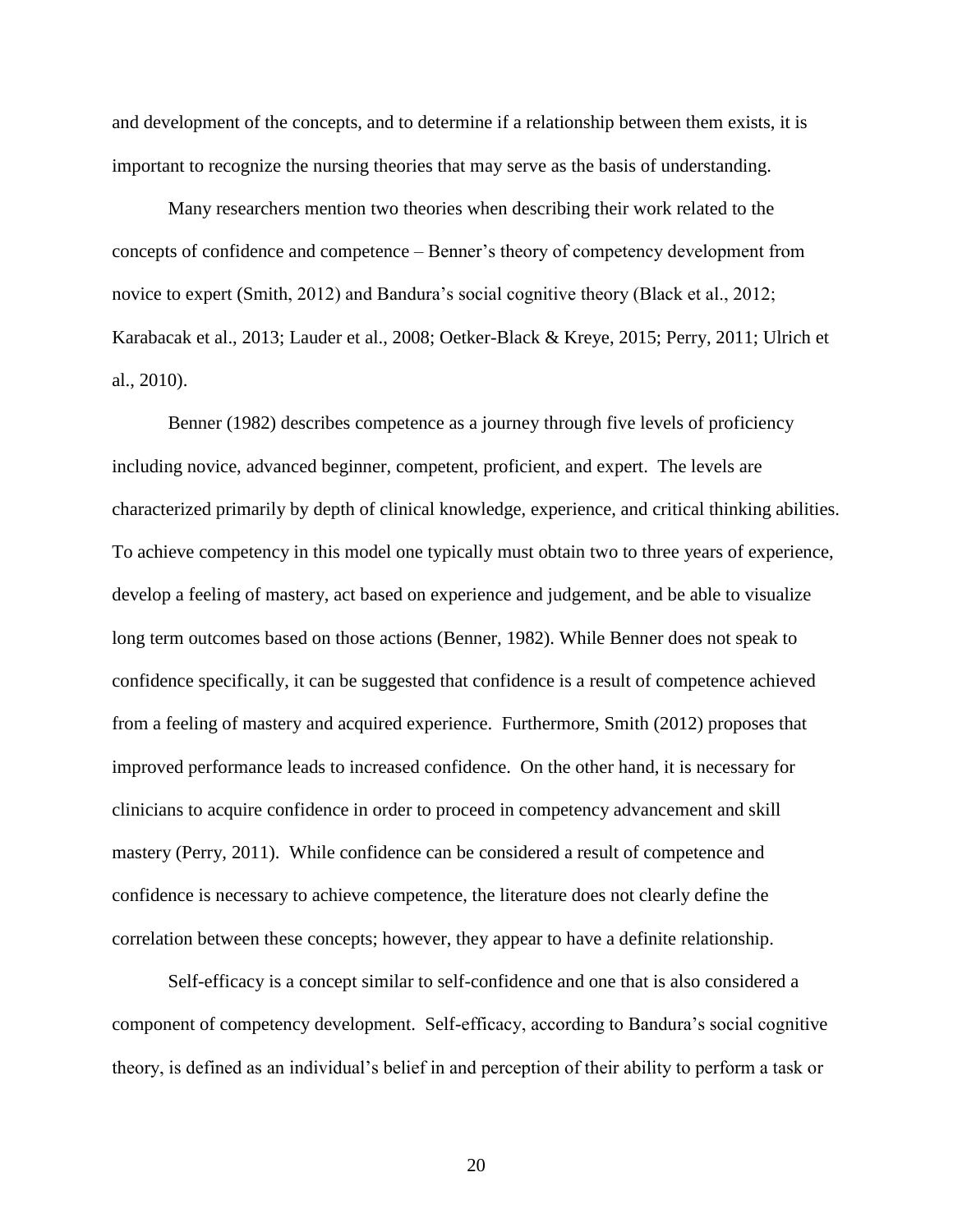behavior. Stronger self-efficacy beliefs are generally revealed as greater motivation and selfconfidence (Lauder et al., 2008). Self-efficacy acts as a go between in the relationship between knowledge and action (Oetker-Black & Kreye, 2015). Bandura (1977) has said that individuals who perform poorly do not necessarily do so because they lack the skills but because they lack self-efficacy. Social cognitive theory supports that skill acquisition builds self-efficacy and promotes problem solving (Bandura, 1981). Improvements in problem solving, skills acquisition, and therefore self-efficacy can also be measured as an improvement in competence. It is necessary to have the knowledge base and the confidence to perform in order to deliver competent care. According to Benner and Bandura's theories, the concepts of confidence and competence appear to be related. In these theories, self-confidence and self-efficacy are both measured as one's belief in one's own ability. Belief in one's ability is necessary for performance of a skill or response. As one's abilities and experience increase, so does the measure of performance.

The purpose of this literature review is to understand the meaning of the concepts of confidence and competence as they are used in health care and to determine if there is a relationship between them. More specifically, the goal of this review is to determine if confidence is a predictor of clinical performance or competency in nursing practice.

#### **Methods**

A systematic search was conducted using the CINAHL, PubMed, and Google Scholar databases. The search was restricted to articles published in English between 2006 and 2016 with full text available. Search terms included confidence, competence, self-efficacy, proficiency, relationship, and correlation. After initial review of the identified articles, the reference lists were reviewed to identify additional articles not identified through the key term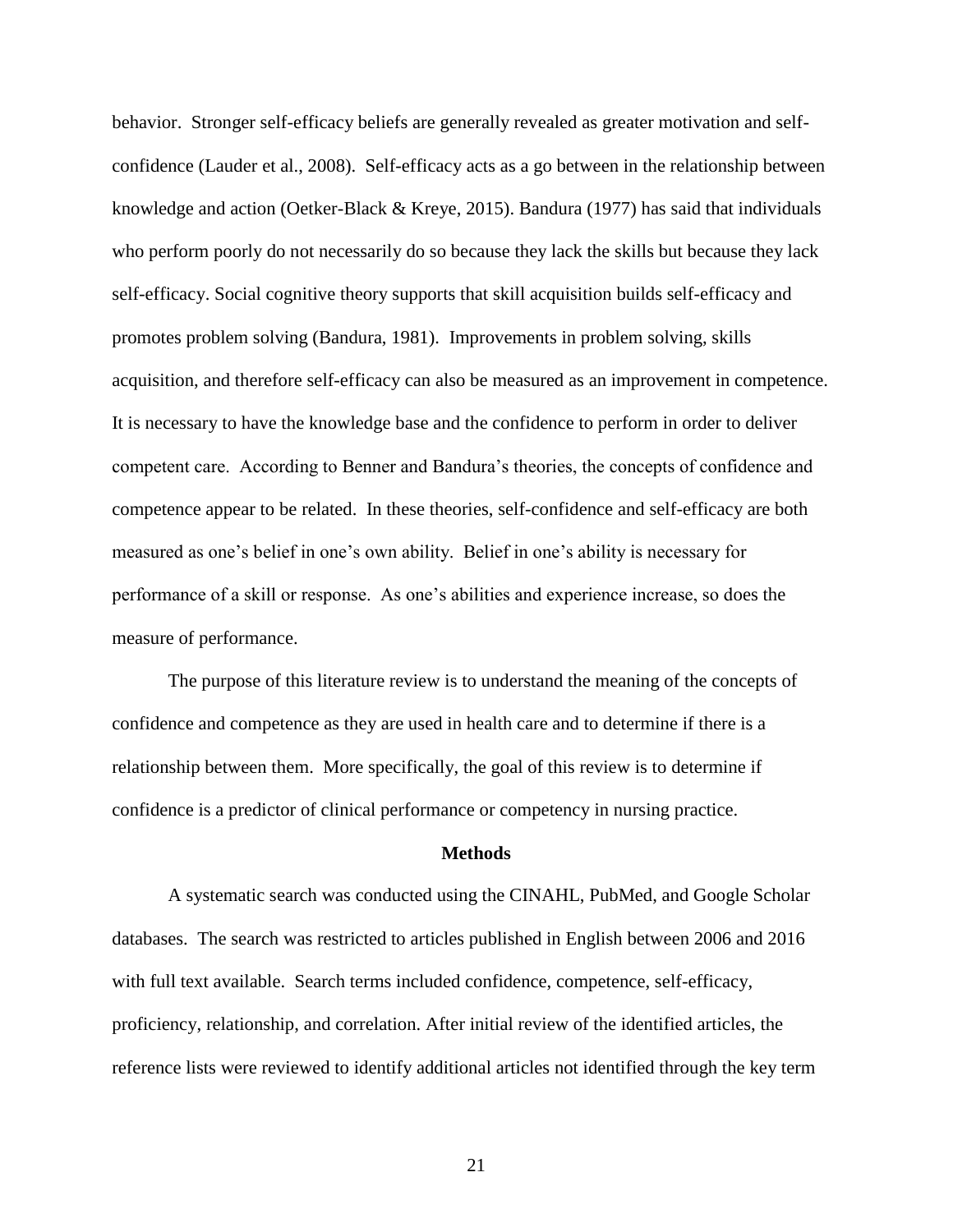search. This review produced a few resources published before 2006 which were included as they were deemed relevant. Articles were not limited to nursing, but included other healthcare related fields because there is value in discerning how other disciplines define and measure these concepts. Ultimately twenty-four articles were reviewed, including twenty-one research studies.

#### **Findings**

The lack of consistency in the study outcomes makes it difficult to identify trends in the findings. The concepts of confidence and competence and the relationship between them have been studied in several groups and professions including medicine and medical students (Barnsley et al., 2004; Brinkman, Tichelaar, van Agtmael, de Vries, & Richir, 2015; Clanton, et al., 2014; Hauer, Wilkerson, Teherani, 2008; Lai & Teng, 2011), nursing (Brazil, Brink, Kaasalainen, Kelly, & McAiney, 2012; Eaton-Spiva & Day, 2011; Mitchel, 2015) and nursing students (Blum, Borglund, & Parcells, 2010; Karabacak, Serbest, Onturk, Aslan, & Olgun, 2013; Lauder et al., 2008; Liaw, Scherpbier, Rehans, & Klaninin-Yobas, 2012; Liou, Chang, Tsia, & Cheng, 2013; Oetker-Black,. & Kreye, 2015), advanced practice providers (Leopold, et al., 2005), speech language pathology (Ward, Angius, Solley, Cornwell, & Jones, 2008); public health (Black, et al., 2012), and other health care workers (Castle, Garton, & Kenward, 2007). There are contradictions among the findings and sometimes within the study outcomes making it difficult to ascertain a correlation between the concepts. The findings will be better explained through the themes identified below.

In the medical field, the relationship between confidence and competence was evaluated regarding medication prescription writing (Brinkman et al., 2015), specific clinical skills (Barnsley et al., 2004; Clanton et al., 2014; Morgan & Cleave-Hogg, 2002), and the use of evidence based medicine (Lai & Teng, 2011). The findings varied in these studies. Studies in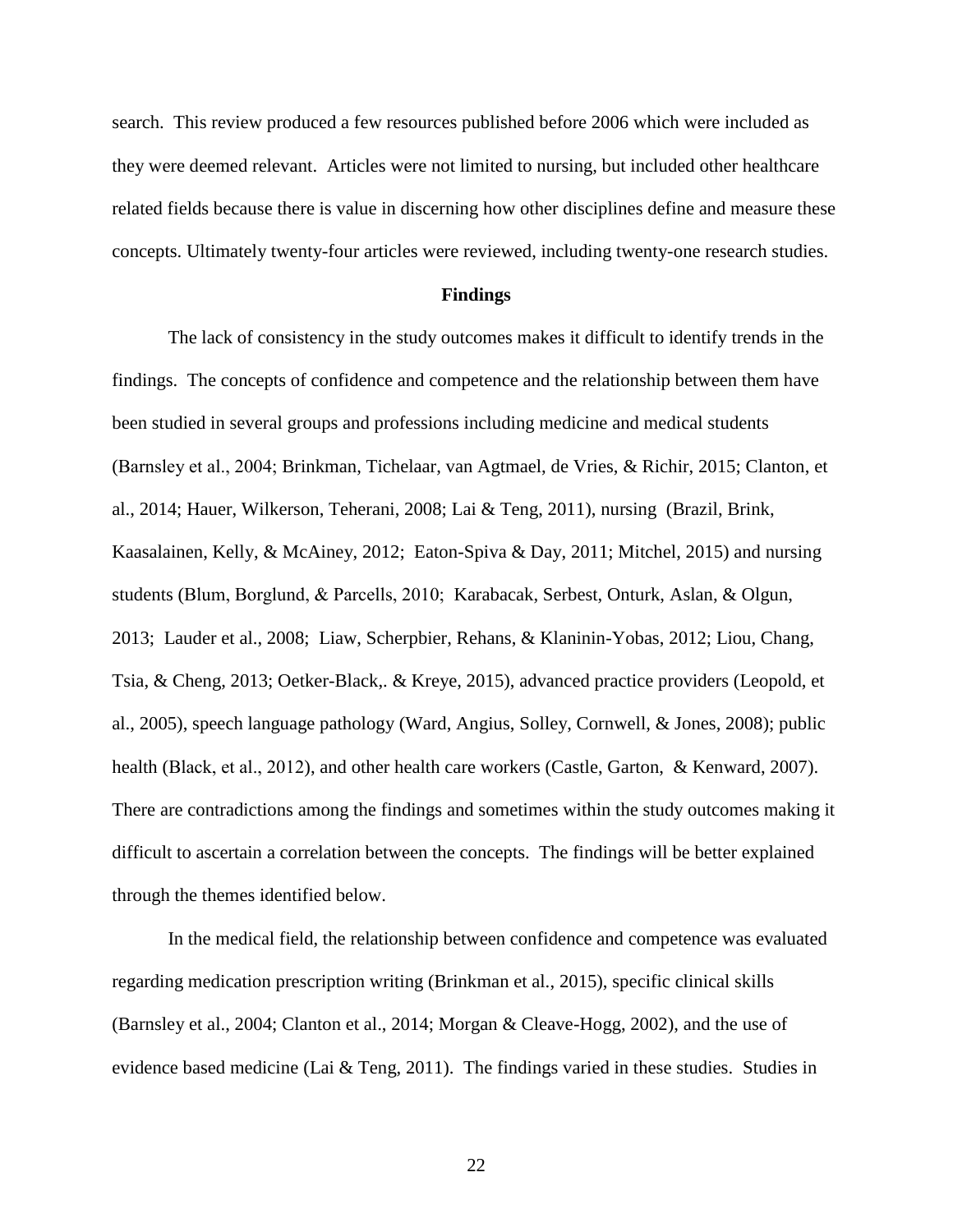nursing evaluated confidence and competence in different clinical settings such as midwifery (Lauder et al., 2008; McClimens, 2012) and long term care (Brazil et al., 2012) and with skill sets including documentation in the electronic medical record (Mitchell, 2015), intramuscular injections (Karabacak et al., 2013), or diabetes education (Eaton-Spiva & Day, 2007). Other professions outside of nursing and medicine are also concerned with measuring and ensuring competence in their providers and the outcomes of the studies involving other healthcare workers differed in their findings as well (Black et al., 2012; Ward et al., 2008). In the following sections those studies that found a correlation between confidence and competence, studies that found no correlation between confidence and competence, and those studies that did not focus on the correlation and/or relationship of confidence and competence will be reviewed.

#### **Correlation between Confidence and Competence**

A few studies found a correlation between confidence and competence (Black et al., 2012; Brinkman et al., 2015; Clanton et al., 2014; Leopold et al., 2005); however, the strength and direction of the association varied making it difficult to synthesize the findings. For example, in two studies related to performance of surgical skills, such as knot tying and knee injections, researchers found an association between confidence and competence after a training session (Clanton, et al., 2014; Leopold et al., 2005). Furthermore, the researchers concluded that the results were reproducible given that they found that higher confidence following the training was associated with competence in the skills measured (Clanton, et al., 2014). This finding also led the researchers in one study to conclude that students could self-evaluate their abilities on certain skills – if the student felt confident in their abilities then that confidence could represent competence (Clanton et al., 2014). Conversely, in the second study, the researchers concluded that practitioners over estimated their abilities as defined by the measures of confidence and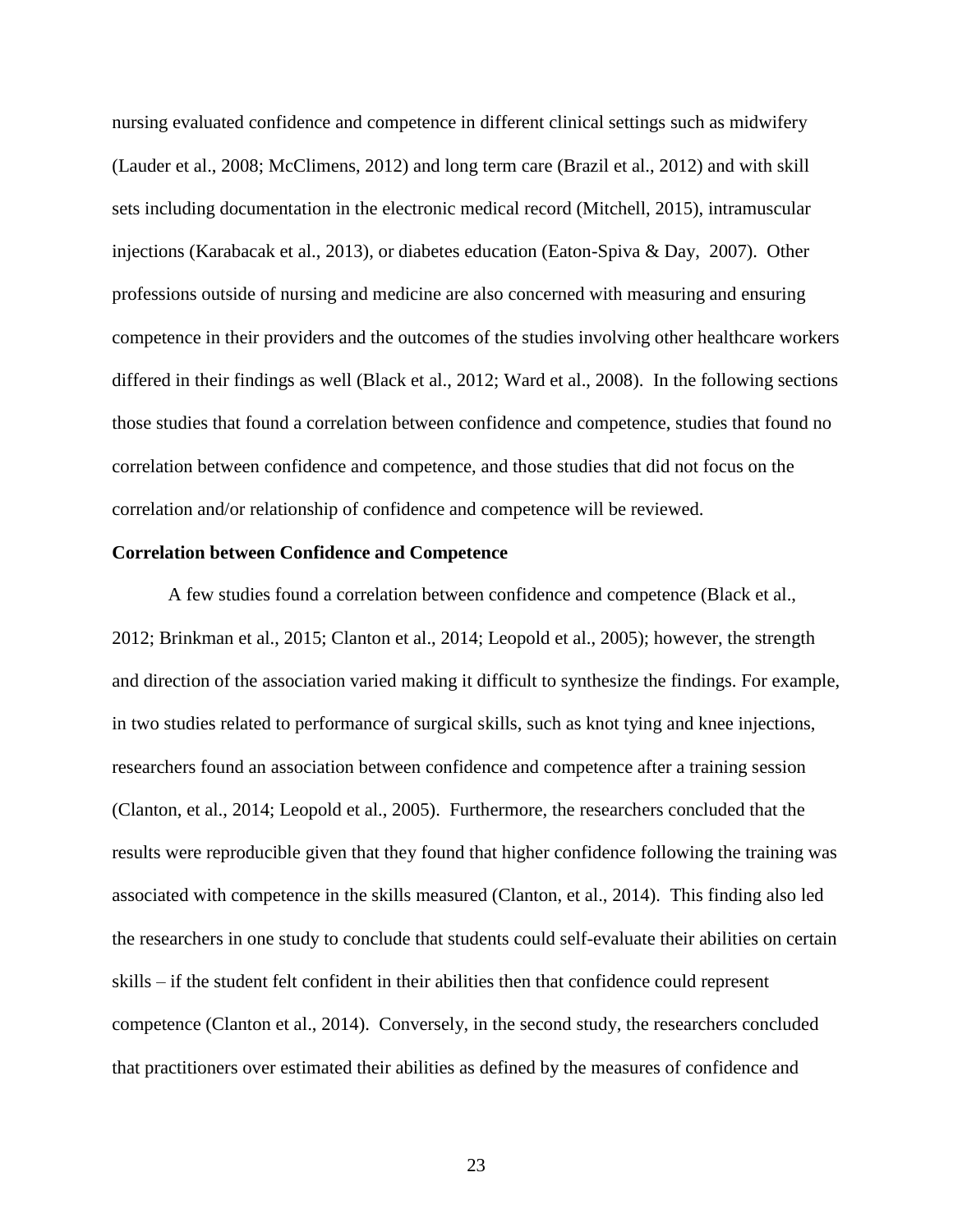performance (Leopold et al., 2005). In another study, researchers found that self-confidence was weakly correlated with prescribing competence (Brinkman et al., 2015).

Black et al. (2012) conducted a public health focused study concentrating on workforce development. In this study, workers were educated on the use of specific conversation skills. Researchers found a positive correlation between demonstrated competency and staff perceived confidence following the training; however, the results may not be generalizable to other professions given the specificity of the intervention and the fact that the measured outcome was competence in using open ended questions in health related conversations.

#### **No Correlation between Confidence and Competence**

In eight studies among different professions, researchers found that neither perceived competence nor perceived confidence was a predictor of actual competence (Barnsley et al., 2004; Hauer et al., 2008; Karabacak et al., 2013; Liaw et al., 2012; Lauder et al., 2008; Mitchell, 2015; Morgan & Cleave-Hogg, 2002; Ward et al., 2008). Among nurses and nursing students several studies found no association between confidence and measured competence (Karabacak et al., 2013; Lauder et al., 2008; Liaw et al., 2012; Mitchell, 2015). Though the findings of the studies were consistent, the participants, methods, and measured outcomes varied making it difficult to synthesize the findings and apply them across the profession or to clinical practice.

Similarly, researchers, when studying the relationship between confidence and competence for skills performance of post graduate year one medical staff, found no correlation between self-confidence and measured competence (Barnsley et al., 2004). In two studies involving medical students, researchers evaluated the relationship between confidence, experience, and competence and found slightly different outcomes (Hauer at al., 2008; Morgan & Cleave-Hogg, 2002). In one study, researchers compared medical students' clinical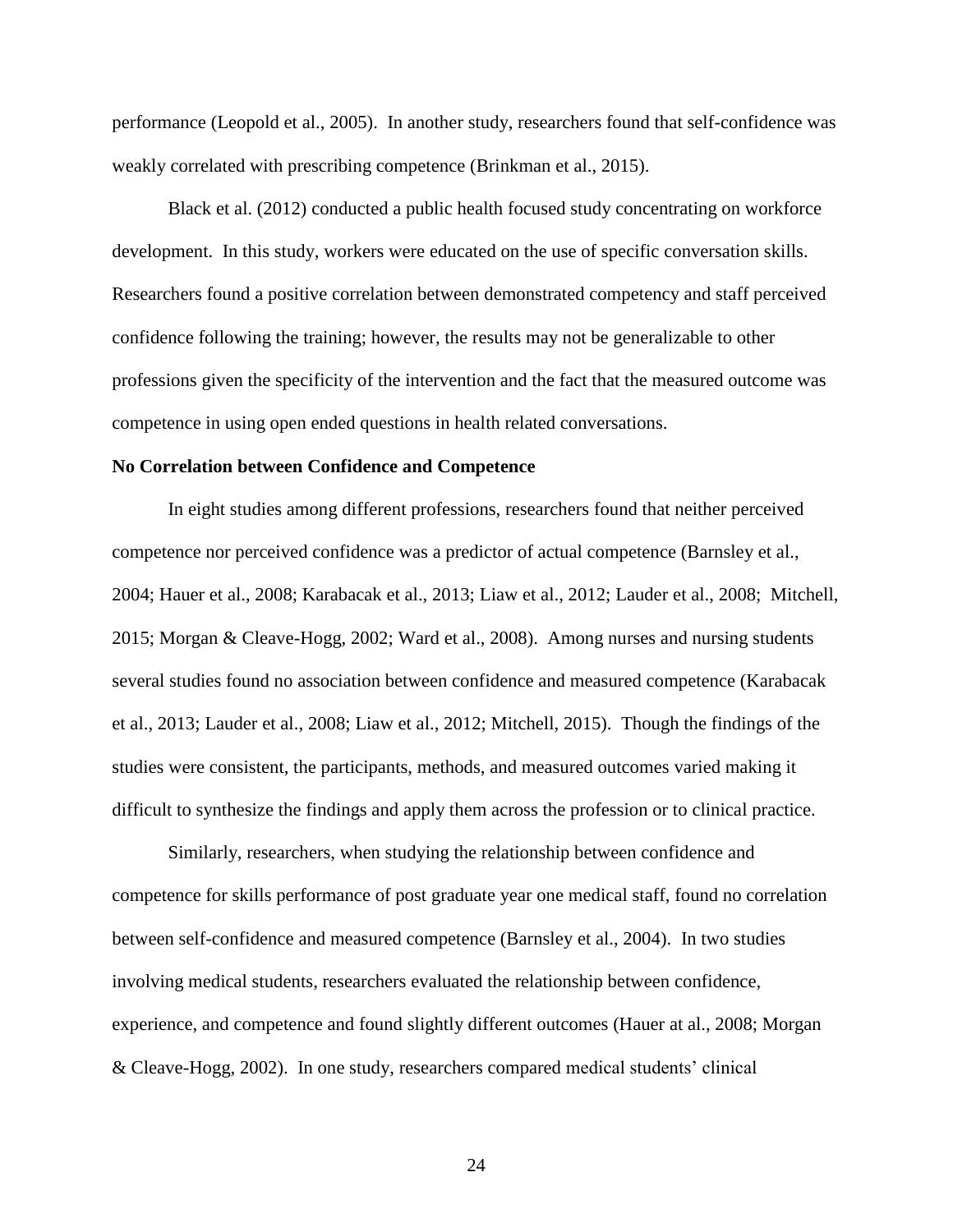experience, self-reported confidence and simulation- based assessment of competence and found that experience was significantly correlated with confidence; however, confidence and experience were not correlated with measured competency (Morgan & Cleave-Hogg, 2002). In a second study to assess medical student' knowledge, confidence, and experience with colorectal cancer screening, Hauer et al., (2008) found that neither knowledge nor confidence predicted competence. Students' experience with history taking and physical examination was however a significant predictor of their performance in these tasks, although reported confidence was not.

In a study involving healthcare workers of a different specialty, Ward et al. (2008) evaluated speech language pathologists' confidence in managing patients with a tracheostomy. Researchers found that despite the fact that the majority of the participants felt confident in their care, less than half were up to date with evidence based practice and less than a third were knowledgeable in certain aspects of care. These findings support the notion that confidence is not a good predictor of clinical competence.

Two groups of researchers studied the concept of self-efficacy, which is similar to selfconfidence and considered a component of confidence (Karabacak et al., 2013; Lauder et al., 2008). In both studies researchers found no statistically significant relationship between selfefficacy and students' competency in skills such as drug calculations, hand hygiene, and intramuscular injections (Karabacak et al., 2013; Lauder et al., 2008).

#### **Correlation Not Studied**

In some studies, researchers evaluated the impact of different interventions on both competence and confidence but did not necessarily attempt to find a correlation between the two concepts. For example, Eaton-Spiva and Day (2007) assessed nurses' knowledge, skill, and confidence in providing diabetes teaching and care. Following a specific education module, the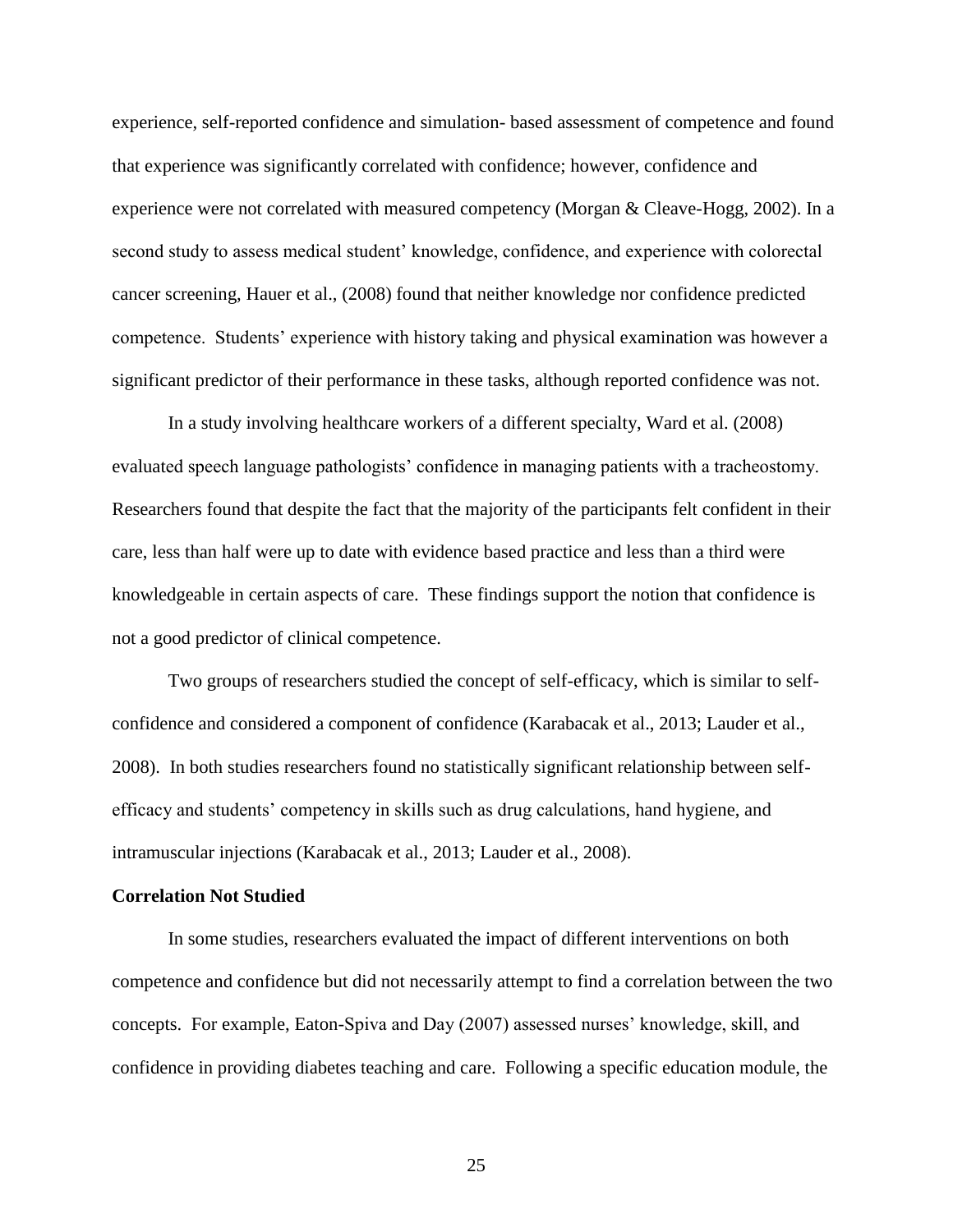nurses reported an increase in confidence although there was not reported change in knowledge or skill. This study did not attempt to measure a correlation between knowledge or skill and confidence, however. Similarly, Blum et al. (2010) found an increase in student self-confidence and competence following both traditional learning and a simulation exercise but they did not specifically try to determine whether the increase in competence had anything to do with the increase in confidence or vice versa. Blum et al. (2010) recommended additional research to determine how and if confidence and competence gained during a simulation exercise might transfer to actual clinical experiences.

#### **Other Findings**

While most of the studies found either no correlation or a positive correlation between confidence and competence, Liou et al. (2013) found that self-efficacy was negatively correlated with clinical competence. In this study, researchers sought to understand the impact of practicing specific skills on students' competence in performing those skills. One of the factors assessed was students' confidence in their ability to perform the skills. Researchers found that some participants who had higher self-confidence ratings actually received lower competency scores on skills performance. Researchers hypothesized that these specific participant groups had a false sense of confidence because of their work experience in a clinical environment although that experience did not provide competence in the skills measured (Liou et al., 2013). Despite different findings related to the correlation between confidence and competence researchers found in some cases that study participants over-estimated their skills performance or were over confident in their ability without a corresponding increase in competence (Leopold et al., 2005; Liaw et al., 2012). This finding contradicts previous studies where experience was a significant predictor of ability and competence (Hauer et al., 2008) and the study where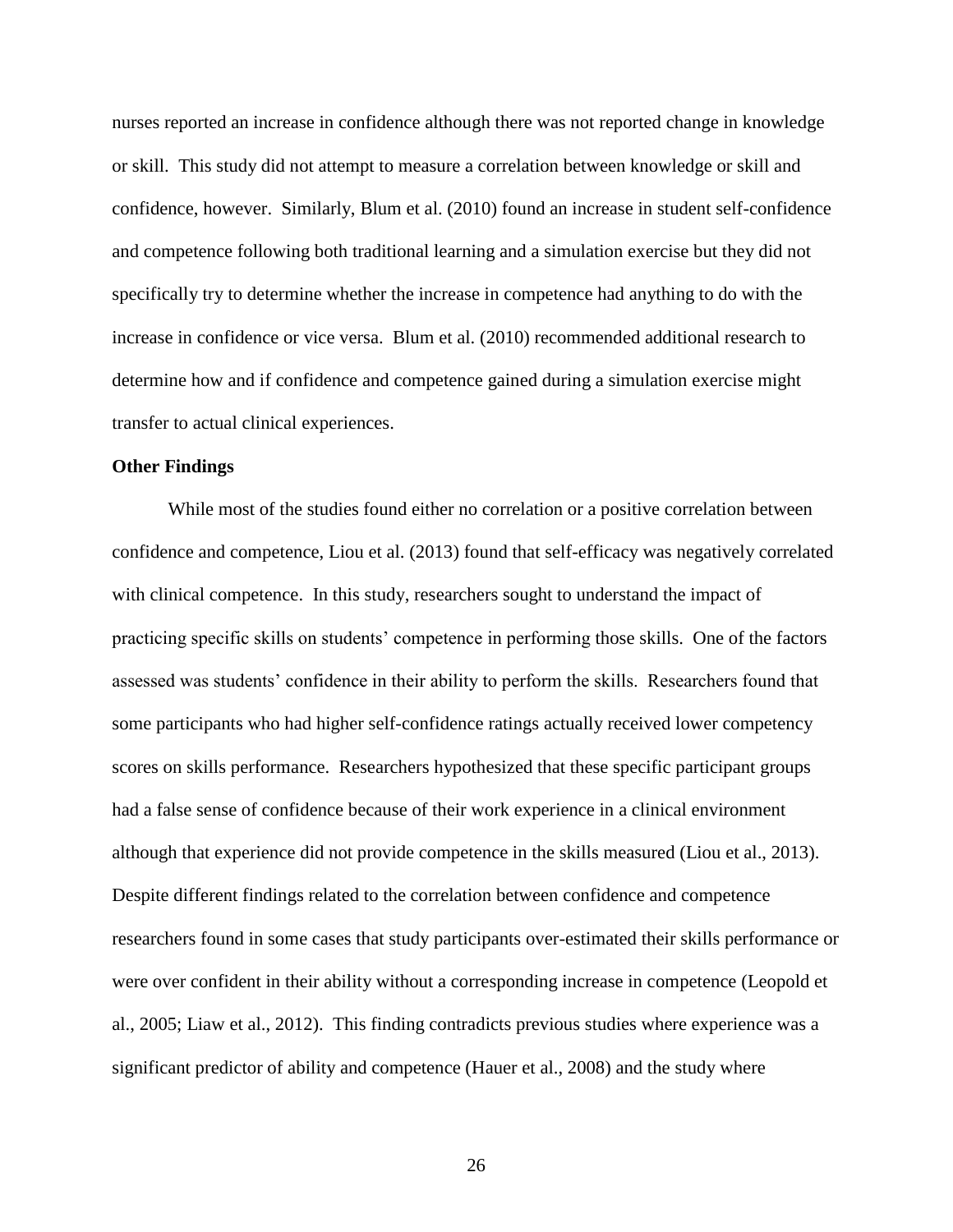experience improved confidence even though demonstrated no association with competence (Morgan & Cleave-Hogg, 2002).

There were some similarities in the studies even though the settings and populations were different. Several researchers' findings support additional training and education or practice as a method to improve competence (Brazil et al., 2012; Liou et al., 2013; Mitchell, 2015; Morgan & Cleave-Hogg, 2002; Ward et al., 2008). Several studies used OSCE as a means of measuring competence and found that confidence was improved following the OSCE (Barnsley et al., 2004; Lauder et al., 2008; McClimens, 2012). Interestingly, the final similarity was that many of the researchers deemed the concepts important and worthy of further study.

#### **Limitations**

Understanding the correlation between these concepts is worthy of study; however, the definition of competence is fairly nebulous and this lack of a firm definition makes the concept difficult to measure. The limitations of the evidence include the fact that the literature regarding a correlation between confidence and competence is not tremendously supportive one way or the other. In many cases where there was a correlation noted, it was either not statistically significant or the significance was weak. Despite the numerous studies, the findings do not support a clear understanding of the relationship between the two concepts. Perhaps the lack of trends is because the studies were conducted among several groups and health care professions as well as in several different countries. Given that there are ten countries and six professions or groups represented in the studies one may question whether the findings are transferrable across professions. The different sample subjects and settings make it unclear if the findings in a particular study are applicable in another practice area. Also of note is the fact that studies were conducted in ten different countries and none of the studies sought to understand the cultural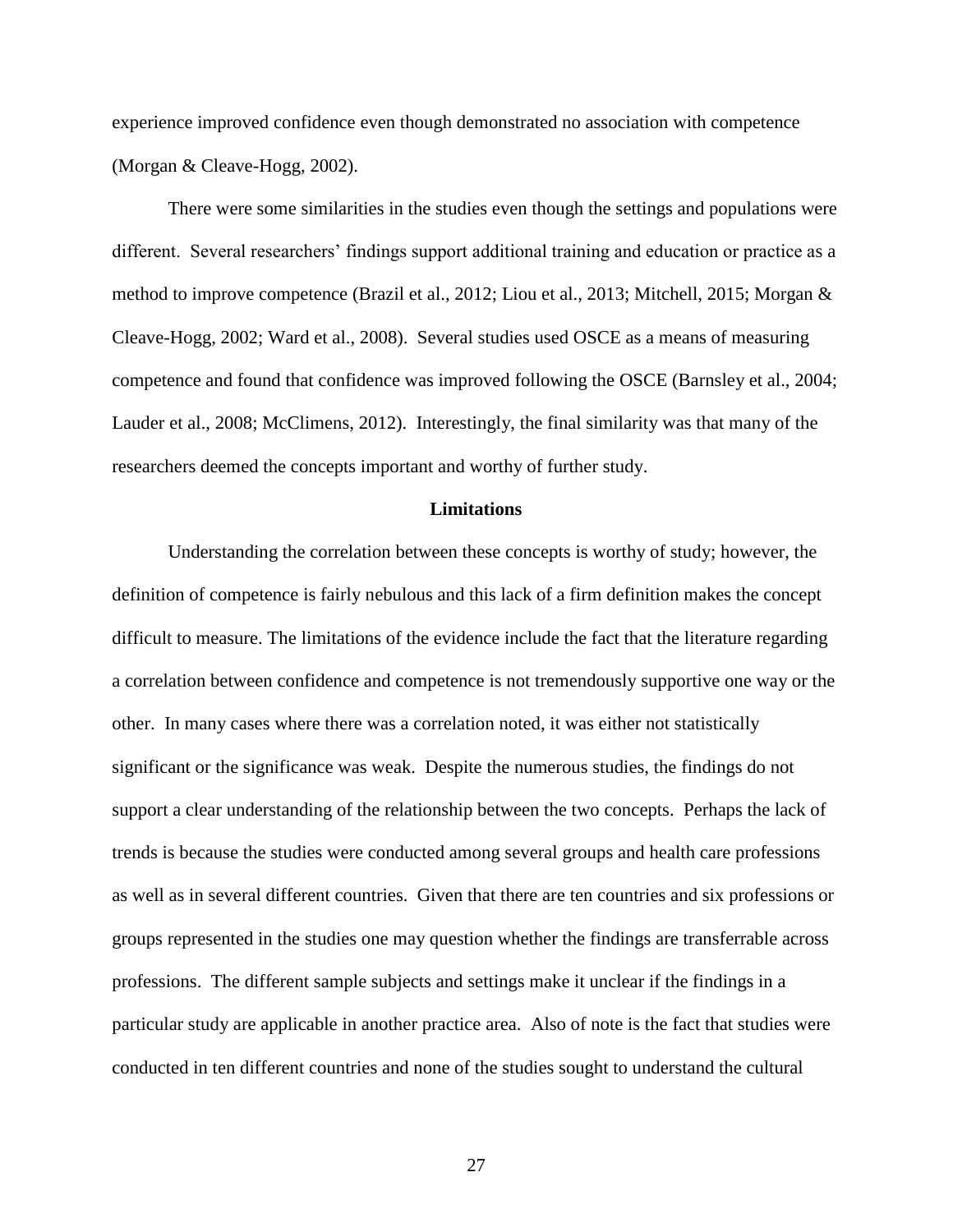implications on self-confidence. In certain cultures, there may be other variables that influence a person's self-confidence. These influences may or may not have a bearing on the association between self-confidence and competence.

In the studies referenced, competence was routinely measured through OSCE or simulation. The evidence is not clear that competence measured through this route is transferrable to actual clinical practice. It is important to continue to study the effectiveness of simulation and OSCE as a means of measuring competence. Accurate competence assessments are necessary to evaluate and ensure safe clinical practice. Continued research is warranted.

#### **Implications**

Implications for practice include the need for additional research to more fully understand the relationship between confidence and competence, the development of effective selfassessment tools, the continued evaluation of teaching and learning strategies, and the influence of caregiver confidence on patients' perception of clinical care. The concepts of confidence and competence have been studied and discussed for many years and across disciplines; however, there does not seem to be a unified conclusion or a clear understanding of the relationship between the two concepts. The lack of understanding of these concepts leaves much room for further exploration and validation of the relationship between the concepts.

The evidence suggests that confidence plays a role in competence; however not all who are confident in their abilities are deemed competent through objective measures. It is important to understand how and under what circumstances an increase in confidence translates into clinical competence (McClimens, 2012). If further research can explain the impact of confidence on competence, strategies could be developed that would influence development of both concepts. If it could be determined that subjective assessment of confidence could predict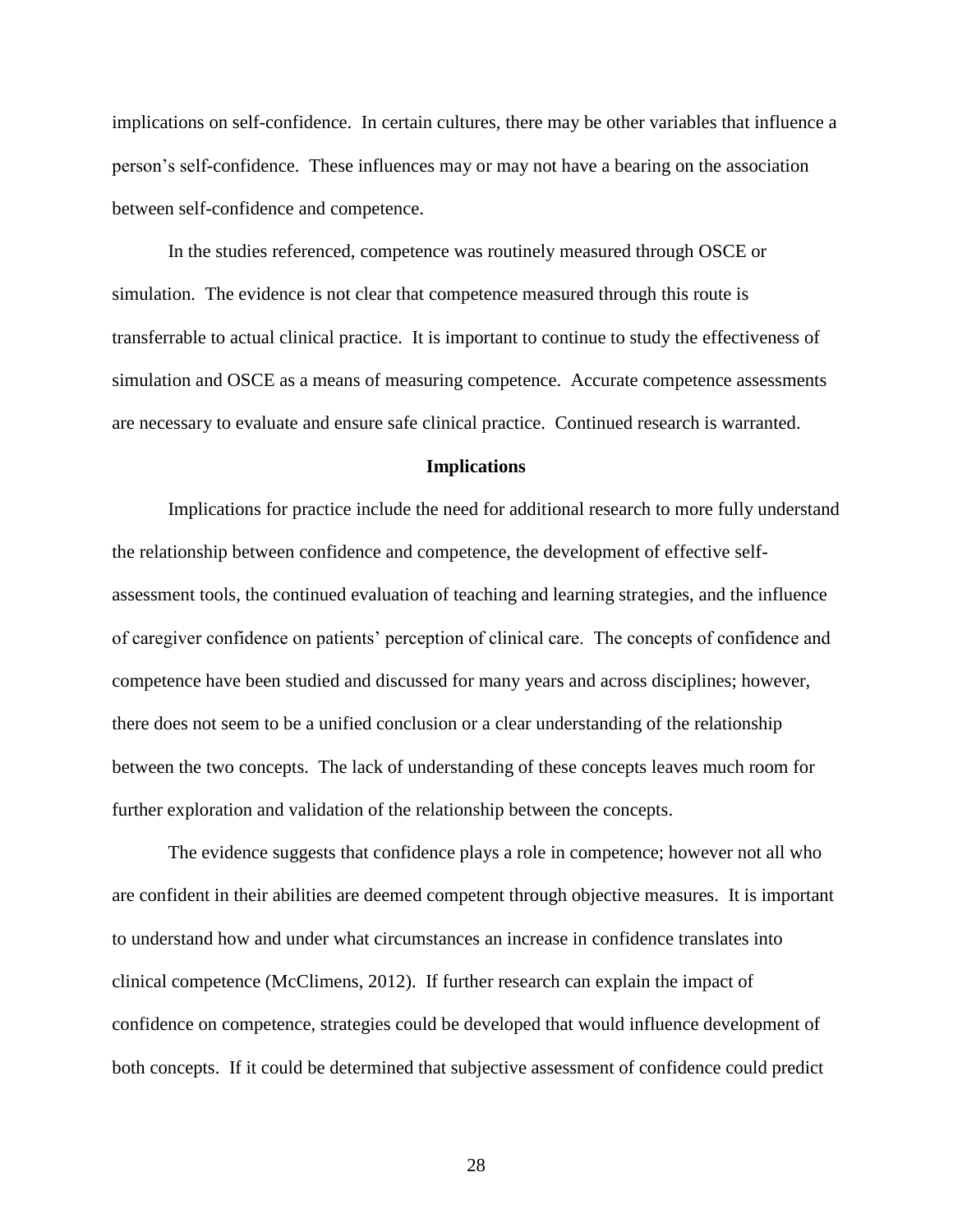clinical competence, self-assessments tools could be created to effectively monitor and evaluate competency development; otherwise self-assessment cannot be considered a reliable method of competency assessment.

Self-confidence and clinical competence support the development of clinical judgment and safe nursing practice (Blum et al., 2010). Because ensuring a competent workforce is a responsibility of nurse educators and leaders, understanding how students gain confidence and competence is important so that teaching and learning strategies guarantee that knowledge and skills obtained during school are translatable to clinical practice. Nursing leaders must ensure a competent workforce in order to provide safe and effective care for patients. To do so, competency must be assessed and validated on a regular basis and opportunities for competency development must be provided. Active participation in professional development opportunities may impact practicing nurses' confidence in direct patient care or skill performance. These opportunities may also serve to improve employee engagement and nurse retention by increasing nurses' perceived value to the organization. It is important for leaders to pay attention to things that make nurses feel valued and recognized for a job well done as these are factors which influence nurse retention. While not the topic of this review, evidence exists that supports the impact of engagement and recognition on retention and the impact of retention on patient outcomes.

Understanding confidence from the patient's perspective is also important. Patients trust their caregiver more and have a better experience if they feel that their caregiver demonstrates confidence (Perry, 2011). The idea that a patient's perception of their caregiver's confidence influences their perception of their care is interesting and deserves exploration. Understanding potential influences on the overall patient experience is important as the patient experience is a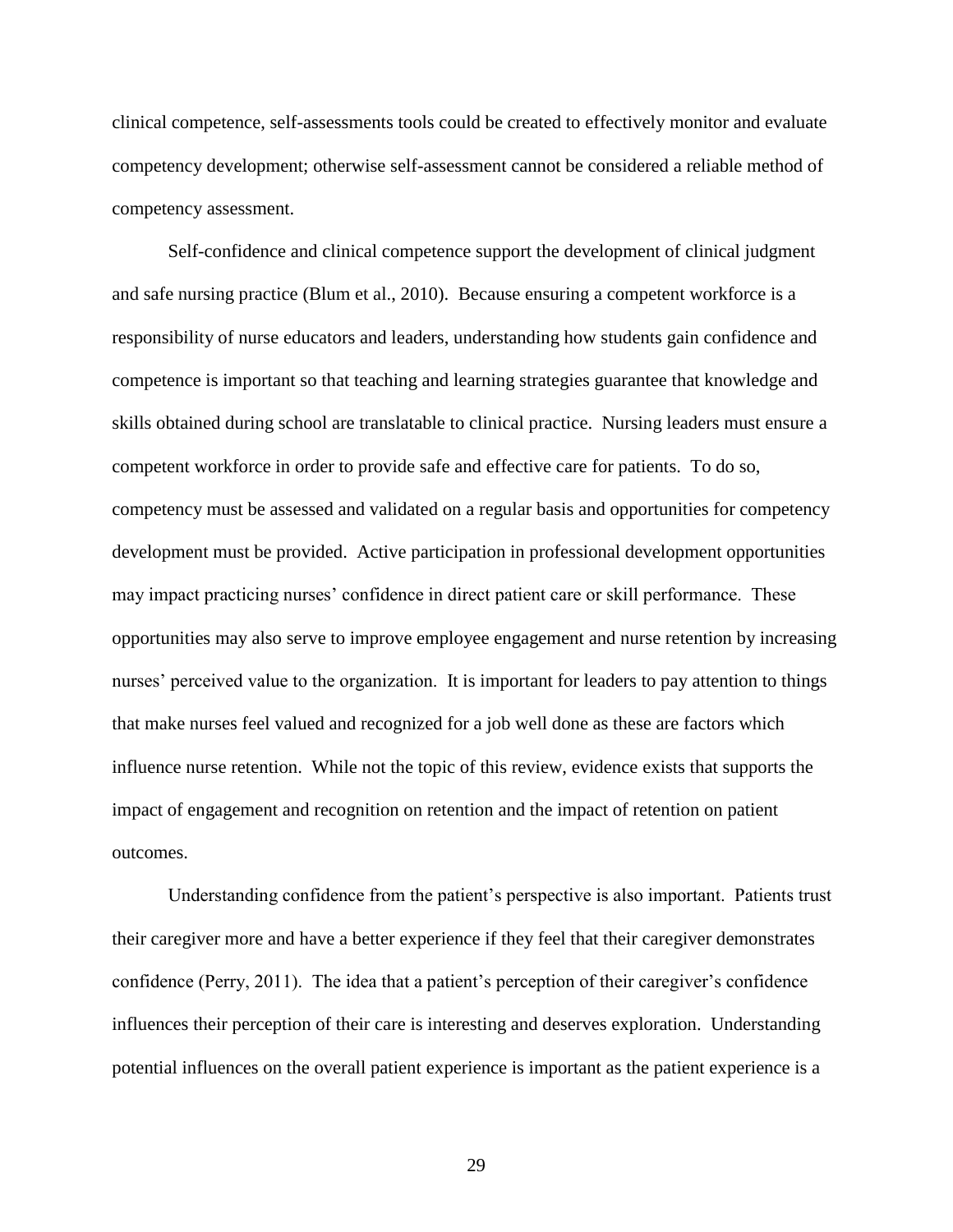marker of quality of care and will be tied to reimbursement in the near future. Future researchers should measure patient perceptions of caregiver confidence to determine how those perceptions affect the patients' overall experience. Because high quality and safe patient care is the goal for the healthcare industry, there is also an opportunity to develop understanding of the connection between confidence and patient outcomes (Perry, 2011).

#### **Conclusion**

While the evidence does not consistently find that there is a strong association between confidence and competence, it seems logical that the concepts are related. There remains value in increasing self-confidence as some evidence suggests it can be a component of, a result of, or a precursor to competence. Simply feeling confident in oneself does not guarantee competence (Smith, 2012) although a belief in ability and accomplishment is necessary for achievement. Based on this thought, self-confidence or self-efficacy may be necessary in order to achieve competence. Achievement of competent practice may lead to higher self-confidence. This circular influence of the concepts on one another supports the idea that the concepts are related. Despite the lack of a consistent, strong correlation, it is still worthy to measure both concepts and to develop strategies to improve one and perhaps consequently the other. Improvement in confidence and clinical performance has the potential to influence not only the quality of patient care through competent practice, but also to influence staff engagement, retention, and the overall patient experience.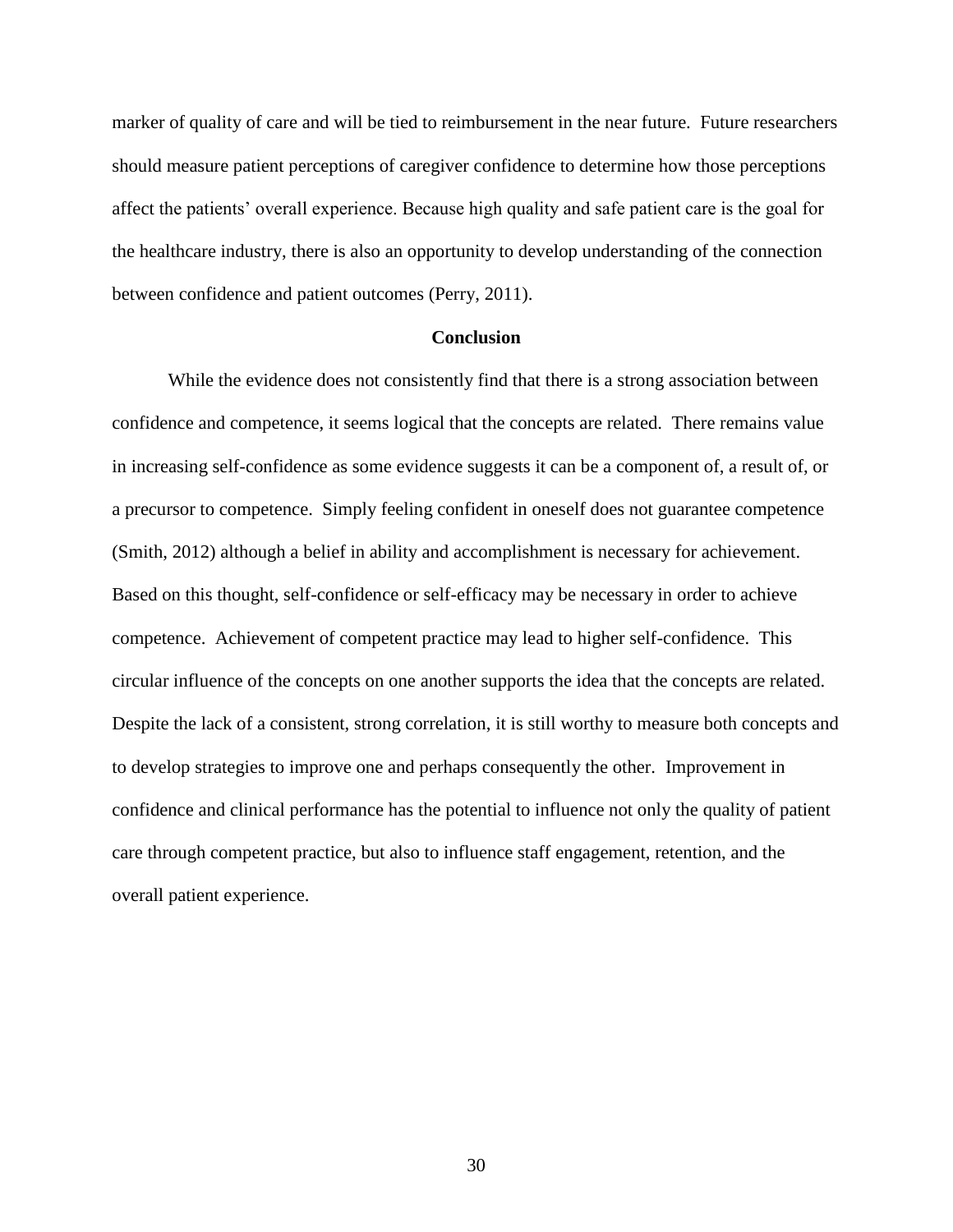#### **References**

Bandura, A. (1977). *Social learning theory.* Englewood Cliffs, N.J.: Prentice-Hall.

- Bandura, A. & Shunck, D.H. (1981). Cultivating competence, self-efficacy, and intrinsic interest through proximal self-motivation. *Journal of Personality and Social Psychology, 41*(3), 586-598.
- Barnsley, L, Lyons, P.M., Ralston, S.J., Hibbert, E.J., Cunningham, I., Gordon, F.C., & Field, M. (2004). Clinical skills in junior medical officers: a comparison of self-reported confidence and observed competence. *Medical Education, 38,* 358-367.
- Benner, P. (1982). From novice to expert. *American Journal of Nursing, 82*(3), 402-407
- Black, C., Lawrence, W., Cradock, S., Ntani, G., Tinati, T., Jarman, M., …& Baird, J. (2012). Healthy conversation skills: Increasing competence and confidence in front-line staff. *Public Health Nutrition, 17*(3), 700-707.
- Blum, C.A., Borglund, S., & Parcells, D. (2010). High-fidelity nursing simulation: Impact on student self-confidence and clinical competence. *International Journal of Nursing Education Scholarship, 7(1),* 1-14.
- Brazil, K., Brink, P., Kaasalainen, S., Kelly, M.L., McAiney, C. (2012). Knowledge and perceived competence among nurses caring for the dying in long-term care homes. *International Journal of Palliative Nursing, 18*(2), 77-83.
- Brinkman, D.J., Tichelaar, J., van Agtmael, M.A., de Vries, T.P., & Richir, M.C. (2015). Self-Reported confidence in prescribing skills correlates poorly with assessed competence in fourth-year medical students. *The Journal of Clinical Pharmacology, 55*(7), 825-830.
- Castle, N., Garton, H., & Kenward, G. (2007). Confidence vs competence: basic life support skills of health professionals. *British Journal of Nursing, 16*(11), 664-666.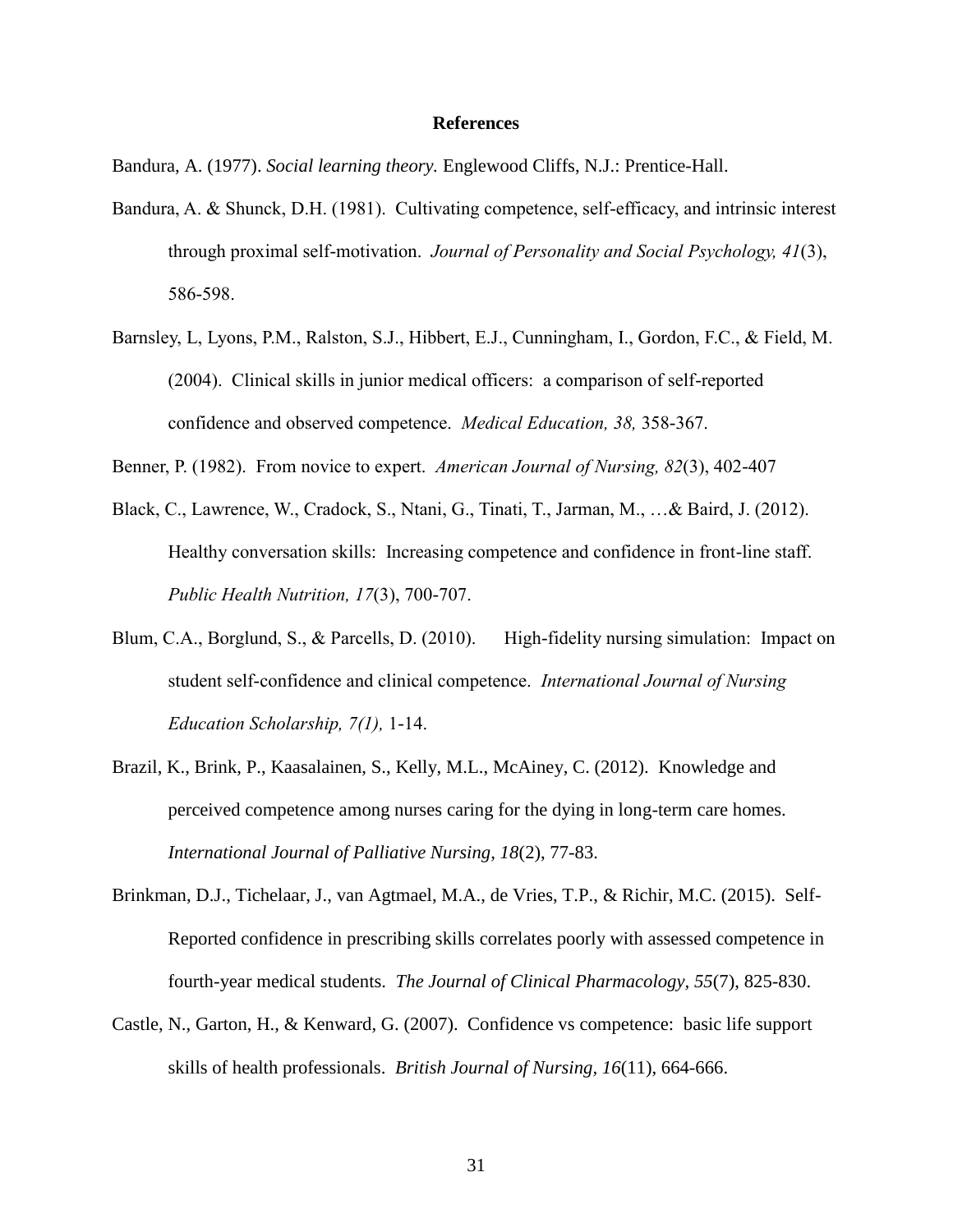- Clanton, J., Gardner, A., Cheung, M., Mellert, L., Evancho-Chapman, M., & George, R.L. (2014). The relationship between confidence and competence in the development of surgical skills. *Journal of Surgical Education, 71*(3), 405-412.
- Competence (n.d.). Merriam-Wwbster.com. Retrieved March 15, 2016 from [www.merriam](http://www.merriam-webster.com/)[webster.com](http://www.merriam-webster.com/) /dictionary/competence.
- Confidence (n.d.). Merriam-Wwbster.com. Retrieved March 15, 2016 from [www.merriam](http://www.merriam-webster.com/)[webster.com](http://www.merriam-webster.com/) /dictionary/confidence.
- Eaton-Siva, L. & Day, A. (2011). Effectiveness of a computerized educational module on nurses' knowledge and confidence level related to diabetes. *Journal for Nurses in Staff Development, 27*(6), 285-289.
- Hauer, K., Wilkerson, L., Teherani, A. (2008). The relationship between medical students' knowledge, confidence, experience, and skills related to colorectal cancer screening. *Journal of Cancer Education, 23*, 209-213.
- Karabacak, U., Serbest, S., Onturk, Z.K., Aslan, F.E., Olgun, N. (2013). Relationship between student nurses' self-efficacy and psychomotor skills competence. *International Journal of Nursing Practice, 19*, 124-130.
- Lauder, W., Holland, K., Roxburgh, M., Topping, K., Watson, R., Johnson, M.,…, & Behr, A. (2008). Measuring competence, self-reported competence and self-efficacy in preregistration students. *Nursing Standard, 22*(20), 35-43.
- Leopold, S.S., Morgan, H.D., Kadel, N.J., Gardner, G.C., Schaad, D.C., & Wolf, F.M. (2005). Impact of educational intervention on confidence and competence in the performance of a simple surgical task. *The Journal of Bone and Joint Surgery, 87*(5), 1031-1037.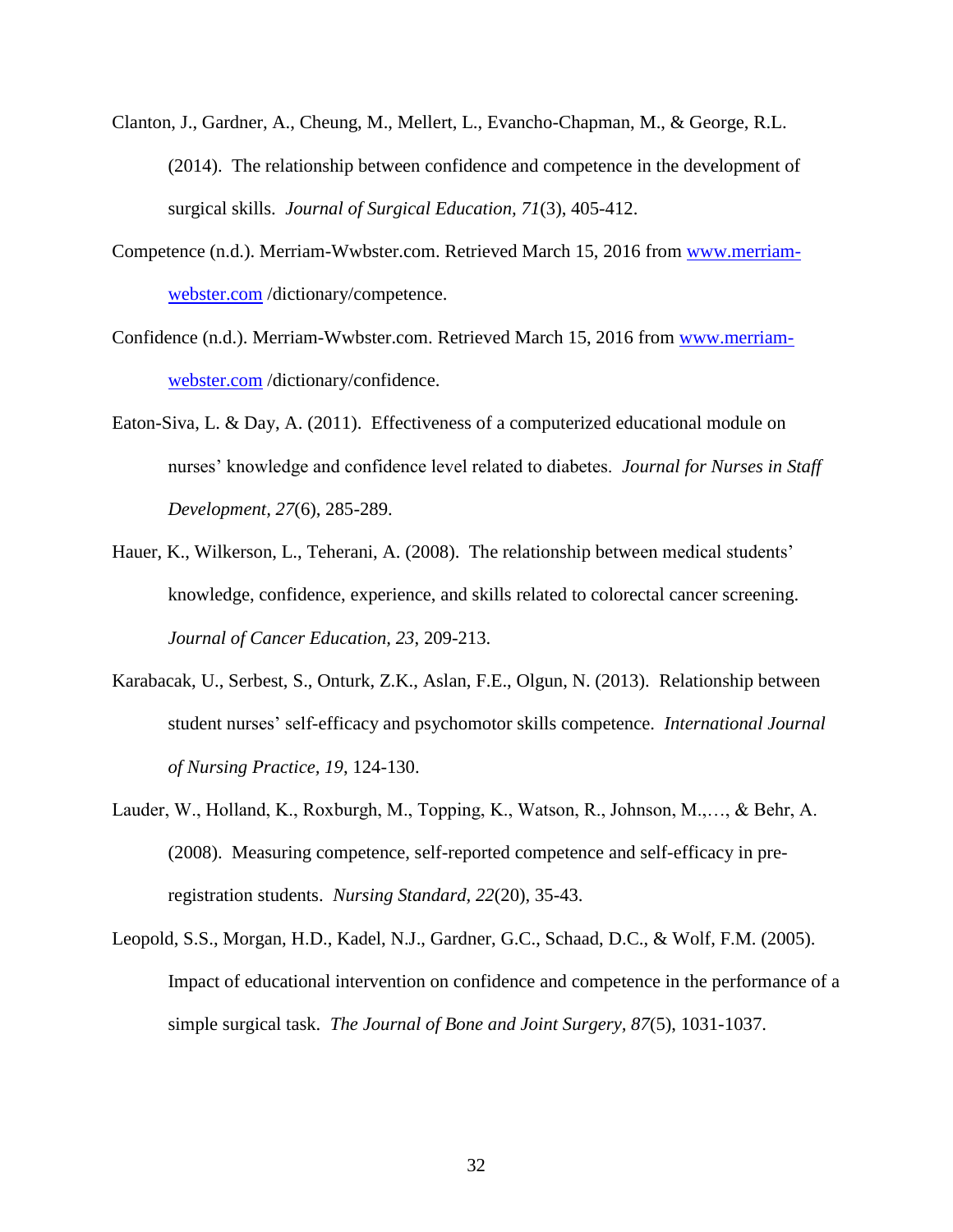- Liaw, S.Y., Scherpbier, A., Rehans, J.H., & Klaninin-Yobas, P. (2012). Assessement for simulation learning outcomes: A comparison of knowledge and self-reported confidence with observed clinical performance. *Nurse Education Today, 32*, 35-39.
- Liou, S., Chang, C., Tsia, H., & Cheng, C. (2013). The effects of a deliberate practice program on nursing students' perception of clinical competence. *Nurse Education Today, 33*, 358- 363.
- Morgan, P.J. & Cleave-Hogg, D. (2002). Comparison between medical students' experience, confidence and competence. *Medical Education, 36*, 534-539.
- McClimens, A. (2012). Confidence and performance in objective structured clinical examination. *British Journal of Midwifery, 20*(10), 746-751.
- Mitchell, J. (2015). Electronic documentation: Assessment of newly graduated nurses' competency and confidence levels. *Online Journal of Nursing Informatics, 19*(2).
- Oetker-Blakc, S.L. & Kreye, J. (2015). Global psychometric evaluation of the clinical skills selfefficacy scale in Moshi, Tanzania. *Nursing Education Perspectives, 26*(3), 163-166.
- Perry, P. (2011). Concept analysis: Confidence/ self-confidence. *Nursing Forum, 46*(4), 218- 230.
- Smith, S.A. (2012). Nurse competence: A concept analysis. *International Journal of Nursing Knowledge, 23*(3), 172-182.
- Ulrich, B., Krozen, C., Early, S., Ashlock, C.H., Africa, L.M., & Carman, M.L. (2010). Improving retention, confidence, and competence of new graduate nurses: Results from a 10-year longitudinal database. *Nursing Economics, 28*(6), 363-376.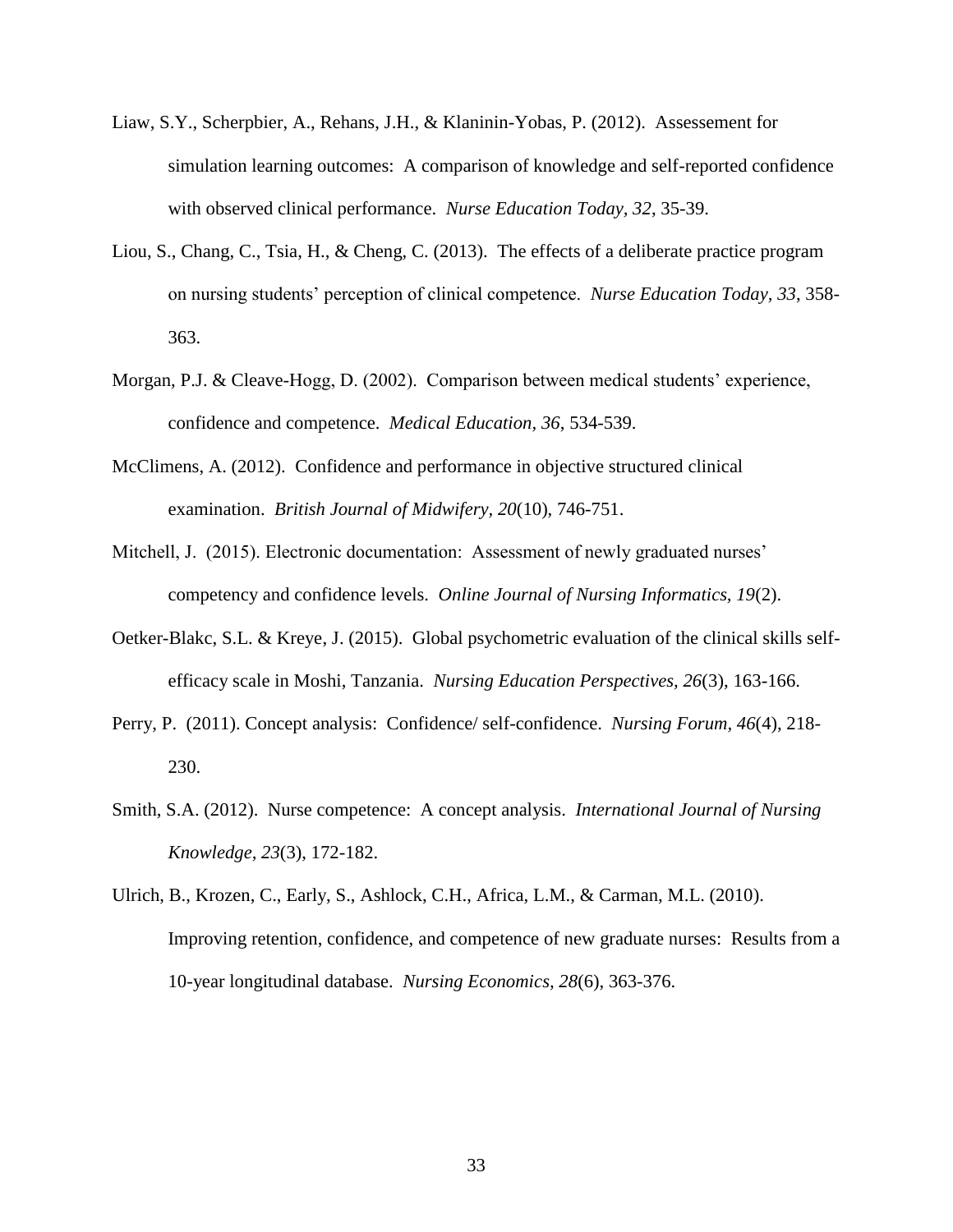Ward, E., Angius, E., Solley, M., Cornwell, P., & Jones, C. (2008). Preparation, clinical support, and confidence of speech-language pathologists managing clients with a tracheostomy in Australia. *American Journal of Speech-Language Pathology, 17*, 265-276.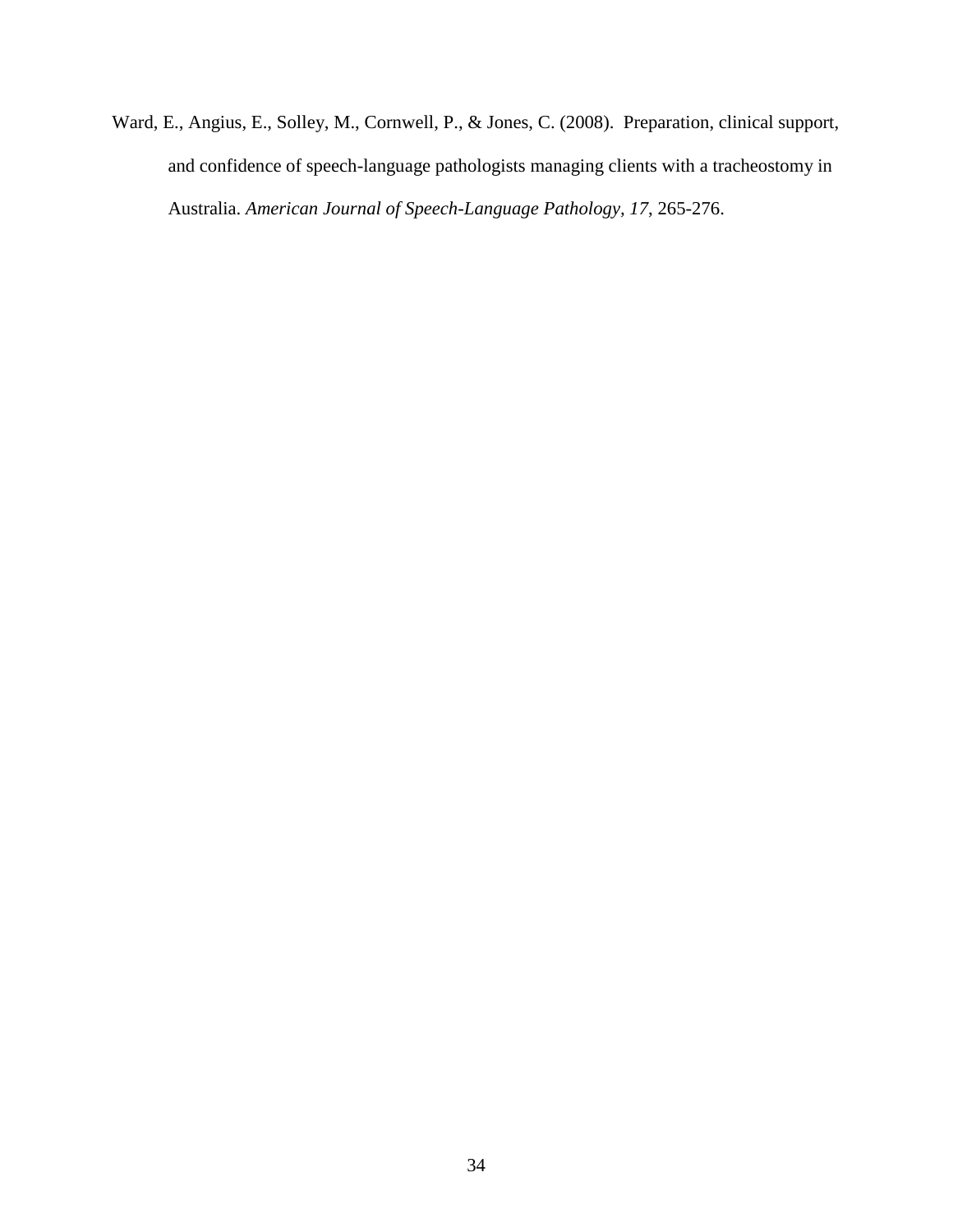Manuscript 3:

Testing the Effectiveness of a Simulation Exercise on Nurses' Perceived Confidence in Caring

for Patients with Drug and Alcohol Problems

Brandy Galloway Mathews University of Kentucky College of Nursing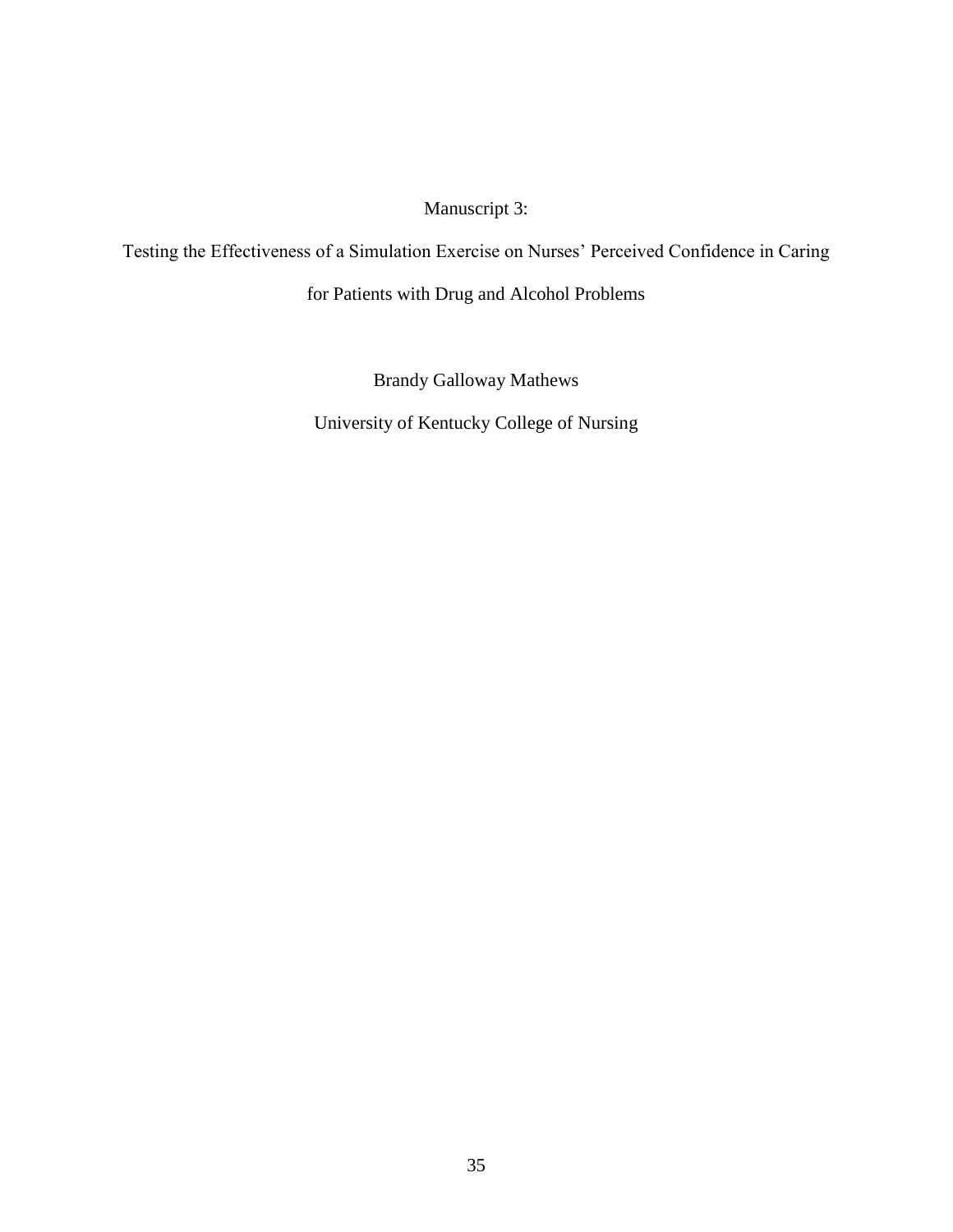#### **Abstract**

**Purpose**: The purpose of this pilot project was to test the effectiveness of a simulation exercise using standardized patients on nurses' perceived confidence in caring for patients with drug and alcohol problems.

**Method:** The project was a mixed methods pre-test and posttest design to assess whether simulation using standardized patients was effective in improving nurses' confidence in caring for patients with problematic drug and alcohol use issues. Qualitative data was obtained by interviewing participants using a semi structured interview.

**Results:** All nurses reported a positive experience as a result of participating in the simulation exercises. Use of simulation as a learning exercise to improve nurses' confidence in caring for behaviorally challenging patients with drug and alcohol use was effective.

**Conclusion**: Caring for patients with drug and alcohol use problems is a challenge particularly in the medical surgical environment where the nurses do not necessarily possess an adequate skill set to manage the associated behaviors. Development of an educational program using patient simulation exercises may increase nurses' confidence and ability to care for patients with dual illicit drug and/ or alcohol use disorders on medical surgical units.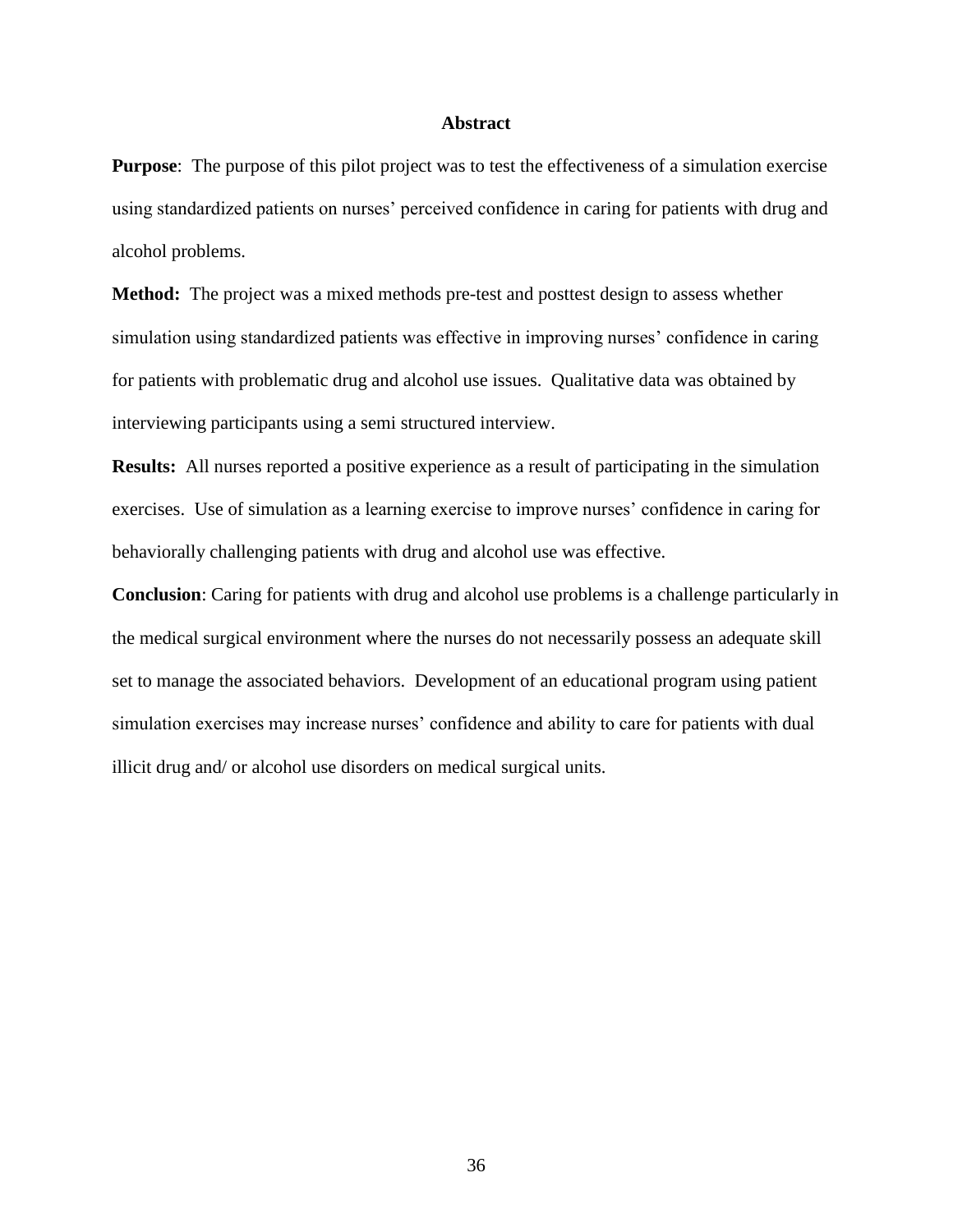#### **Background**

Approximately one-fourth to one-half of all hospitalized patients have substance use problems, and many of these patients are admitted to medical surgical hospital units for acute and possibly life-threatening health problems (Lopez-Bushnell, & Fassler, 2004; Monks, Topping & Newell, 2012). Due to the nature of substance use or abuse, patients often have underlying psychiatric illnesses and may lead to behavioral problems while receiving treatment on a medical surgical unit (Ford, Bammer, & Becker, 2008). According to Ford et al. (2008) many patients who abuse drugs and/ or alcohol develop combative and abusive behaviors toward staff, including nurses, and are consistently a challenging patient population for whom to provide care (Ford et al., 2008).

Nurses' attitudes, beliefs, and confidence in caring for patients with drug and/ or alcohol problems influence the manner of care delivery (Vadlamudi, Adams, Hogan, Wu, & Wahid, 2008) and can negatively impact the nurse patient relationship and the quality of the care provided (Chu & Galang, 2013; Crothers & Dorrian, 2011).

People with drug and/ or alcohol use disorders are often admitted to medical surgical units in an acute care hospital where nurses likely have a limited skill set to address their multifaceted care needs (Kameg, Mitchell, Clochesy, Howard, & Suresky, 2009). Caring for patients with addiction, especially when accompanied by disruptive and manipulative behaviors, requires different skills than caring for a medical patient who does not have a substance abuse issue (Kameg, Mitchell, Clochesy, Howard, & Suresky, 2009). These skills include therapeutic communication, limit setting, and de-escalation techniques. Several studies have shown that nurses received little to no formal education in caring for patients with drug and alcohol issues (Crothers & Dorrian, 2011; Ford et al, 2008; Monks et al, 2012) and confirmed that nurses do not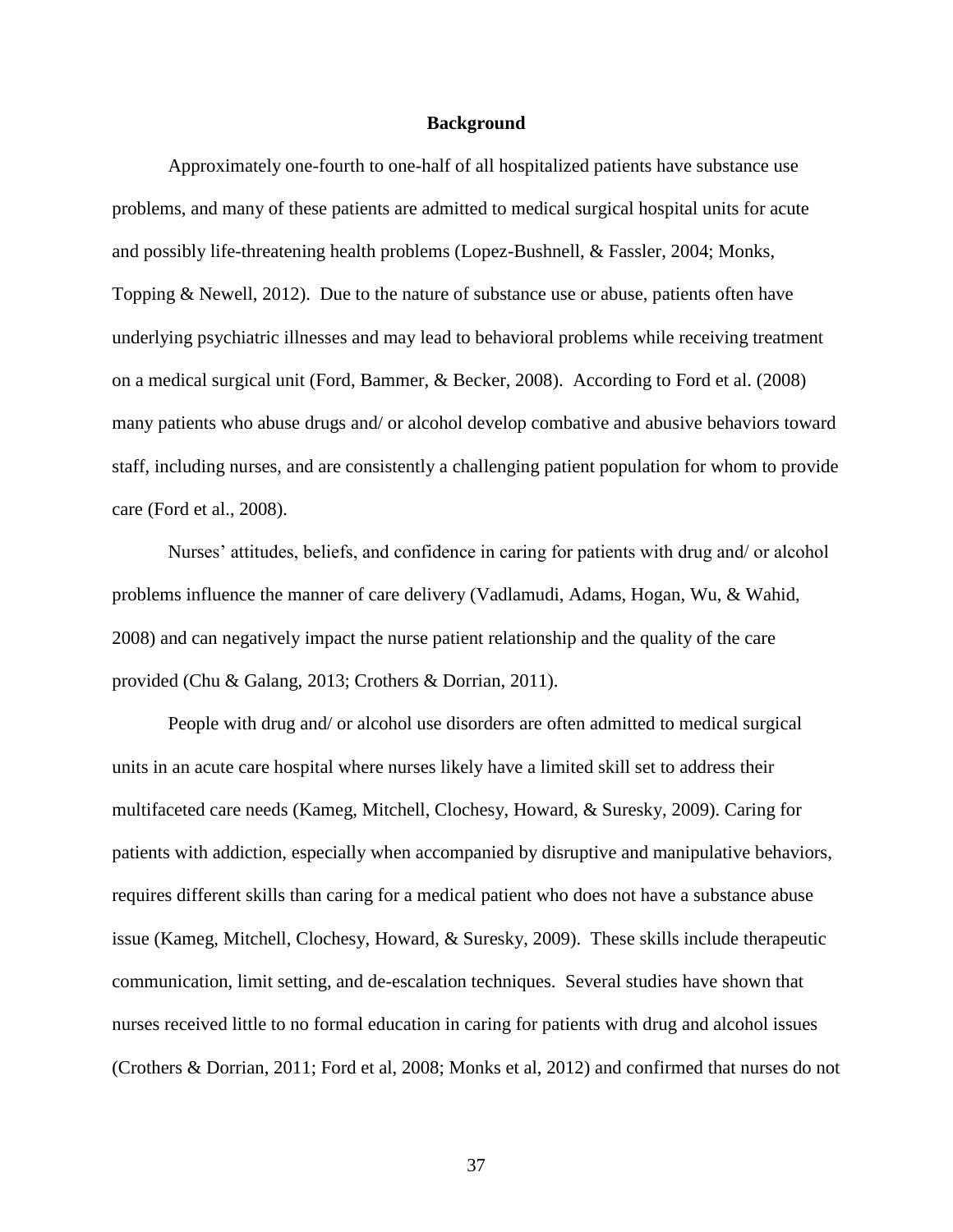feel prepared to adequately care for this patient population (Ford et al., 2008). The literature supports education as an effective means to influence nurses' attitudes, knowledge, and confidence (Daly, Kermode, & Reilly, 2009; Ford et al., 2008; Monks et al., 2012; Vadlamudi et al., 2008). In addition, researchers have found that formal education will better prepare nurses to effectively manage the behavioral and physical care of patients with drug and alcohol abuse or dependence (Daly, et al., 2009; Ford et al., 2008; Monks et al., 2012; Vadlamudi et al., 2008). In a study by Monks et al. (2012), nurses reported that their lack of understanding regarding drug use and the patient's unpredictable behavior limited their ability to discuss issues related to drug use, causing increased anxiety and stress at work. It is assumed that the stresses created in caring for this challenging patient group increases dissatisfaction and job stress, and may contribute to higher turnover rate of staff.

This practice inquiry project was designed to increase the medical surgical nurses' expertise and confidence levels in caring for alcohol and drug dependent patients since no formal education is currently being conducted in the project hospital setting to assist medical surgical nurses in managing the interpersonal and clinical aspects of patients with drug or alcohol issues. The purpose of this practice inquiry project was to educate nurses through use of simulation to address the behavioral problems inherit in patients who are actively using or withdrawing from drugs and/or alcohol or who have a history of drug and/or alcohol use problems. The project objectives sought to: 1) develop an understanding of perceived confidence in caring for patients with drug and alcohol issues prior to the educational intervention among nurses, 2) to assess staff satisfaction with simulation training using standardized patients, and 3) to evaluate the effect of education through simulation on nurses' perceived confidence levels.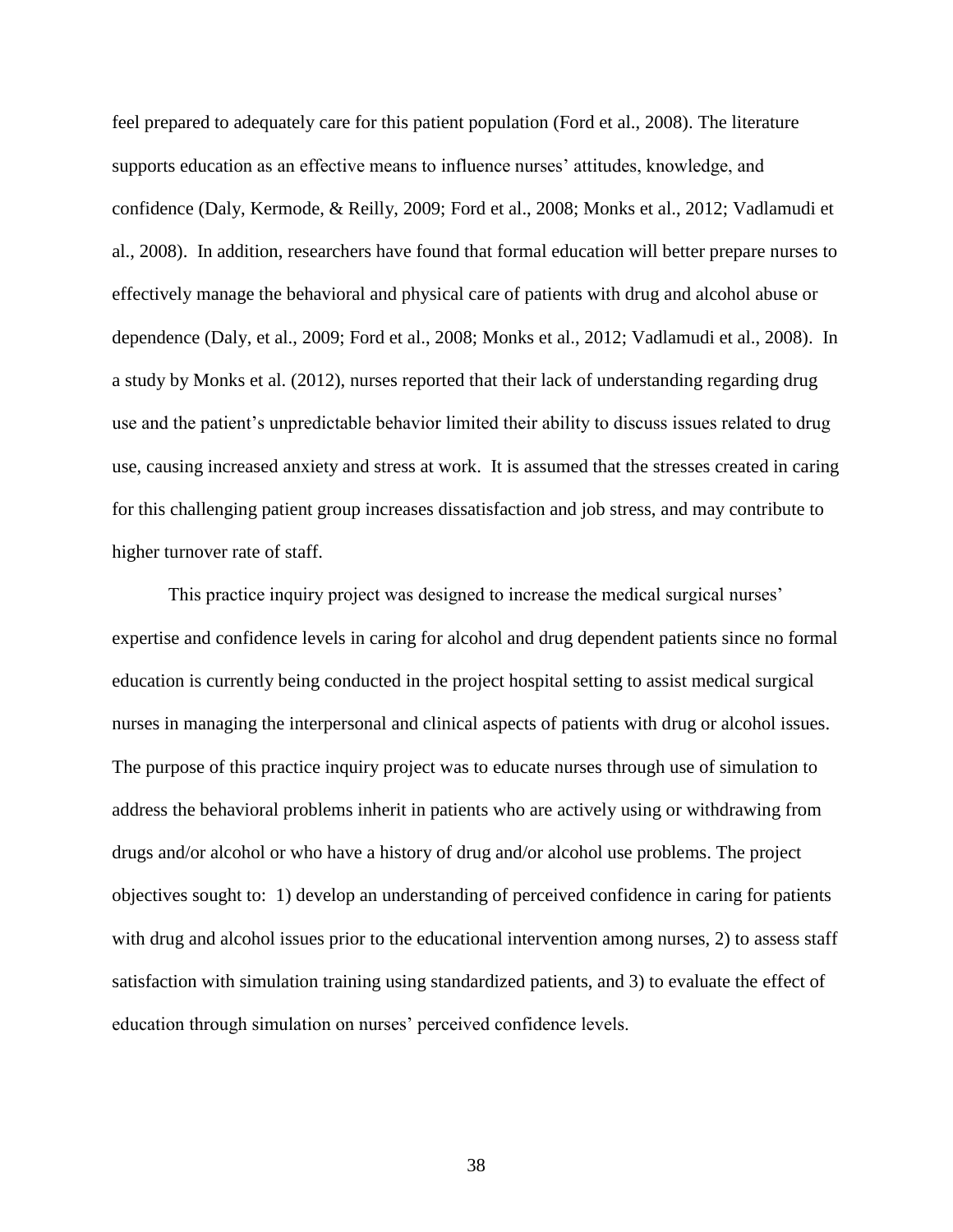#### **Review of the Literature**

There is ample literature regarding the effectiveness of simulation, including studies in medical surgical, critical care, and psychiatric nursing, as well as other healthcare fields. In general, simulation is considered an effective learning tool and in some studies has been thought to have an impact on knowledge acquisition, skill performance, and confidence levels (Cant & Cooper, 2009; Laschinger, et al., 2008; Norman, 2012; Weaver, 2011). Other potential benefits of simulation include the ability to practice skills in a controlled environment and to experience situations not frequently encountered in a clinical setting (Brown, 2008; Kameg, Mitchell, Clochesy, Howard, & Suresky, 2009; Zavertnik, Huff, & Munro, 2010).

Similarly, benefits may exist in the mental health setting where simulation is also considered effective as a training technique for nurses to practice and improve communication skills (Bartlett & Butson, 2014; Brown, 2008). Because students or inexperienced nurses may be uncomfortable while interacting with psychiatric patients, simulation offers an opportunity to practice therapeutic communication and de-escalation techniques in a non-threatening environment and may decrease clinician anxiety levels before a real clinical encounter (Kameg et al., 2009). A high fidelity simulator that has voice function may be used to conduct scenarios, allowing the student to practice therapeutic communication (Sleeper & Thompson, 2008); however, it may not be as effective in psychiatric nursing because it does not allow the "patient" to respond to verbal or non-verbal cues of the student (Brown, 2008), nor does it display uncontrolled, impulsive behaviors or demonstrate mood or affect (Bartlett & Butson, 2014).

To have the most realistic and interactive scenario, trained actors have been used to play the part of patients. Actors may be beneficial, especially in mental health nursing, as they can be trained to not only respond based on the interaction with the student, but also to display non-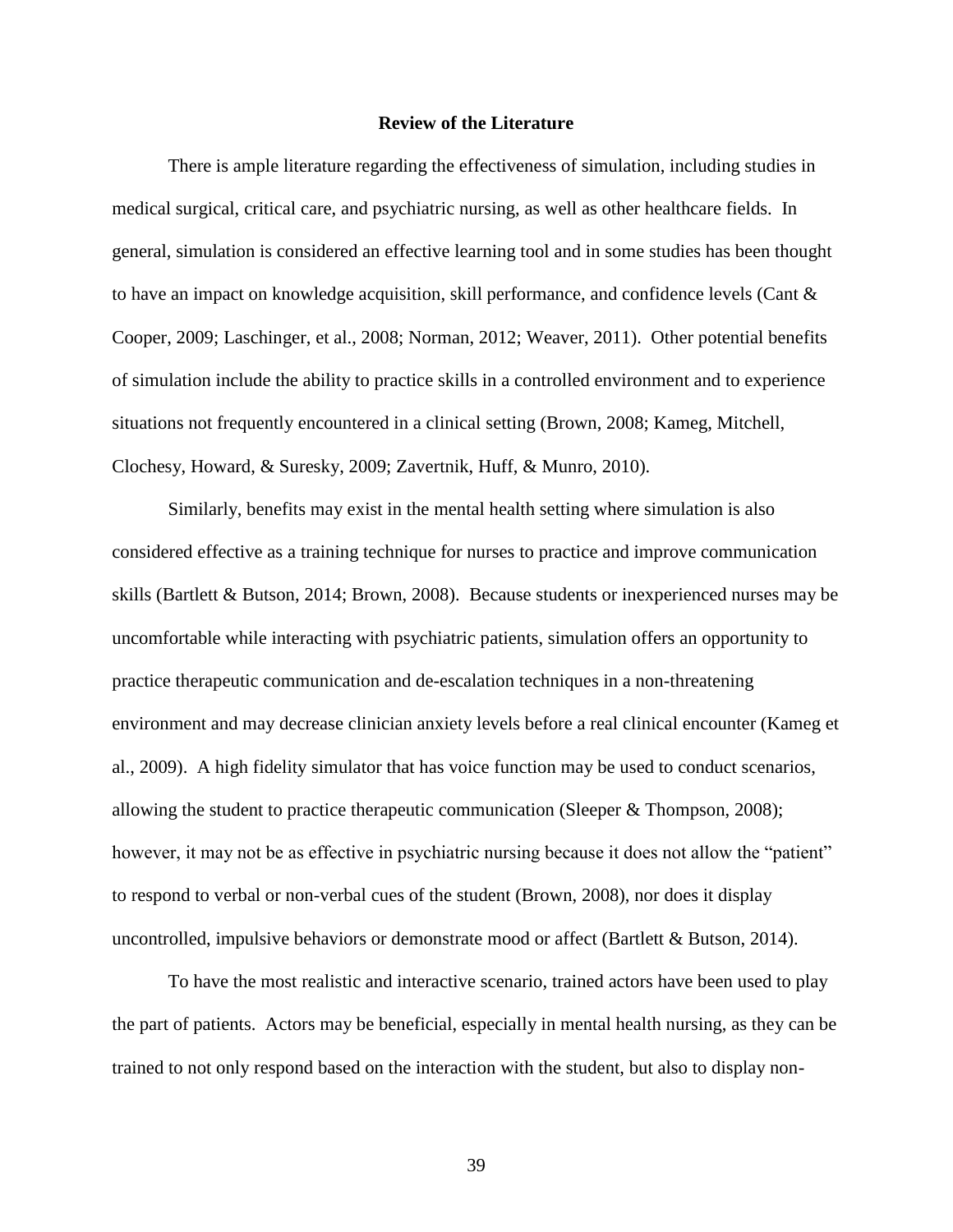verbal cues for the student to assess. Students have reported that the use of actors makes the simulation authentic and engaging (Bartlett & Butson, 2014). Similar to other high fidelity simulations, the use of actors in simulated patient encounters allows the student to practice and perfect therapeutic communication techniques (Becker, Rose, Berg, Park, & Shatzer, 2006). During the simulation, students may stop and discuss strategies or can be given the opportunity to start over trying a different technique. This has been deemed useful in improving communication between clinicians and patients (Becker et al., 2006). Using simulation exercises involving standardized patients to assist nurses in building confidence while caring for patients with drug and alcohol issues is a unique endeavor.

### **Method**

### **Design**

The pilot project was a mixed methods pre-test and posttest design to assess whether simulation using standardized patients was effective in improving confidence among nurses in caring for patients with drug and alcohol use issues while being treated on medical/ surgical units. The project was approved by the University of Kentucky Institutional Review Board.

## **Setting**

UK HealthCare Good Samaritan Hospital is a 176 operational bed community hospital within the UK HealthCare System. The hospital provides care to both medical and surgical patients and houses the system's adult and adolescent behavioral health units. The hospital cares for many patients with drug, alcohol, psychiatric, and behavioral issues on its medical/surgical units.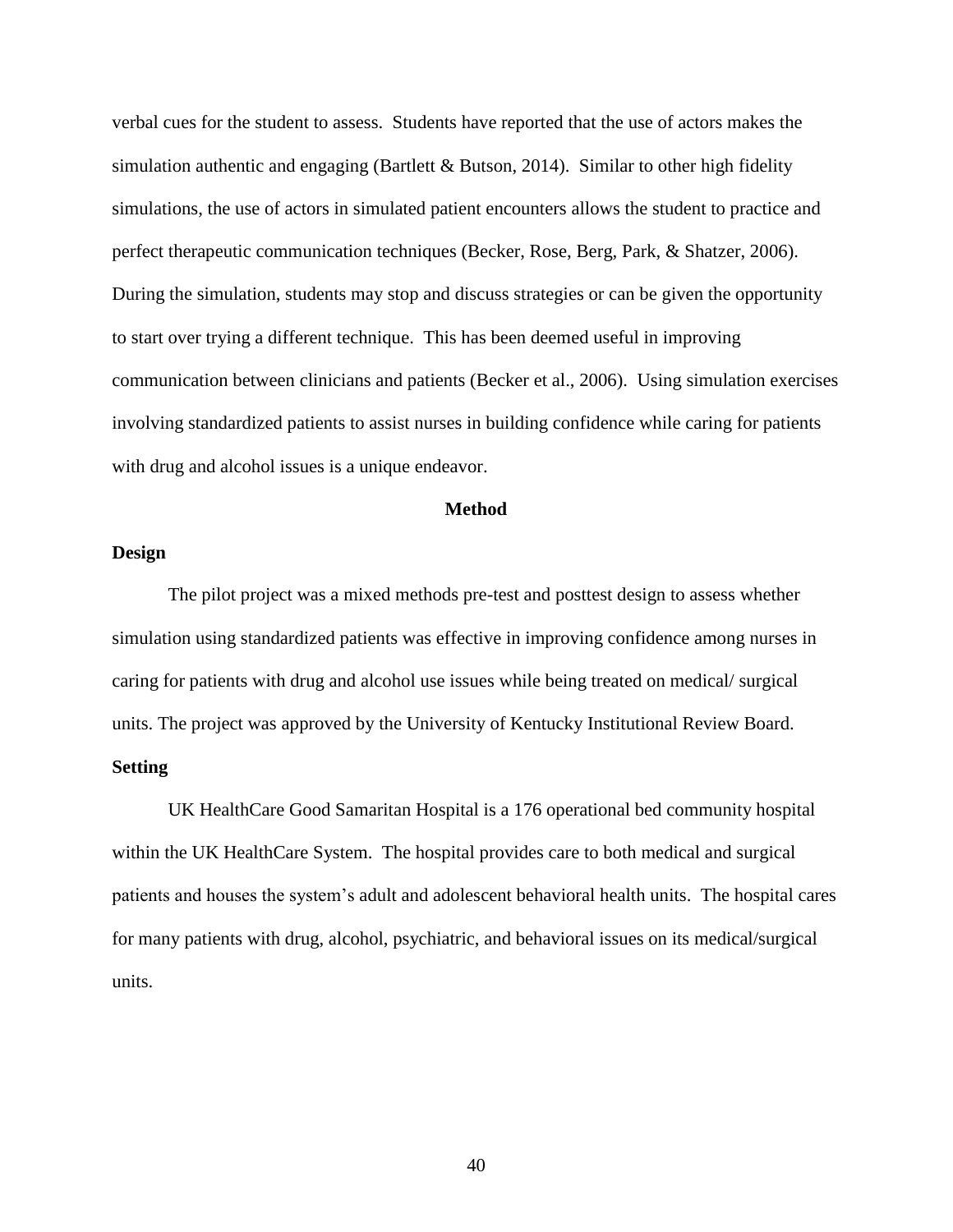### **Sample**

Initially, only registered nurses from the medical surgical unit who provided care to the highest percentage of patients with drug, alcohol, and mental health diagnoses were invited to participate in the pilot project. Potential participants were identified through the established position directory which is a listing of nursing positions and occupants of each position catalogued by nursing unit. A recruitment letter was sent electronically to the nurses and a flyer was displayed in the nursing stations of each of the recruitment units. Although several nurses initially agreed to participate, most withdrew due to scheduling or personal issues therefore, there was not a large enough sample to complete the project. Registered nurses from the hospital's five medical/surgical units were then recruited to participate in this project. Nurses were included when they were employed, regardless of employment status (full time, or part time) on the medical/ surgical units of the hospital including the  $4<sup>th</sup>$  floor, 4 west,  $5<sup>th</sup>$  floor,  $6<sup>th</sup>$ floor, and  $7<sup>th</sup>$  floor. Nurses were excluded when they had submitted: 1) a formal resignation or 2) a formal intent to transfer to a unit outside of the hospital. Ultimately, ten registered nurses from four of the five medical surgical units voluntarily agreed to participate in the pilot project. The nurses who volunteered to participate in the pilot project completed the formal informed consent process.

The mean age of participants was 45 years. The project population was primarily female (90%) with an average of 12.95 years of experience as medical/surgical nurses. The majority of the nurses had a bachelor's degree (60%), while 30% had an associate's degree, and one person was educationally prepared at the master's level. The participants' clinical backgrounds were similar with eight of ten reporting their primary experience as being medical/surgical nursing practice.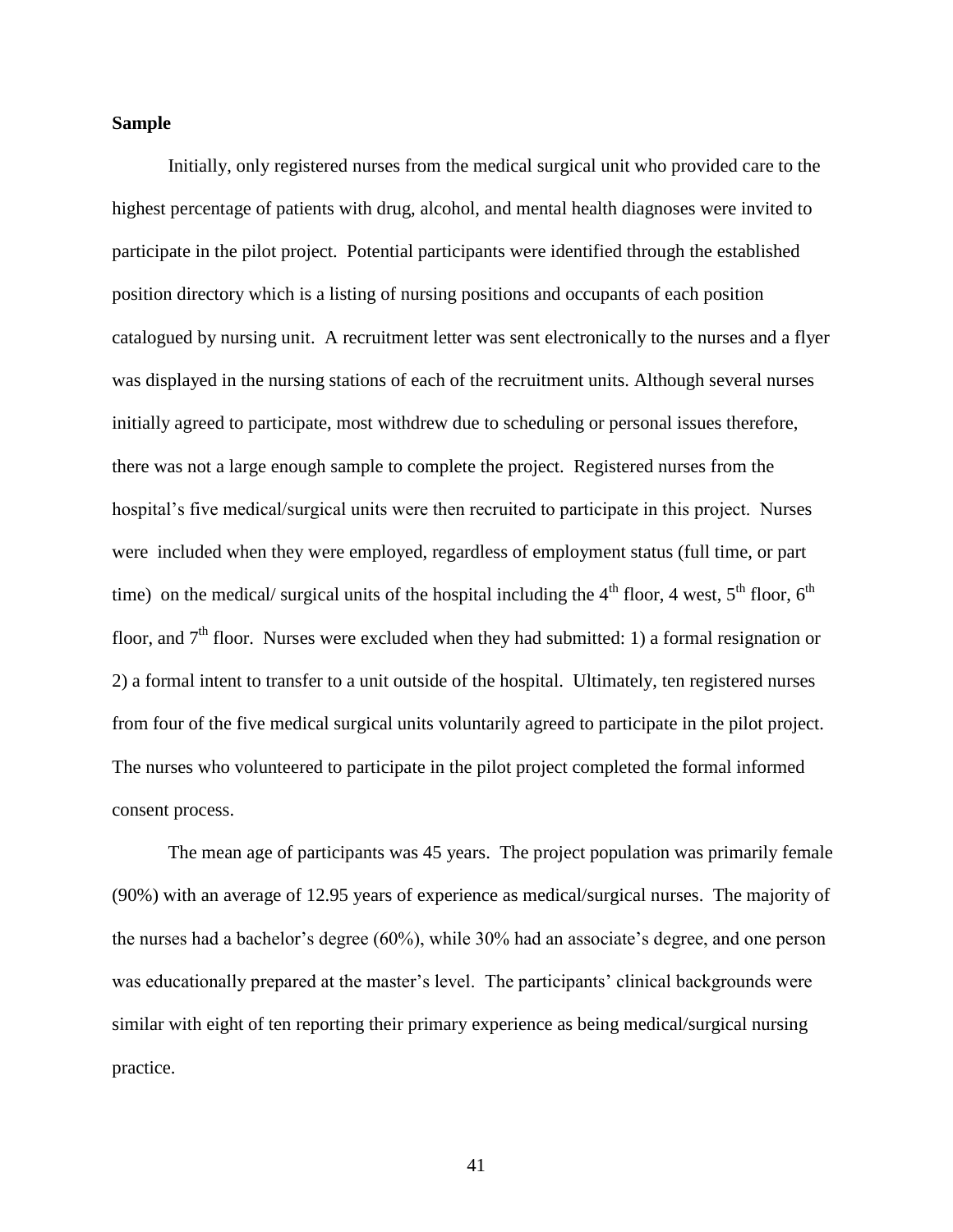### **Procedure**

The pilot project included a pre-survey to assess nurses' attitudes and knowledge regarding caring for patients with drug and alcohol problems. The intervention was an educational session in the form of participation in a simulation exercise and debriefing session. Three different scenarios were developed by the principal investigator and an advanced practice psychiatric nursing clinical expert and acted out by professional actors provided through the University of Kentucky College of Medicine Learning Center Standardized Patient Program (Table 3.1). The scenarios included situations frequently encountered on the medical surgical unit such as identification and management of withdrawal, patient requests for high and frequent doses of pain medication, patient non-compliance with treatment plan, or dealing with difficult visitors; however, none of the scenarios included actual patient events. The actors were prepared for the scenarios by the principal investigator and the clinical expert to ensure their understanding of the intent of the scenarios. The simulation was dynamic in that the patient actors modified their behaviors and responses based upon the interaction with the nurses. Following the first simulation exercise, the nurses participated in a debriefing session led by the principal investigator. During the debriefing, the psychiatric clinical expert provided feedback and the participants discussed their experience. The patient actors also provided feedback to the nurse regarding their perception of the simulation experience. The nurse was then given the opportunity to complete the simulation again following the same scenario. Approximately a week after completing the simulation exercise, the nurses completed the post survey.

#### **Measures**

Nurses were surveyed regarding attitudes, knowledge, and perceived competence related to caring for patients with drug and alcohol problems using a survey adapted from the Drug and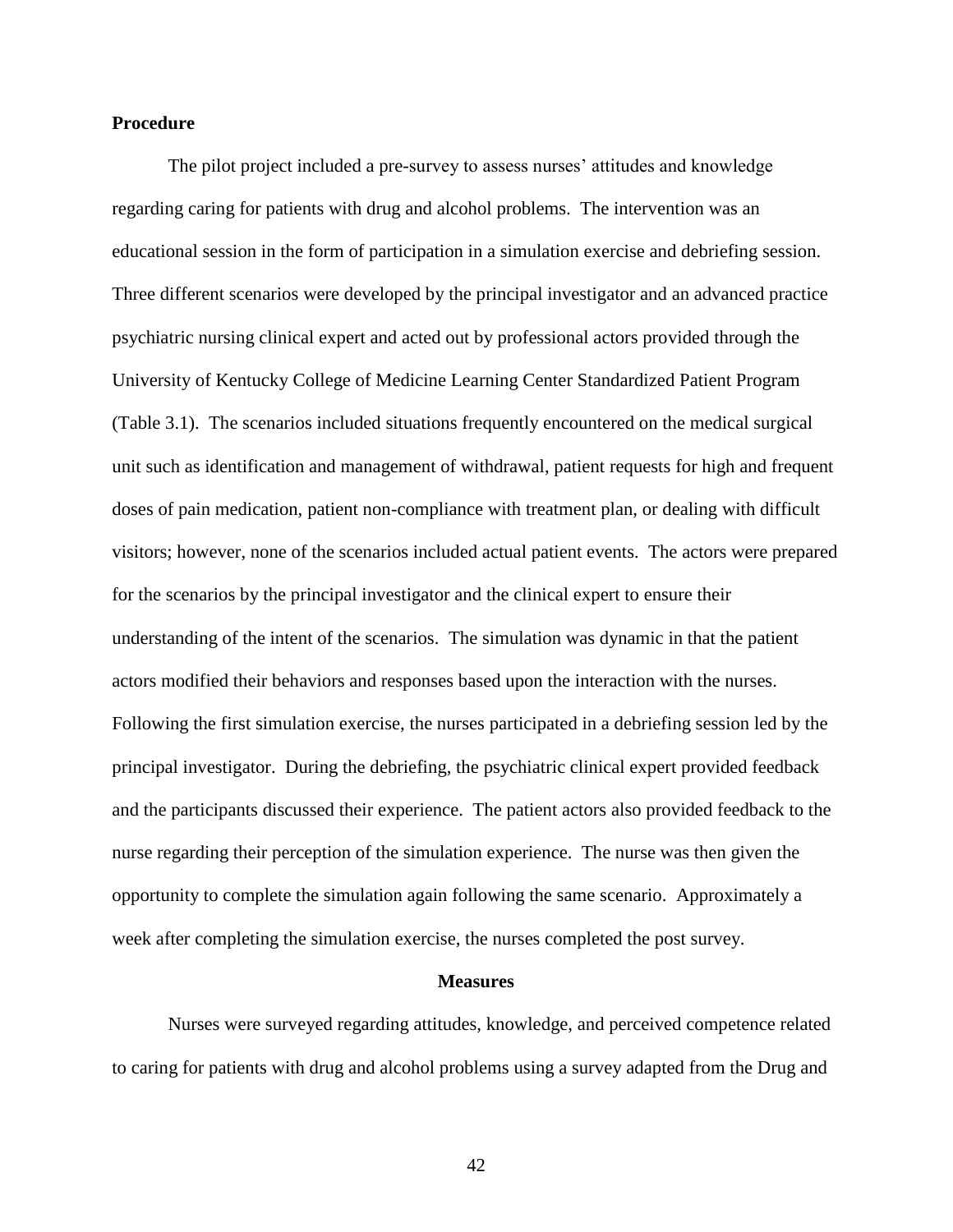Drug Problems Perceptions Questionnaire (DDPPQ, Watson, Maclaren, & Kerr, 2006). The Drug and Drug Problems Perceptions Questionnaire is a valid and reliable tool to measure attitudes of people working with drug users which also measures the degree to which nurses feel prepared with an adequate knowledge base to care for patients with drug and alcohol problems (Nilsen, Stone, & Burleson, 2013; Watson, Maclaren, & Kerr, 2006). Formal consent to use the tool was not obtained because multiple attempts to reach the authors were unsuccessful. The survey was administered before and approximately one week after participation in the simulation exercise. Survey response options included a 1-7 Likert scale, where 1 indicated strong agreement with the statement and 7 indicated strong disagreement with the statement. A semi structured questionnaire was included to assess nurse satisfaction with simulation as an education technique as well as to elicit overall feedback regarding the experience.

#### **Analysis**

Data collected included demographic information, pre and post measures, and staff satisfaction with the simulation exercise. Demographic information included age, gender, highest nursing degree, and years and type of nursing experience. Means and frequencies were used to describe the nurse characteristics (Table 3.2). The baseline information was examined to determine if there are any differences, and to what degree, between perceived confidence among the demographic variables. Bivariate analyses, including t tests, Pearson's product –moment correlation, and Spearman's rank order correlation, were completed to determine if differences exist between demographic variables and the survey questions and to determine if differences exist in survey responses between the pre and post educational session. Data were analyzed using the statistical software program, Version 22 (SPSS, Inc.).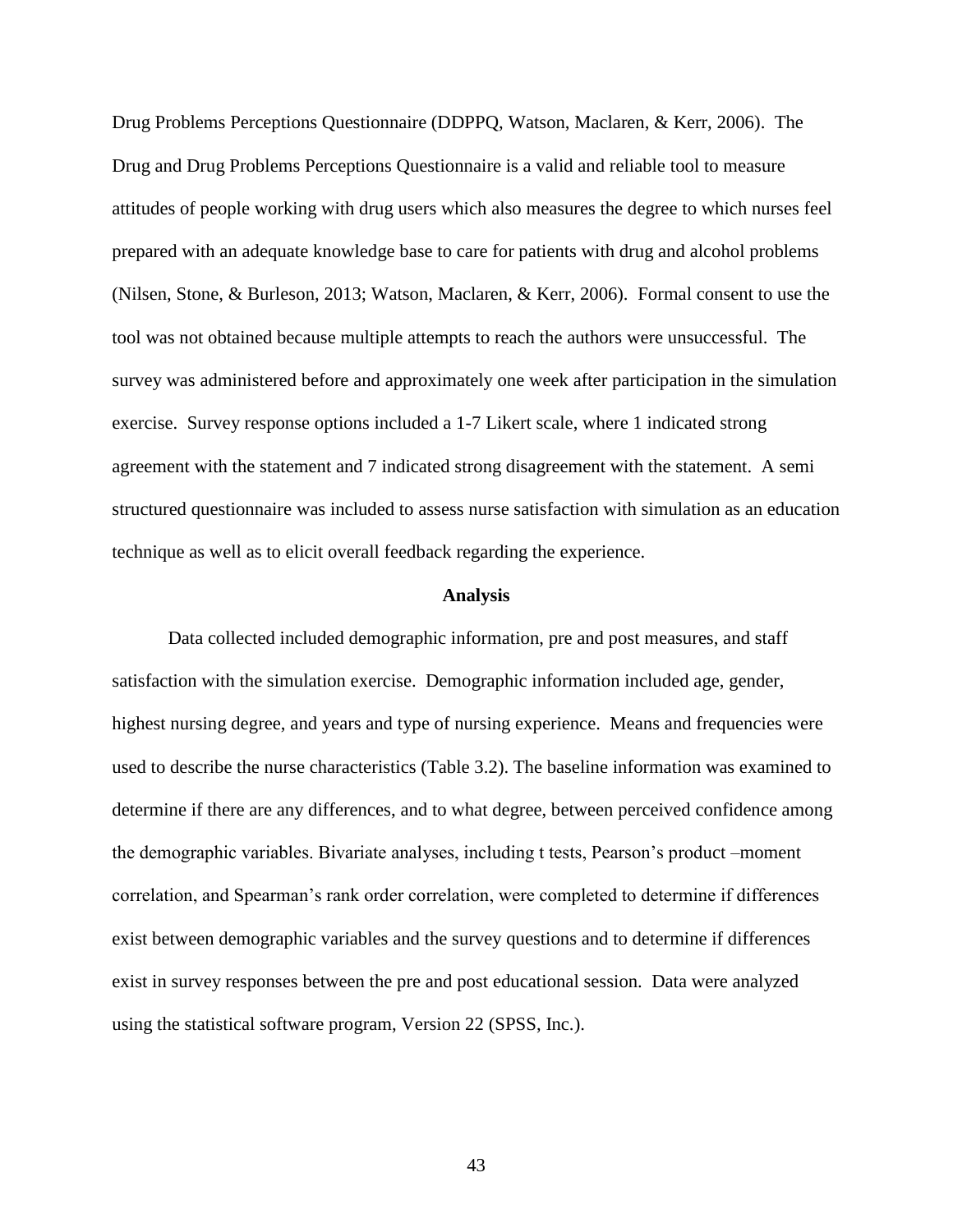Field notes from sessions were recorded. The simulation exercise and debriefing sessions were audio recorded and the recordings were transcribed verbatim. The transcriptions were reviewed in full twice and the comments and feedback were organized into themes.

#### **Results**

## **Quantitative**

There was a statistically significant correlation between age and working knowledge of drugs (or alcohol) and drug related problems. There was a strong, negative correlation,  $r = -0.65$ ,  $n=10$ ,  $p=.04$ ; as age increased, the nurse more strongly agreed with the statement "I feel I have a working knowledge of drugs (or alcohol) and drug related problems". The relationship between level of nursing education, as measured by RN degree, and the measured variables was investigated using Spearman rank order correlation. There was a strong negative correlation between RN degree and agreement with the statement "I feel I have the right to ask patients questions about their drug use (or alcohol) when necessary",  $r = -.67$ ,  $n = 10$ ,  $p = .03$ . There was a strong negative correlation between RN degree and the statement "If I felt the need when working with drug (or alcohol) users, I could easily find someone with whom I could discuss any personal difficulties that I might encounter",  $r = -.71$ ,  $n=10$ ,  $p=.02$ . The relationship between years of experience and the variables was investigated using Pearson product-moment correlation coefficient. There was a statistically significant correlation in two areas, including years of experience and the statement "I feel that there is little I can do to help drug (or alcohol) users" demonstrated a negative correlation,  $r = -.71$ ,  $n=10$ ,  $p=.02$ . In addition, there was a negative correlation between years of experience and the statement "at times I feel I am no good at all with drug (or alcohol) users",  $r = -.87$ ,  $n=10$ ,  $p < .001$ .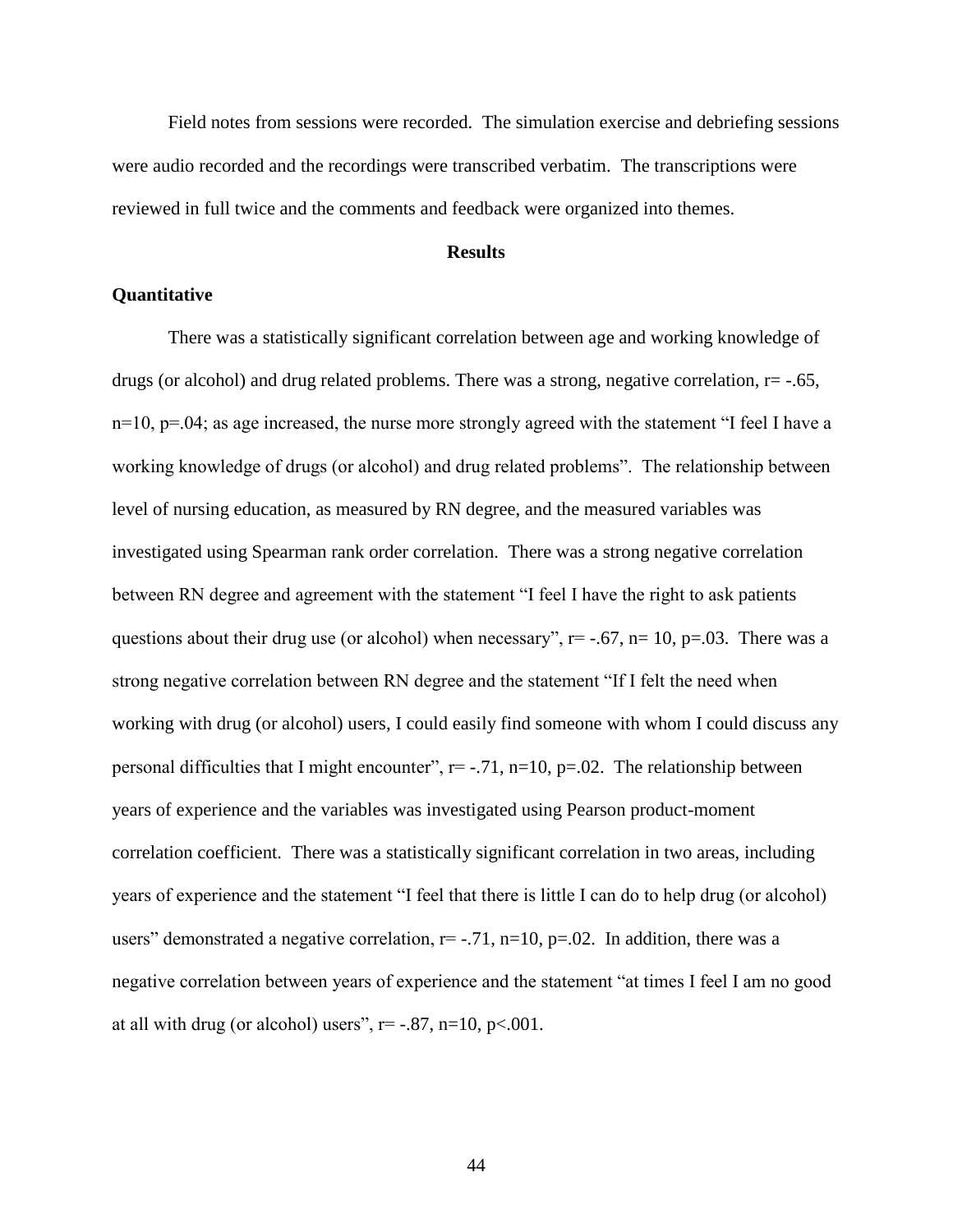The male scored higher than females in the baseline data on all questions except "I feel I can appropriately advise my patients about drug (or alcohol) and their effects". In this question, the male score was 3.0 compared to 3.44 for females, indicating stronger agreement for the male participant. Given the sample size limitations, it is impossible to determine if this difference is due to individual participant differences as opposed to differences based on gender.

An independent samples t-test was conducted to evaluate the impact of the intervention on nurses' confidence and attitude in caring for patients with drug and alcohol problems (Table 3.3). There was a statistically significant difference in scores between baseline for "I feel I can appropriately advise my patients about drugs (or alcohol) and their effects", M=3.40, SD=1.43 and post intervention  $M=2.20$ ,  $SD=.63$ ; t=2.43, p=.03. The difference in means was 1.20. There was a statistically significant difference in scores for "I feel I have the right to ask patients questions about their drug (or alcohol) use when necessary" between baseline M=2.40, SD=.17 and post intervention  $M=1.40$ ,  $SD=.52$ ; t=2.47, p=.02, and the difference in means is 1.00.

The nurses were also asked to provide feedback regarding the simulation exercise with response recorded on a Likert scale. The responses, overall, support use of simulation as a learning exercise to improve nurses' confidence in caring for patients with drug and alcohol problems (Figure 3.1).

#### **Qualitative**

The transcripts from the debriefing sessions were hand-coded for identification of themes. The data suggested that the nurses found the simulation exercise to be realistic and meaningful. Three themes were identified from the nurses', actors', and clinical expert's perspective which were consistent across groups (Table 3.4). The debriefing session included feedback from both the clinical expert and the standardized patient actor. The feedback was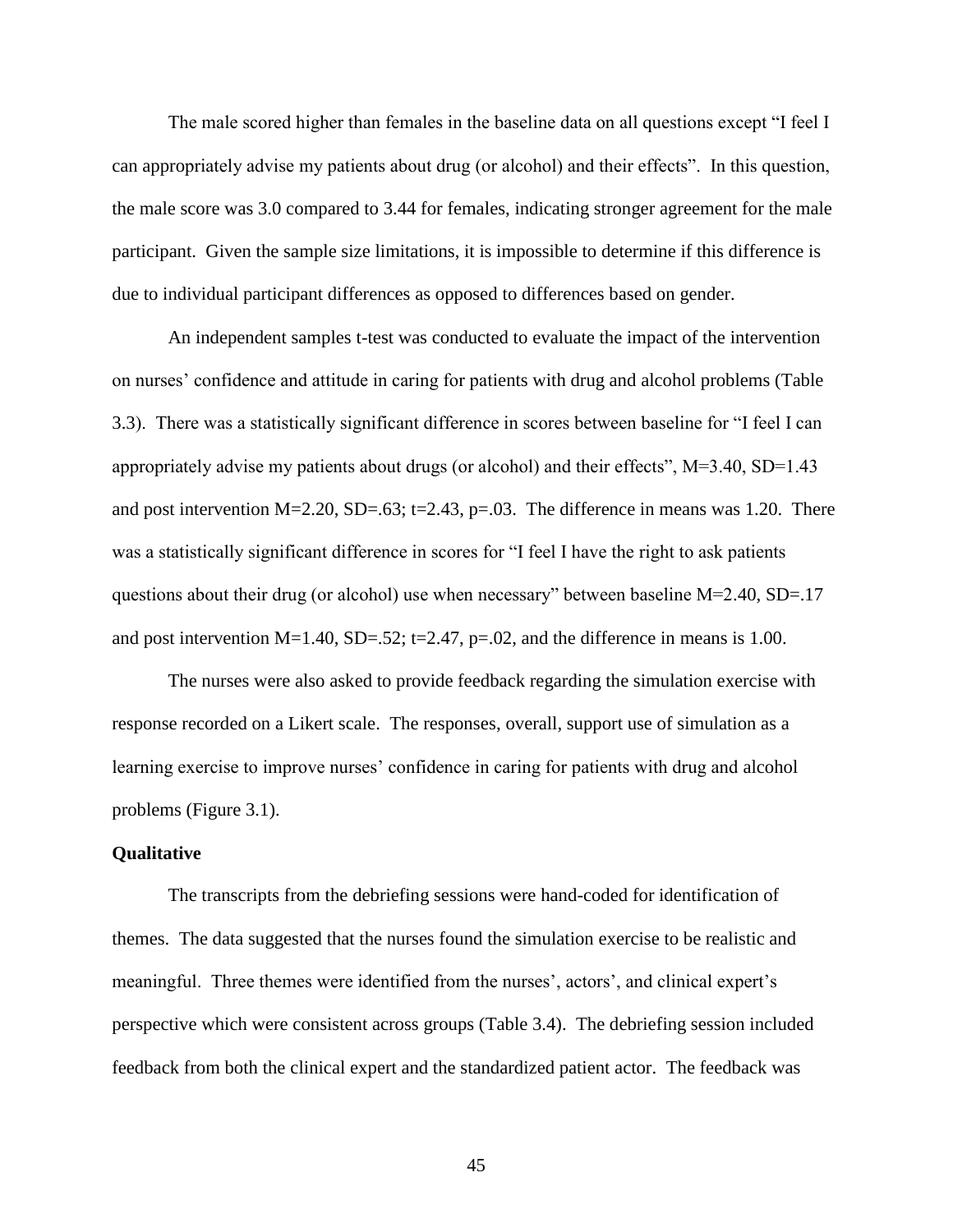positive as well as constructive regarding opportunities to manage situations or communicate differently. The actors provided a unique chance for each nurse to receive feedback as to how his or her communication style, both verbal and non-verbal, made the "patient" feel and how the interaction contributed to the outcome of the scenario. Overall, the feedback from the clinical expert was positive with the most frequent comments being to pay more attention to non-verbal communication and to ensure personal safety.

Participants were also asked to provide feedback regarding their satisfaction with the simulation experience. The nurses all reported a positive experience (Table 3.5)

#### **Discussion**

Nurses' degree of agreement with the question "I feel I know enough about the psychological effects of drugs (or alcohol) to carry out my role when working with drug (or alcohol) users," was the same on the pre and post survey. Otherwise, nurses agreed more strongly with the positively worded questions, indicating they more strongly agreed they had more knowledge and ability to care for patients with drug and alcohol problems following the simulation exercise. Nurses disagreed more strongly with the two negatively worded questions indicating that following the simulation exercise nurses felt they were better at caring for patients with drug and alcohol problems and they felt they could make a difference in this patient population. The results were statistically significant, however, in only two circumstances.

#### **Limitations**

Several limitations to this project exist and must be considered when interpreting the findings. Limiting recruitment efforts to a recruitment letter and a flyer placed in the nurses' station and due to the principal investigator's administrative role in the organization, recruitment may have reduced. The small sample size prevents the ability to generalize the findings to a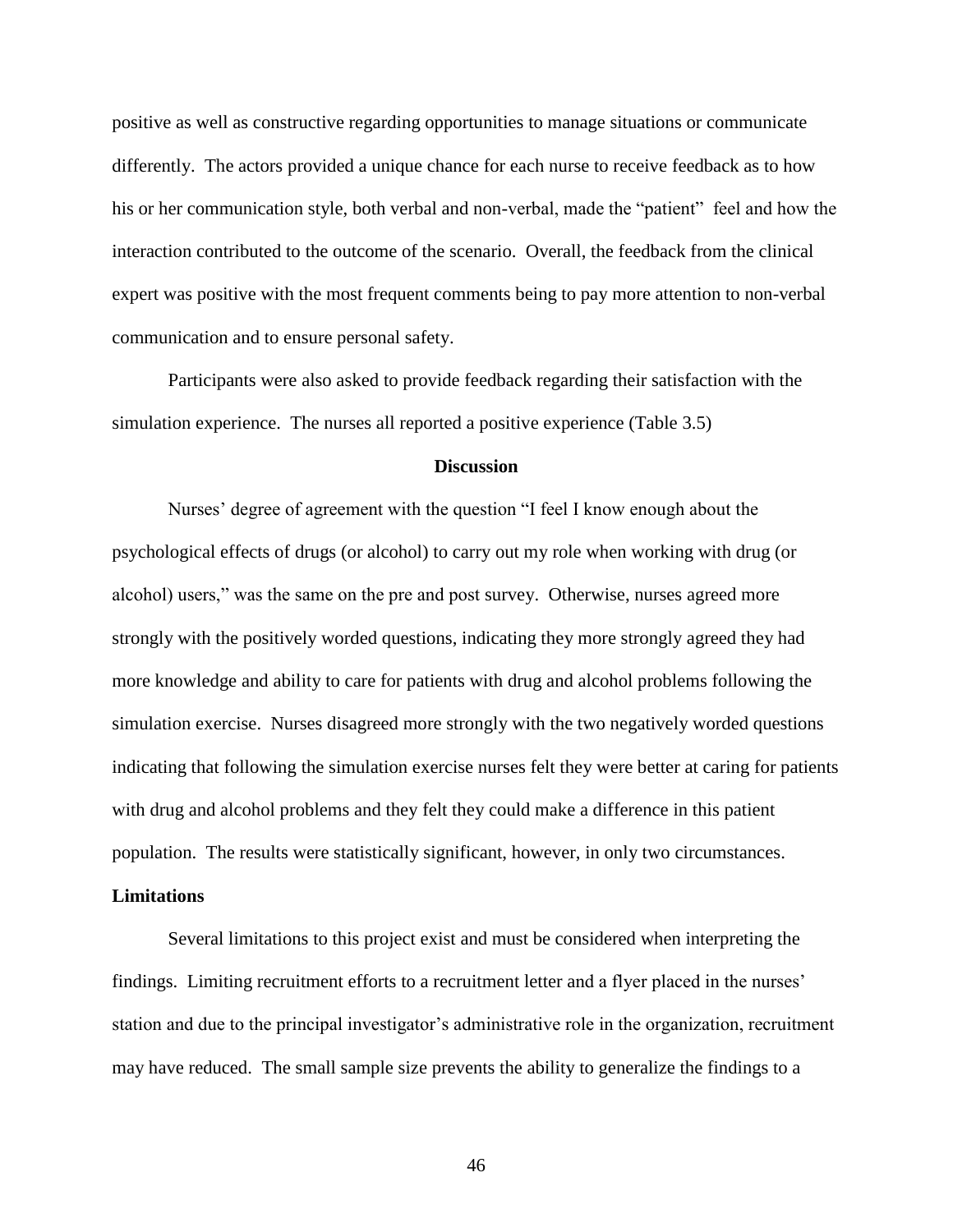wider population. Additionally, only one male nurse participated in the exercise and there was little variability in the participants' clinical backgrounds; this, combined with the small sample size, may have led to the limited significance in the post intervention results.

The pre and post survey results could not be matched, limiting the ability to determine the impact of the project at the individual participant level. Finally, the project did not evaluate performance during the simulation exercise. Failure to measure performance makes it impossible to determine if knowledge gained is transferrable to clinical practice or if the exercise improved clinical competence when dealing with patients with drug and alcohol problems. While this was not the intent of the pilot project, measuring clinical performance could have made the results more relevant to clinical practice.

#### **Implications for Practice**

The qualitative results, as well as the post intervention quantitative findings support the use of simulation as a teaching and learning method for practicing nurses caring for patients with drug and alcohol issues, despite failure to reach statistical significance. Given the positive outcomes of this study, education in this manner should be considered as ongoing professional development opportunity in this clinical setting. It will be necessary to test whether the education is more beneficial as part of the onboarding or orientation process or as part of an ongoing competency development plan. However, some researchers suggest that education without role support will not be effective (Ford et al., 2008) while others suggest that organizational strategies, such as protocols, may also be necessary to improve nurse attitudes and the care of patients with drug and alcohol problems (Chu & Galang, 2013). This evidence must be considered and included when planning an overall strategy to address the issues surrounding this patient population. Education alone may not be enough to change practice and attitudes.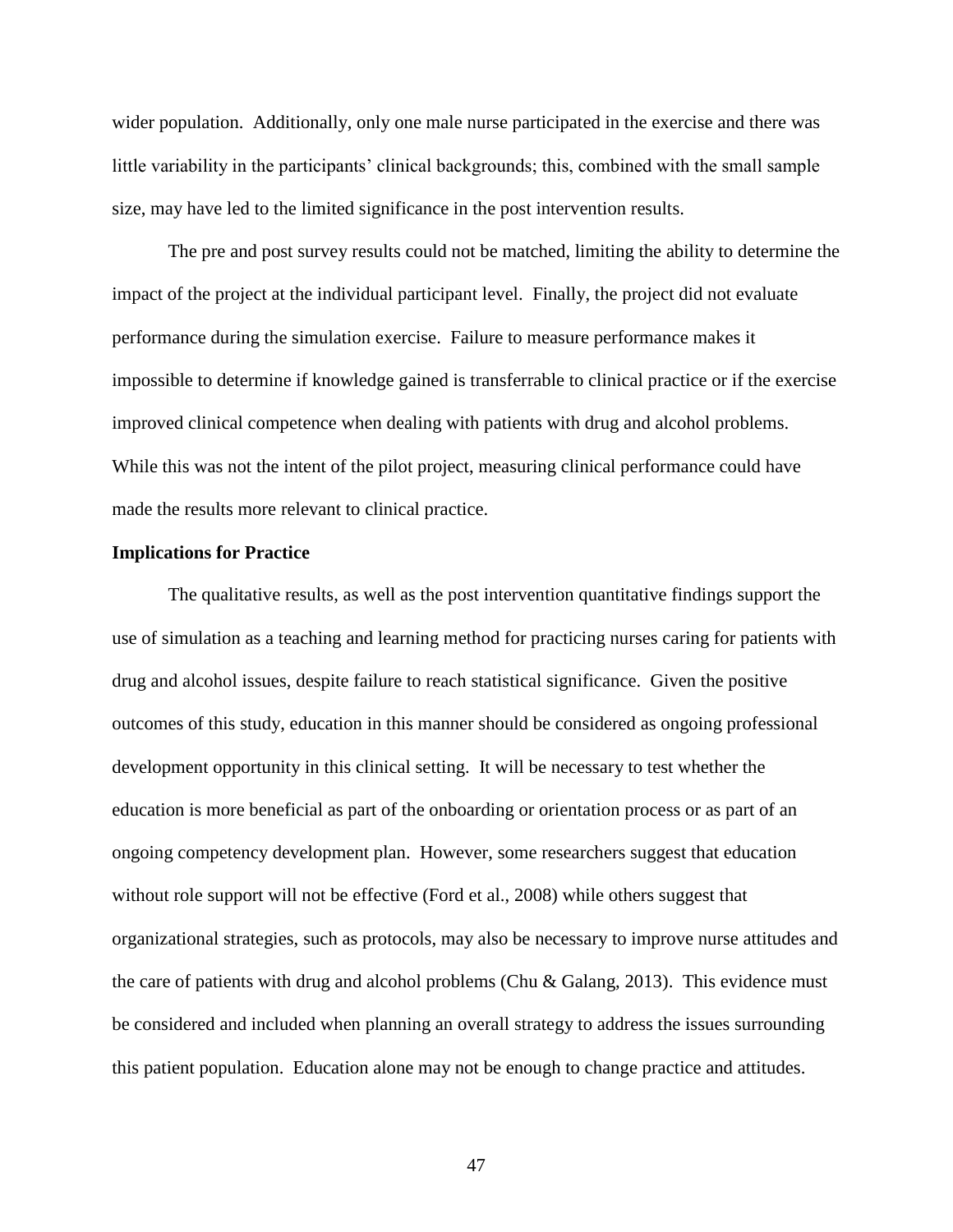One area to consider for future research would be to repeat the post survey in the future to determine if long term impact of the educational exercise exists. Another example would be to design a study which would also evaluate the nurses' clinical performance to determine whether the education had impact on their practice or clinical competence. There is an opportunity to include practice areas such as the behavioral health unit or emergency department to evaluate whether nurse attitudes in these areas are similar to those in the medical surgical area and to determine if education in the form of a simulation exercise is effective. Lastly, there is an opportunity to develop a program that includes the multidisciplinary team in the simulation exercise. In doing so, the scenarios must be refined to include the team dynamics. This could create an opportunity for education of the team as well as the opportunity to practice interprofessional collaboration.

#### **Conclusion**

Caring for patients with drug and alcohol problems is a challenge particularly in the medical surgical environment where the nurses may not possess an adequate skill set needed for patient behavioral management. Development of an educational program may increase nurses' confidence and ability to care or these patients, but care must be taken to ensure that the educational program developed is effective. As supported by this project, simulation using standardized patients should be considered as an educational technique.

The qualitative findings support the use of simulation with standardized patients as a means of increasing nurses' confidence levels and skill in managing patients with drug and alcohol problems. The ability to practice therapeutic communication and de-escalation techniques was a valuable exercise according to the nurses who participated in this pilot project. In addition to nurse education, organizational elements such as protocols and behavioral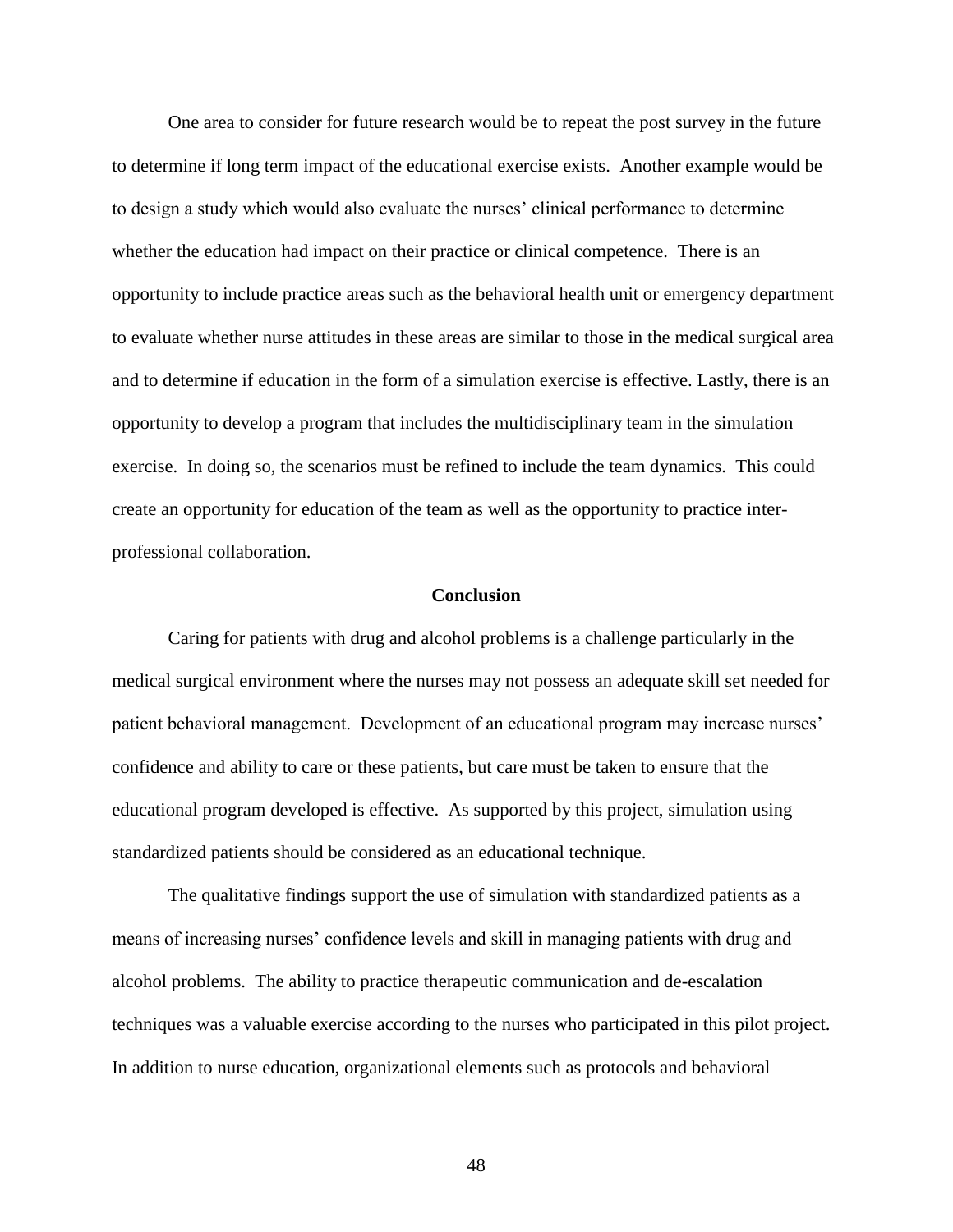contracts may also need to be developed to provide the most effective care to patients who have drug and alcohol use problems while receiving treatment on medical/surgical units.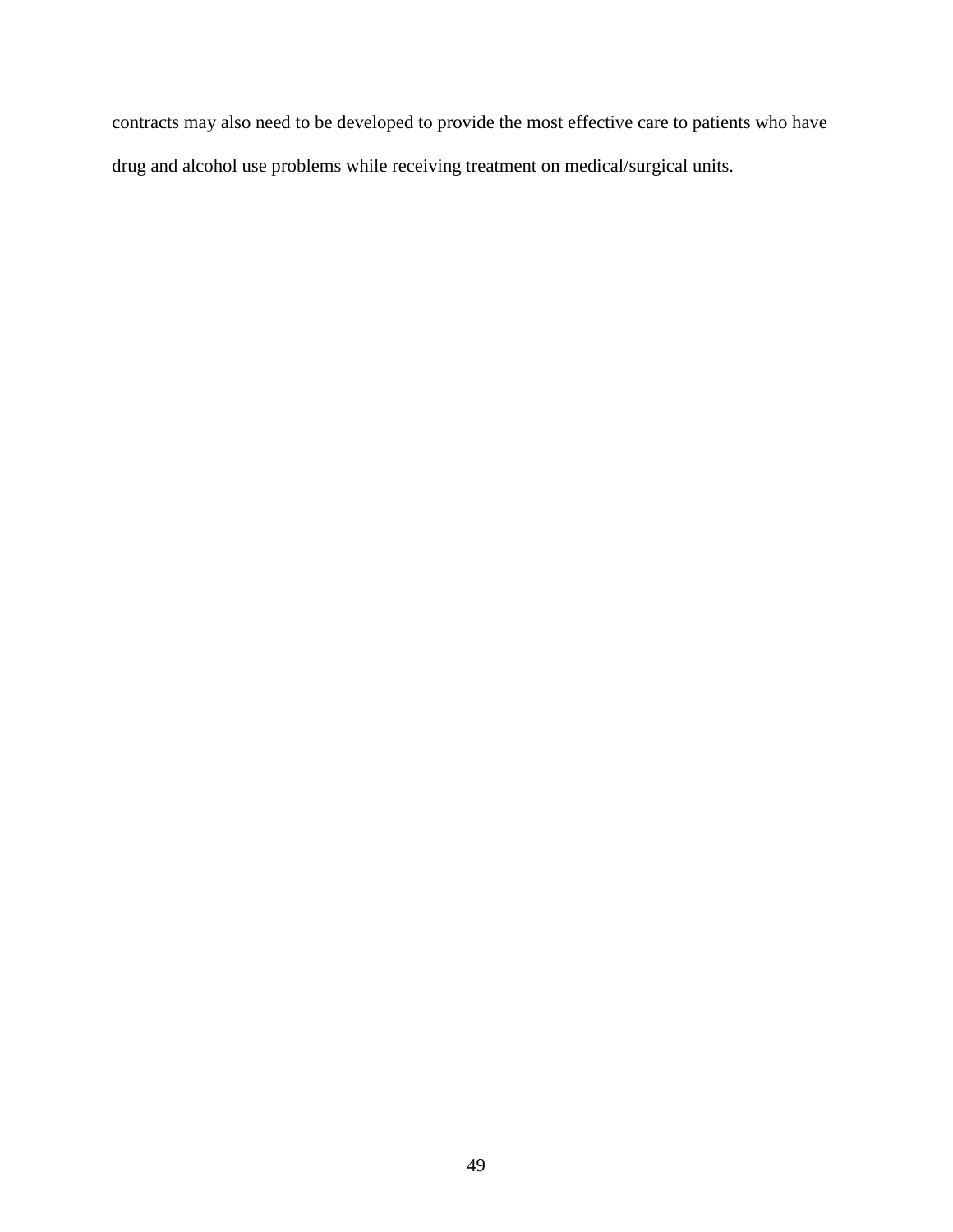| Title                                           | Learning Objectives                                                                                                                                                                                                                                                           | Case Synopsis                                                                                                                                                                                                                                                                                                                                                                                                                                                                                                                                                                              |
|-------------------------------------------------|-------------------------------------------------------------------------------------------------------------------------------------------------------------------------------------------------------------------------------------------------------------------------------|--------------------------------------------------------------------------------------------------------------------------------------------------------------------------------------------------------------------------------------------------------------------------------------------------------------------------------------------------------------------------------------------------------------------------------------------------------------------------------------------------------------------------------------------------------------------------------------------|
| Uncooperative<br>patient/behavioral<br>contract | Help staff to set limit for<br>patients.<br>Expect patient to sign<br>behavioral contract<br>which says he/she will<br>not leave the unit.<br>visitors will be limited.<br>In general how to deal<br>with a patient who is<br>uncooperative with<br>treatment plan            | Patient is admitted to the hospital following<br>valve replacement surgery due to<br>endocarditis. Patient has been transferred to<br>Hospital A from Hospital B after recovering<br>from surgery. Patient is starting to feel<br>better but now has to remain in the hospital<br>for IV therapy. As the nurse begins to<br>explain the behavioral contract, the patient<br>becomes frustrated, says he wants to leave, is<br>not staying in the hospital if he is going to be<br>kept prisoner, and demands to call the doctor<br>and sign out of the hospital against medical<br>advice. |
| Difficult visitor                               | Learn how to separate<br>self from the situation,<br>not take it personally.<br>Learn when to engage<br>security if necessary to<br>report criminal behavior<br>or to control a situation<br>with show-of-force.<br>Learn to set boundaries<br>with patients and<br>visitors. | Patient is admitted to the hospital with an<br>infection that requires long term antibiotics.<br>Pt has already been in hospital for 10 days,<br>but needs 4 more weeks of antibiotics.<br>Patient has multiple visitors.<br>Suspect illegal behavior such as visitor<br>giving patient drugs or patient accompanying<br>visitors outside and drinking alcohol while<br>outside the hospital. Patient was gone from<br>room for an extended period of time and<br>returns with several visitors. Visitors are<br>disruptive.                                                               |
| Pain Medication                                 | Learn how to separate<br>self from the situation.<br>Be non-judgmental.                                                                                                                                                                                                       | Patient with osteomyelitis demanding<br>excessive pain medications.<br>Pt has history of substance abuse. Nurses<br>are concerned that patient is taking pain<br>medications above and beyond what is<br>prescribed for him. Reportedly on shift last<br>night the nurse found a used syringe in the<br>bathroom. Patient denied knowing where it<br>came from.                                                                                                                                                                                                                            |

| Table 3.1 Simulation Exercise Scenarios |  |  |  |  |
|-----------------------------------------|--|--|--|--|
|-----------------------------------------|--|--|--|--|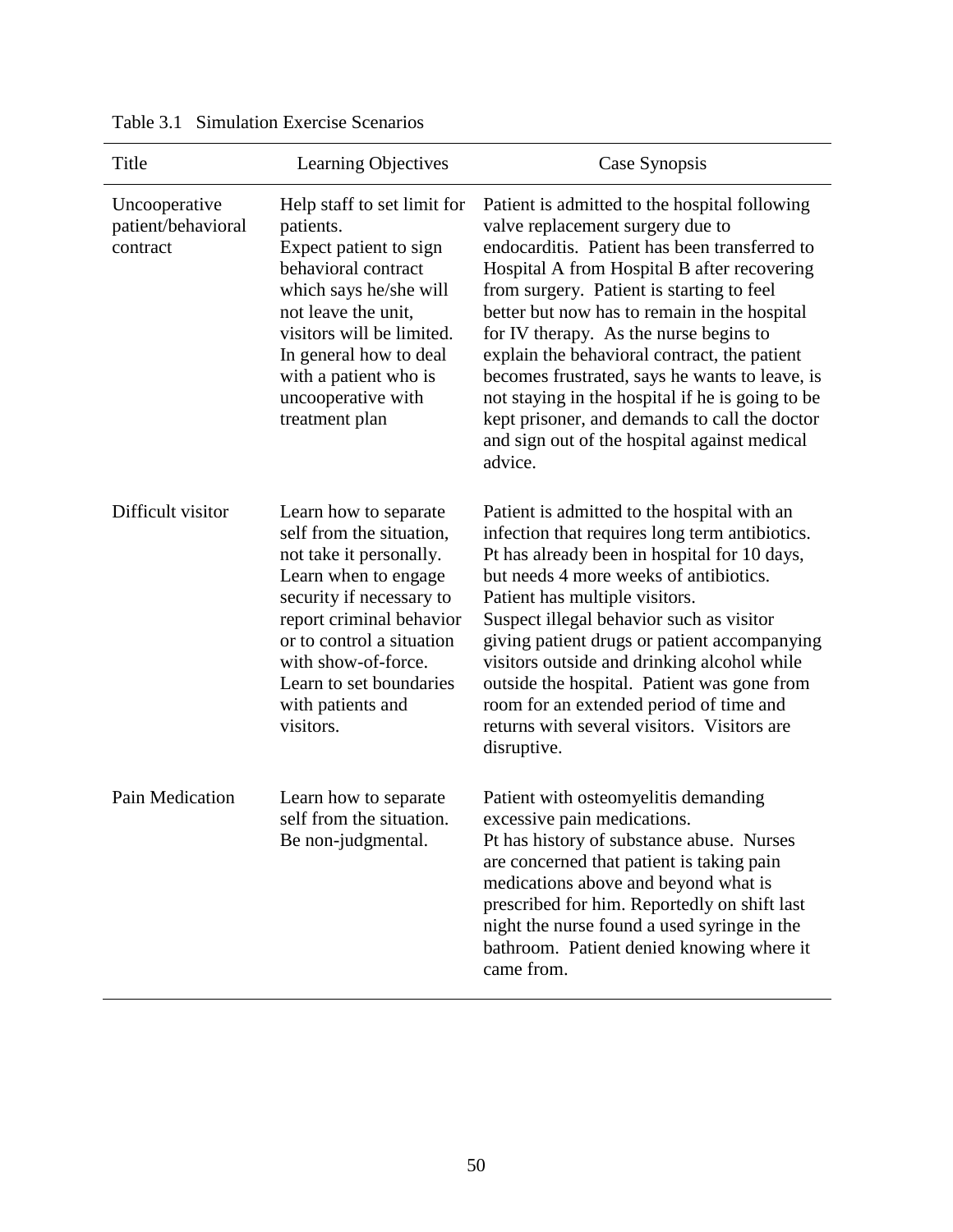| Demographic            | Mean $(SD)$             | or $n$ $(\%)$          |
|------------------------|-------------------------|------------------------|
| Age                    | 45.7(8.6)               |                        |
| Years of experience    | 13.0(11.1)              |                        |
| Gender                 | Female<br>Male          | $9(90\%)$<br>$1(10\%)$ |
|                        |                         |                        |
| Highest nursing degree | <b>ADN</b>              | $3(30\%)$              |
|                        | <b>BSN</b>              | $6(60\%)$              |
|                        | <b>MSN</b><br>Doctorate | $1(10\%)$<br>$\theta$  |
| Clinical area          | Medical\surgical        | $8(80\%)$              |
|                        | Cardiac/tele            | $1(10\%)$              |
|                        | Surgical                | $1(10\%)$              |

Table 3.2 Demographic Characteristics of Nurses (n=10)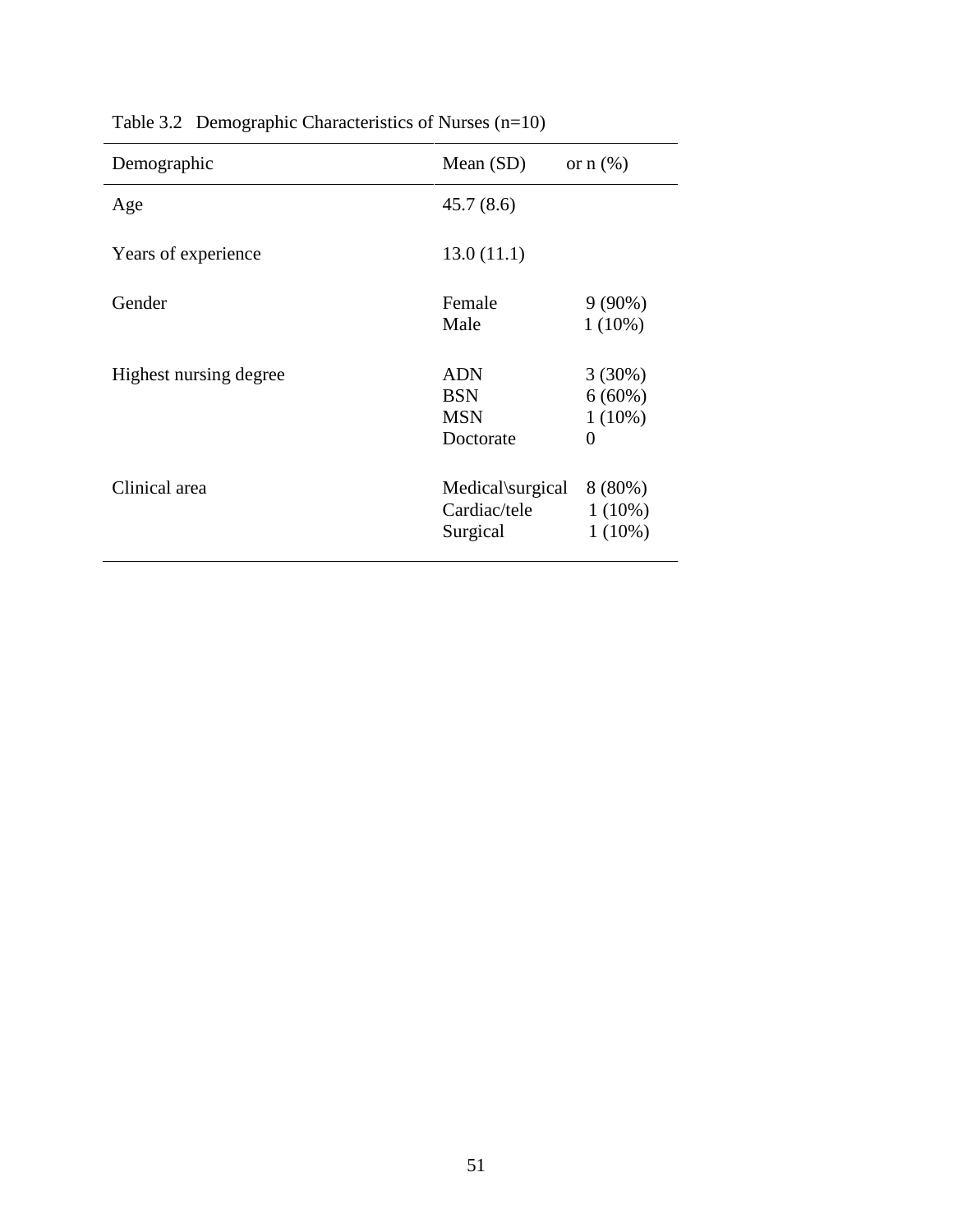| Questions Adapted from Drug and Drug Users'<br><b>Problem Perception Questionnaire</b>                                                                                            | Pre<br>Mean<br>(SD) | Post<br>Mean<br>(SD) | $\overline{p}$ | Difference     |
|-----------------------------------------------------------------------------------------------------------------------------------------------------------------------------------|---------------------|----------------------|----------------|----------------|
| I feel I have a working knowledge of drugs (or<br>alcohol) and drug related problems.                                                                                             | 2.30<br>(.95)       | 2.20<br>(.63)        | .79            | .10            |
| I feel I know enough about the causes of drug<br>(or alcohol) problems to carry out my role when<br>working with drug users.                                                      | 2.80<br>(1.32)      | 2.50<br>(.71)        | .53            | .30            |
| I feel I know enough about the physical effects<br>of drug (or alcohol) use to carry out my role<br>when working with drug (or alcohol) users.                                    | 2.40<br>(.52)       | 2.20<br>(.42)        | .36            | .20            |
| I feel I know enough about the psychological<br>effects of drugs (or alcohol) to carry out my role<br>when working with drug (or alcohol) users                                   | 2.40<br>(.70)       | 2.40<br>(.52)        | > 99           | $\overline{0}$ |
| I feel I know enough about the factors which<br>put people at risk of developing drug (or<br>alcohol) problems to carry out my role when<br>working with drug (or alcohol) users. | 2.80<br>(1.32)      | 2.40<br>(.70)        | .41            | .40            |
| I feel I know how to counsel drug users over the<br>long term.                                                                                                                    | 4.30<br>(1.64)      | 3.10<br>(1.10)       | .07            | 1.20           |
| I feel I can appropriately advise my<br>patients/clients about drugs (or alcohol) and<br>their effects.                                                                           | 3.40<br>(1.43)      | 2.20<br>(.63)        | .03            | 1.20           |
| I feel I have the right to ask patients/clients<br>questions about their drug use (or alcohol) when<br>necessary.                                                                 | 2.40<br>(1.17)      | 1.40<br>(.52)        | .24            | 1.00           |
| If I felt the need when working with drug (or<br>alcohol) users I could easily find someone with<br>whom I could discuss any personal difficulties<br>that I might encounter.     | 2.80<br>(1.14)      | 2.10<br>(.99)        | .16            | .70            |
| If I felt the need when working with drug (or<br>alcohol) users I could easily find someone who                                                                                   | 3.10                | 2.00                 | .08            | 1.10           |

# Table 3.3 Comparison of Pre and Post-test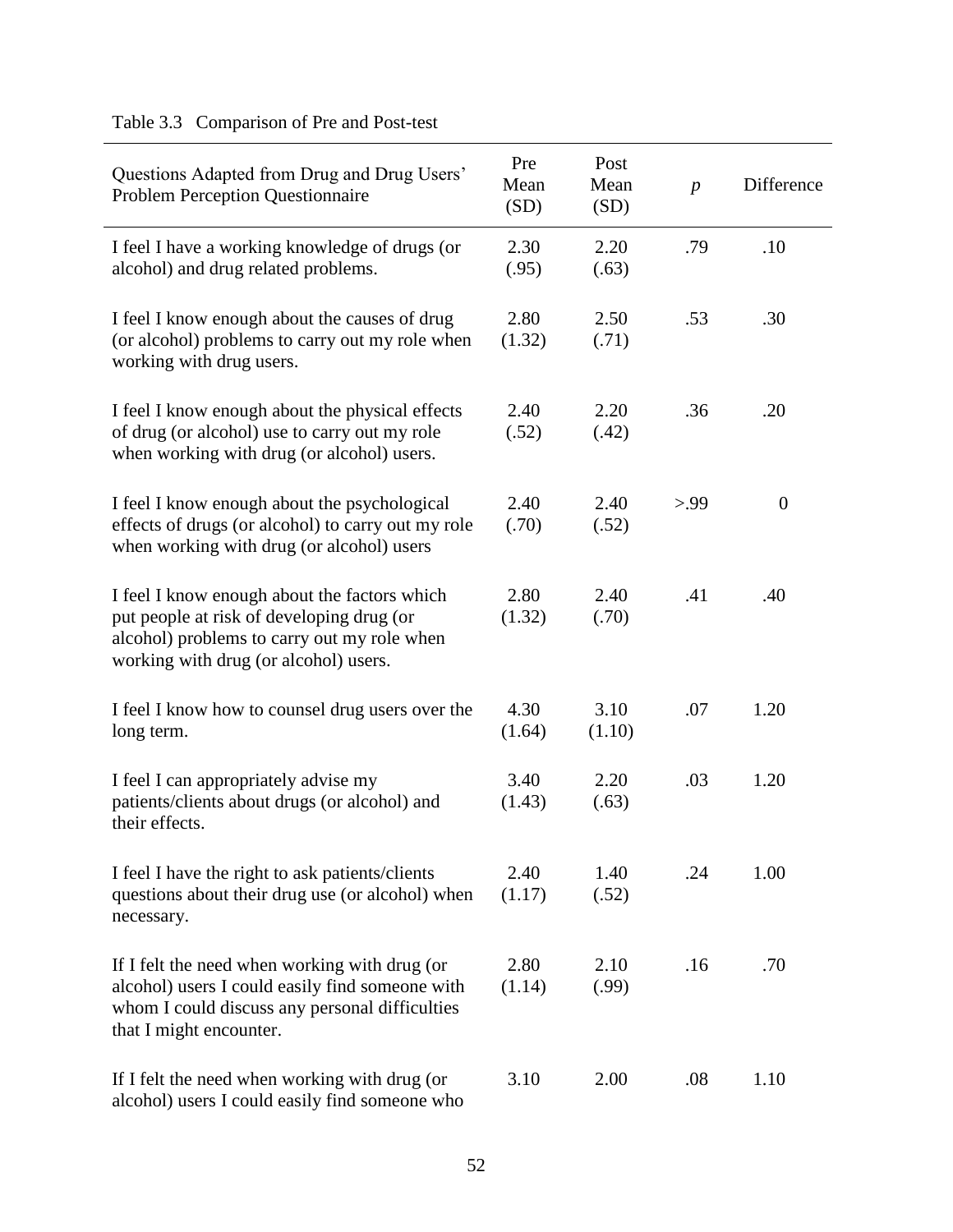Table 3.3 continued

| Questions Adapted from Drug and Drug Users'<br><b>Problem Perception Questionnaire</b>                                                     | Pre<br>Mean<br>(SD) | Post<br>Mean<br>(SD) | $\boldsymbol{p}$ | Difference |
|--------------------------------------------------------------------------------------------------------------------------------------------|---------------------|----------------------|------------------|------------|
| would help me clarify my professional<br>responsibilities.                                                                                 | (1.52)              | (1.05)               |                  |            |
| If I felt the need I could easily find someone<br>who would be able to help me formulate the<br>best approach to a drug (or alcohol) user. | 3.00<br>(1.25)      | 2.10<br>(1.10)       | .10              | .90        |
| I feel that there is little I can do to help drug (or<br>alcohol) users.                                                                   | 3.90<br>(1.52)      | 4.80<br>(1.62)       | .22              | .90        |
| At times I feel I am no good at all with drug (or<br>alcohol) users.                                                                       | 4.10<br>(1.66)      | 4.70<br>(1.64)       | .43              | .60        |
| On the whole, I am satisfied with the way I<br>work with drug (or alcohol) users.                                                          | 3.50<br>(1.18)      | 2.90<br>(1.20)       | .27              | .60        |
| In general, I feel I can understand drug (or<br>alcohol) users.                                                                            | 3.50<br>(.97)       | 2.70<br>(.95)        | .08              | .80        |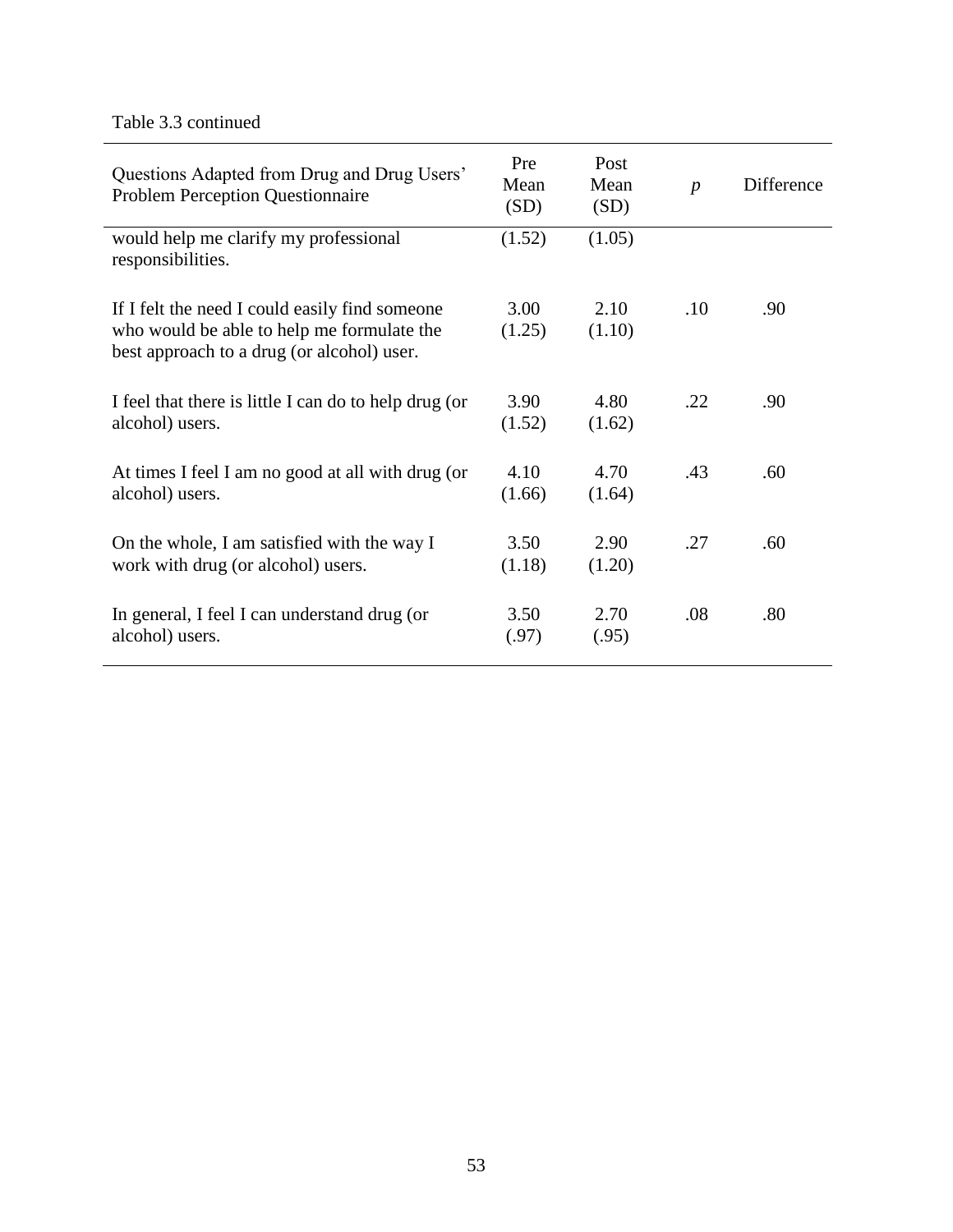| <b>Theme</b>            |                                                                                                          |
|-------------------------|----------------------------------------------------------------------------------------------------------|
| Communication           | Tone of voice (firm, consistent, not argumentative)<br>Non-verbal<br>Demeanor (eye contact, smile)       |
| Relationship            | Establish trust<br>Let patient know you are there to help<br>Use "we"<br>Work as a team to solve problem |
| <b>Safety Awareness</b> | Crowd control<br>Situational awareness<br>Call security when necessary<br>Have escape route              |

Table 3.4 Themes Consistent Among Nurses, Standardized Patient Actors, and Clinical Expert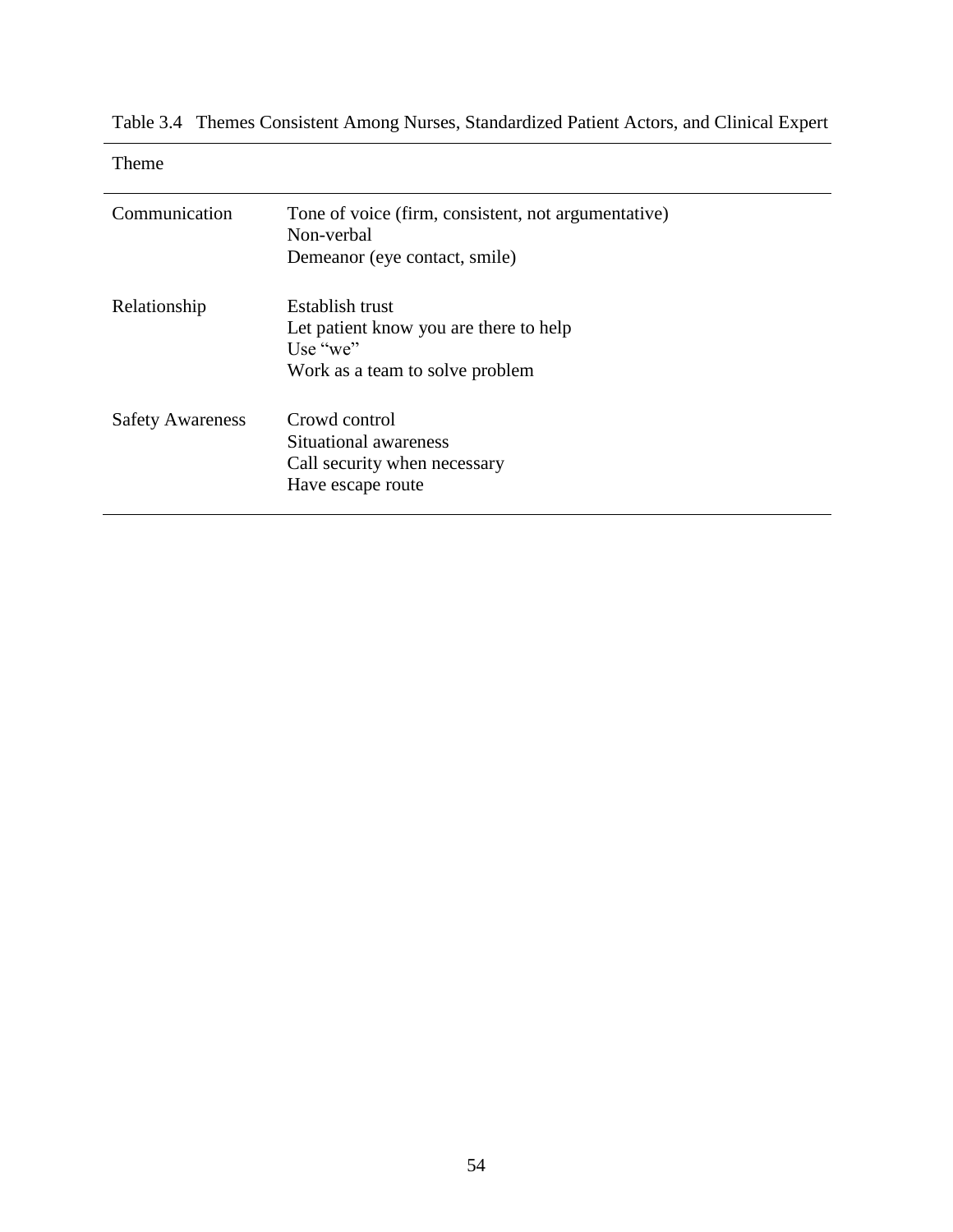Table 3.5 Nurses' Feedback Regarding Simulation Experience

Did you find this experience helpful? Do you have any thoughts about the exercise you'd like to share?

I liked it.

I didn't feel like I was being criticized. It was this is how you did and how you could do it differently.

Using an actor was more realistic.

It got me really thinking about how to handle a situation.

I might be able to facilitate better conversation or decrease a patient's anxiety with changing a few things.

I think this is helping me work through some of those issues after a recent incident.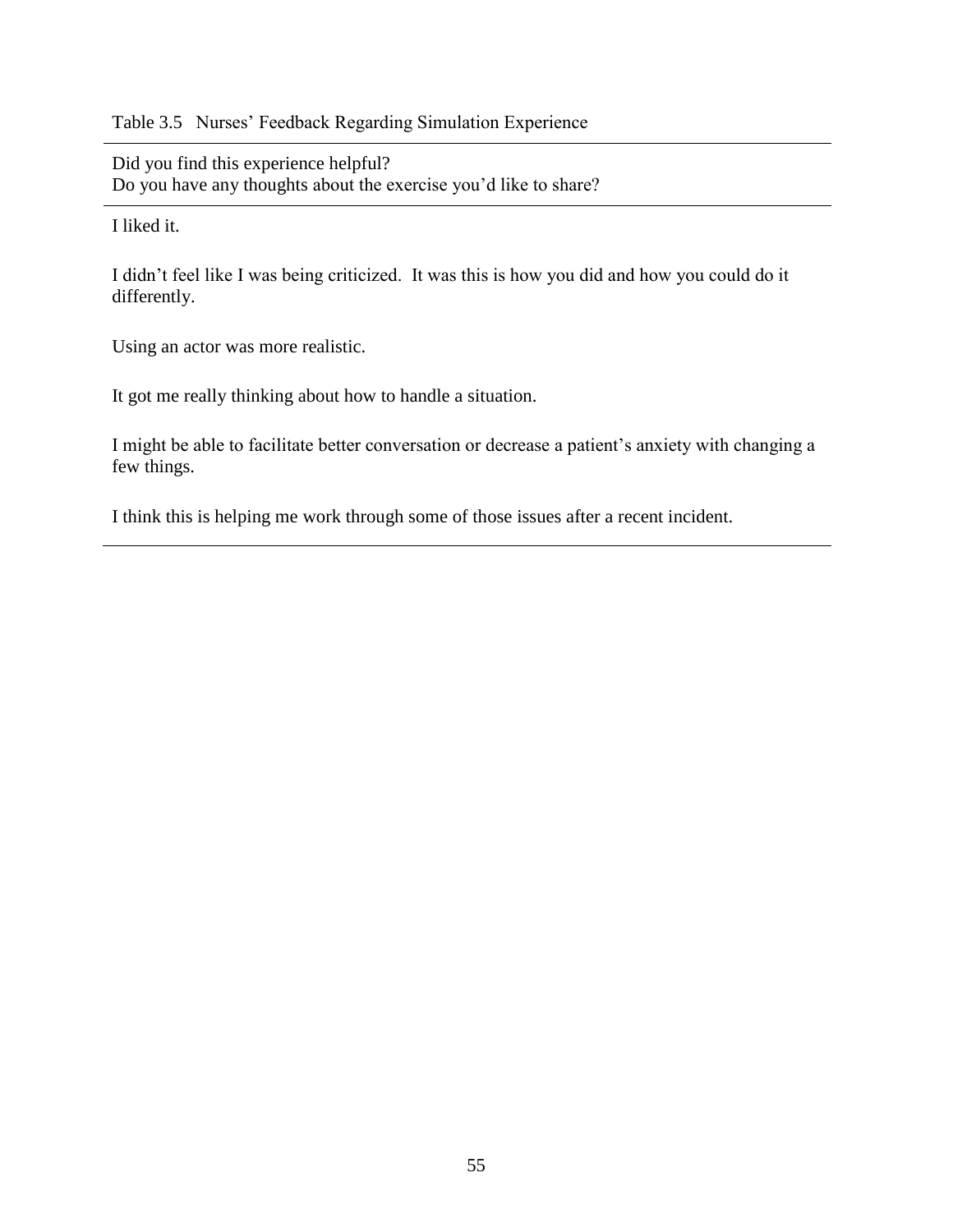

Figure 3.1 Degree of Satisfaction with Simulation Exercise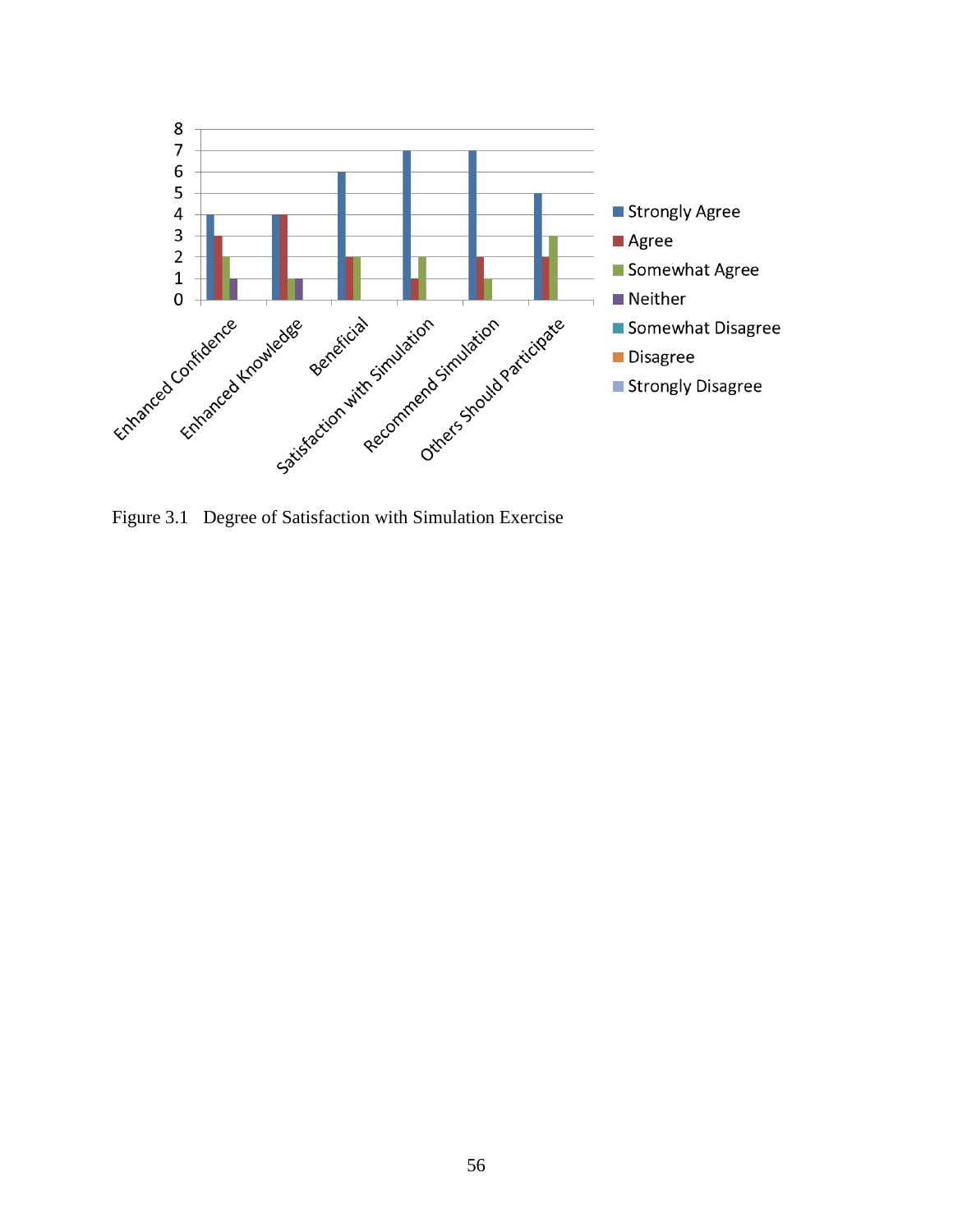#### **References**

- Bartlett, S. & Butson, R. (2014). Trained actors help students learn mental health nursing skills. *Kai Tiaki Nursing New Zealand, 21*(8), 17-19.
- Becker, K.L., Rose, L.E., Berg, J.B., Park, H., & Shatzer, J.H. (2006). The teaching effectiveness of standardized patients. *Journal of Nursing Education, 45*(4), 103-111.
- Brown, J.F. (2008). Applications of simulation technology in psychiatric mental health nursing education. *Journal of Psychiatric and Mental Health Nursing, 15*, 638-644.
- Cant, R.P. & Cooper, S.J. (2009). Simulation-based learning in nurse education: systematic review. *Journal of Advanced Nursing, 66*(1), 3-15.
- Chu, C. & Galang, A. (2013). Hospital nurse' attitudes toward patients with a history of illicit drug use. *Canadian Nurse, 109*(6), 29-34.
- Daly, M., Kermode, S., Reilly, D. (2009). Evaluation of clinical practice improvement programs for nurses for the management of alcohol withdrawal in hospitals. *Contemporary Nurse*, 31(2), 98-107.
- Doolen, J., Giddings, M., Johnson, M., deNathan, G.G., & O'Badia, L. (2014). An evaluation of mental health simulation with standardized patients. *International Journal of Nursing Education Scholarship, 11*(1), 1-8.
- Drug and Drug Problems Perceptions Questionnaire retrieved from <http://www.scotland.gov.uk/Publications/2003/08/17735/23457>
- Ford, R., Bammer, G., & Becker, N. (2008). The determinants of nurses' therapeutic attitude to patients who use illicit drugs and implications for workforce development. *Journal of Clinical Nursing,* 17, 2452-2462.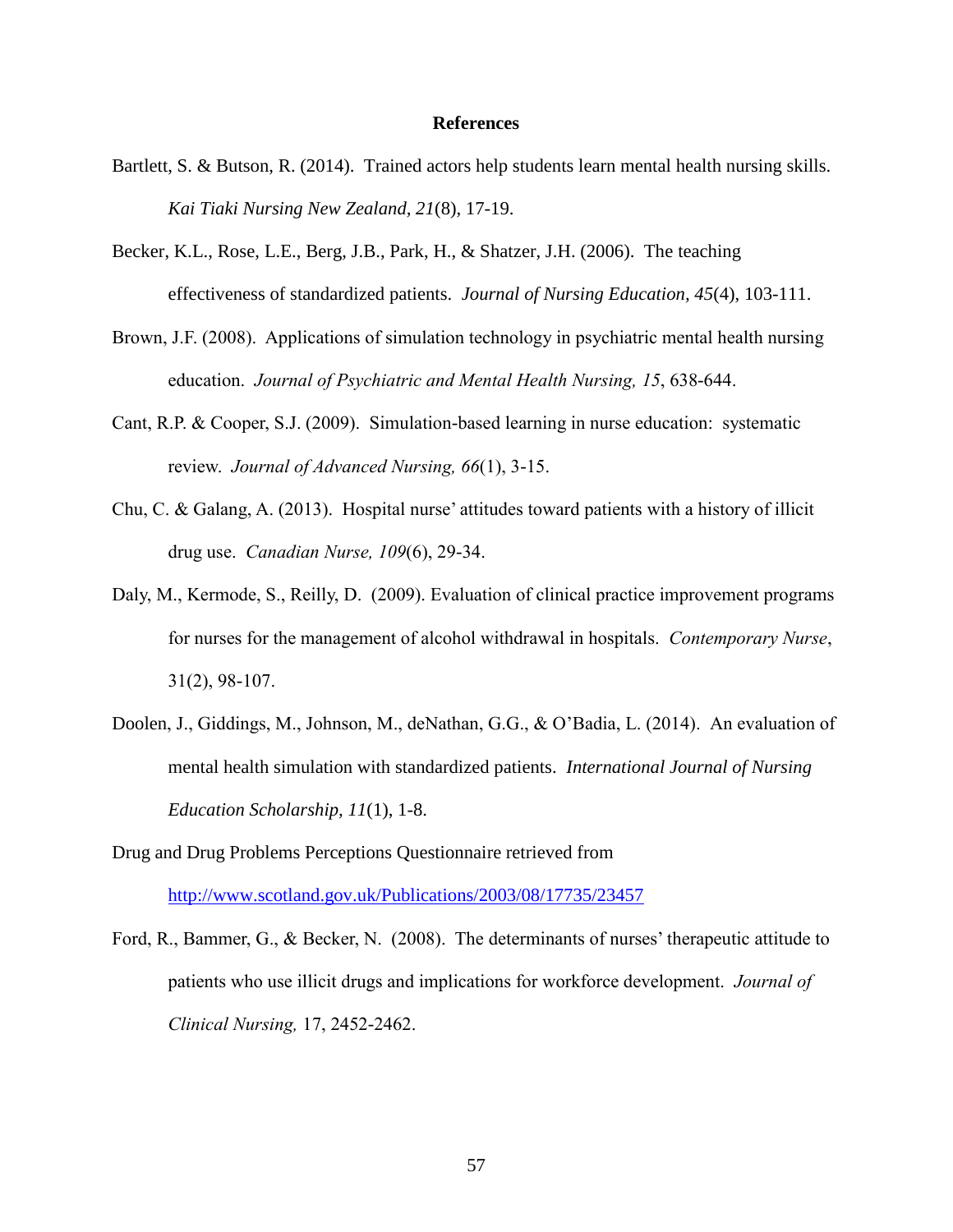- Ford, R. (2011). Interpersonal challenges as a constraint on care: The experience of nurses' care of patients who use illicit drugs. *Contemporary Nurse*, 37(2), 241-252.
- Hills, D. (2008). Relationships between aggression management training, perceived self-efficacy and rural general hospital nurses' experiences of patient aggression. *Contemporary Nurse*, 31, 20-31.
- Kameg, K., Mitchell, A.M., Clochesy, J., Howard, V.M., & Suresky, J. (2009). Communication and human patient simulation in psychiatric nursing. *Issues in Mental Health Nursing, 30*, 503-508.
- Laschinger, S., Medves, J., Pulling, C., McGraw, R., Waytuck, B., Harrision, M.B., & Gambeta, K. (2008). Effectiveness of simulation on health profession students' knowledge, skills, confidence, and satisfaction. *International Journal of Evidenced Based Healthcare, 6*, 278-302,
- Lopez-Bushnell, K., & Fassler, C. (2004). Nursing care of hospitalized medical patients with addictions. *Journal of Addictions Nursing*, 15, 177-182. Doi: 10.1080/10884600490889339.
- Monks, R., Topping, A., & Newell, R. (2012). The dissonant care management of illicit drug users in medical ward, the views of nurses and patients: a grounded theory study. *Journal of Advanced Nursing* 69(4), 935-946. Doi: 10.1111/j.1365-

2648.2012.06088.x

- Nilsen, S., Stone, W., Burleson, S. (2013). Identifying medical-surgical nursing staff perceptions of the drug-abusing patient. *Journal of Addictions Nursing,* 24(3), 168-72.
- Norman, J. (2012). Systematic review of the literature on simulation in nursing education. *Association of Black Nursing Faculty*, 24-28.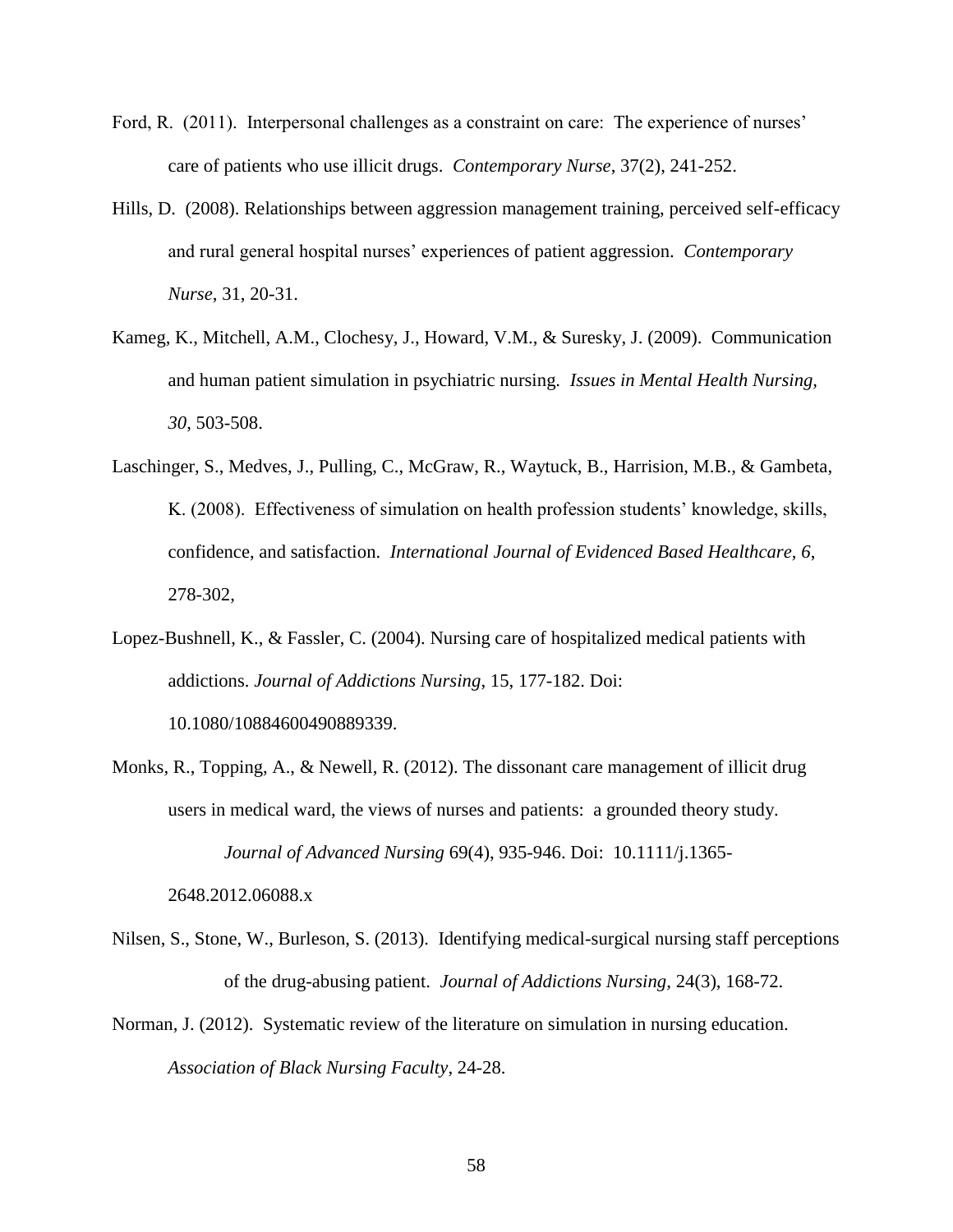- Sleeper, J.A. & Thompson, C. (2008). The use of hi fidelity simulation to enhance nursing students' therapeutic communication skill. *International Journal of Nursing Education Scholarship, 5*(1), 1-12.
- Vadlamudi, R.S., Adams, S., Hogan, B., Wu, T., & Wahid, Z. (2008). Nurses' attitudes, beliefs and confidence levels regarding care for those who abuse alcohol: Impact of educational intervention. *Nurse Education in Practice*, 8, 290-298.
- Watson, H., Maclaren, W. & Kerr, S. (2006). Staff attitudes towards working with drug users: Development of the Drug Problems Perceptions Questionnaire. *Addiction*, 102, 206-215.
- Weaver, A. (2011). High fidelity patient simulation in nursing education: An integrative review. *Nursing Education Perspectives, 32*(1), 37-40.
- Zavertnik, J.E., Huff, T.A., & Munro, C.L. (2010). Innovative approach to teaching communication skills to nursing students. *Journal of Nursing Education, 49*(2), 65-71.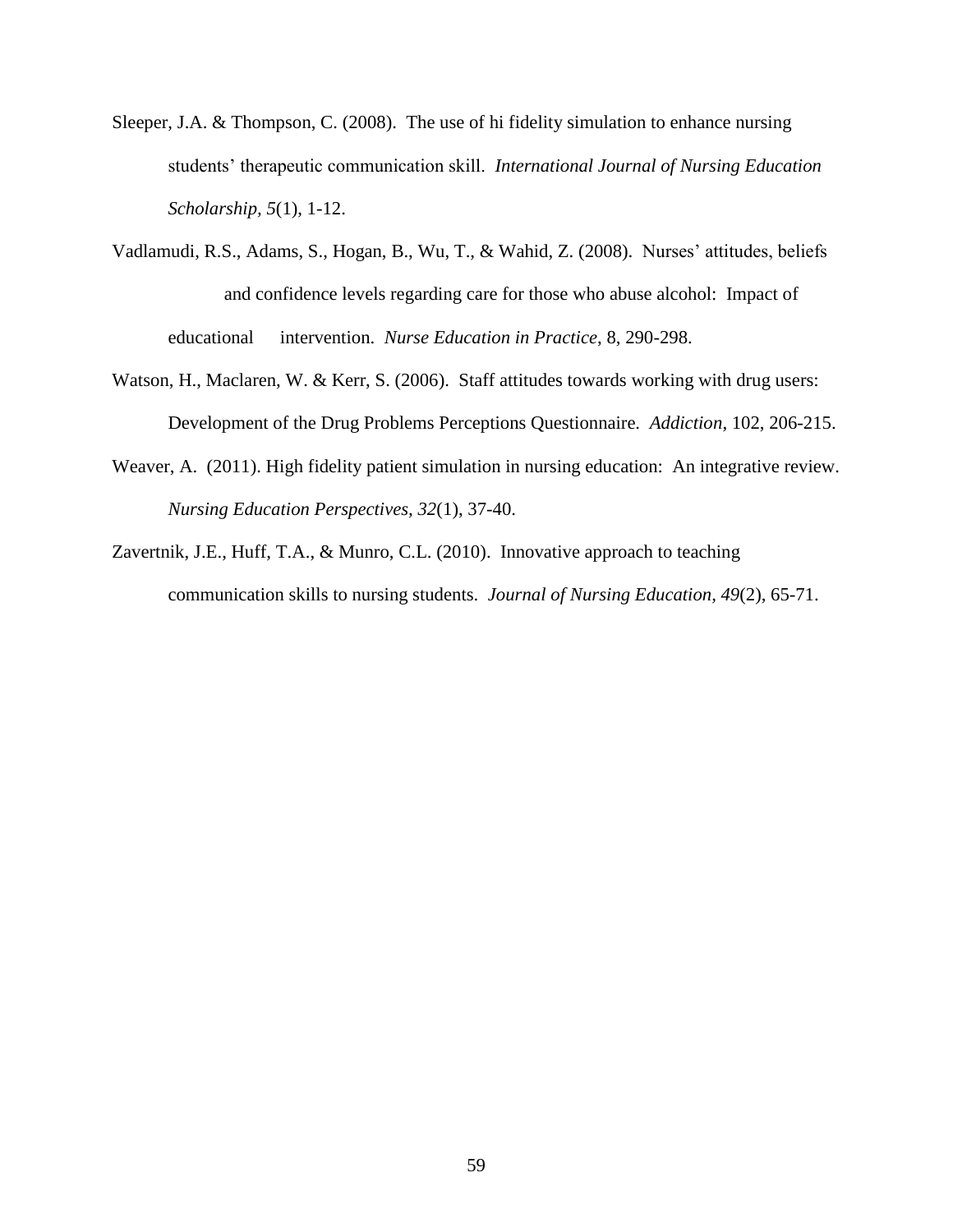#### Capstone Report Conclusion

Simulation is considered an effective learning tool and in some studies has been thought to have an impact on knowledge acquisition, skill performance, and confidence levels (Cant & Cooper, 2009; Laschinger, et al., 2008; Norman, 2012; Weaver, 2011). While much of the evidence focuses on the use of simulation with nursing students, this practice inquiry project confirmed simulation to be an effective learning strategy for practicing nurses. While the findings of the study did not reach statistical significance in many aspects, the qualitative data revealed improved confidence and nurse satisfaction with the experience. More specifically, this project supports simulation as a training technique to improve nurse confidence in caring for patients with substance abuse disorders as well as managing the challenging behaviors which often accompany the disorder. Knowledge gained through this project will be shared with nursing leadership and the substance use task force. The findings will be used to plan effective educational strategies for not only the nurses but the multidisciplinary care team managing patients with substance use disorders.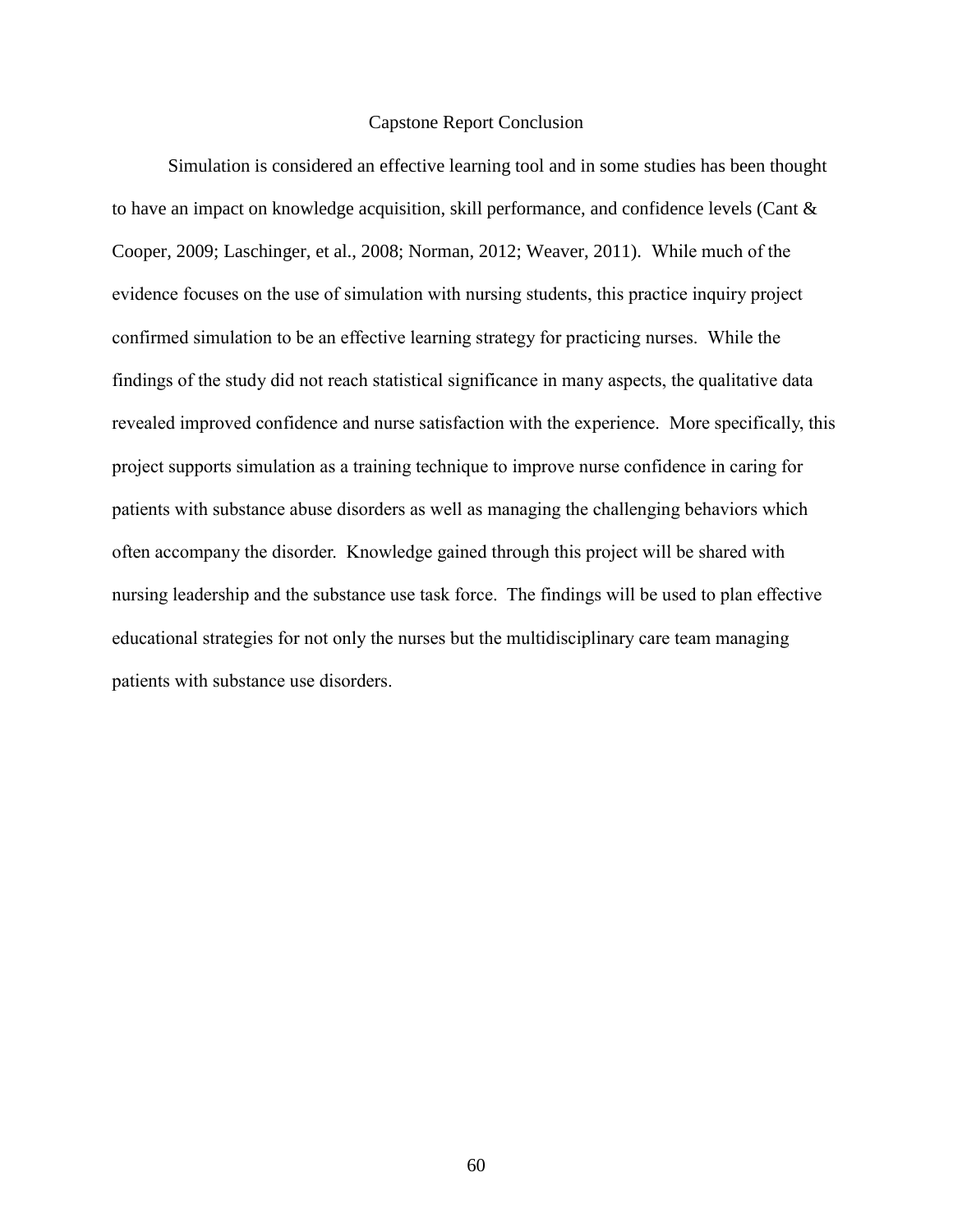Bambini, D., Washburn, J., & Perkins, R. (2009). Outcomes of clinical simulation for novice nursing students: Communication, confidence, clinical judgment. *Nursing Education Perspectives, 30(2)*, 79-82.

Bandura, A. (1977). *Social learning theory.* Englewood Cliffs, N.J.: Prentice-Hall.

- Bandura, A. & Shunck, D.H. (1981). Cultivating competence, self-efficacy, and intrinsic interest through proximal self-motivation. *Journal of Personality and Social Psychology, 41*(3), 586-598.
- Barnsley, L, Lyons, P.M., Ralston, S.J., Hibbert, E.J., Cunningham, I., Gordon, F.C., & Field, M. (2004). Clinical skills in junior medical officers: a comparison of self-reported confidence and observed competence. *Medical Education, 38,* 358-367.
- Bartlett, S. & Butson, R. (2014). Trained actors help students learn mental health nursing skills. *Kai Tiaki Nursing New Zealand, 21*(8), 17-19.
- Becker, K.L., Rose, L.E., Berg, J.B., Park, H., & Shatzer, J.H. (2006). The teaching effectiveness of standardized patients. *Journal of Nursing Education, 45*(4), 103-111.
- Benner, P. (1982). From novice to expert. *American Journal of Nursing, 82*(3), 402-407
- Black, C., Lawrence, W., Cradock, S., Ntani, G., Tinati, T., Jarman, M., …& Baird, J. (2012). Healthy conversation skills: Increasing competence and confidence in front-line staff. *Public Health Nutrition, 17*(3), 700-707.
- Blum, C.A., Borglund, S., & Parcells, D. (2010). High-fidelity nursing simulation: Impact on student self-confidence and clinical competence. *International Journal of Nursing Education Scholarship, 7(1),* 1-14.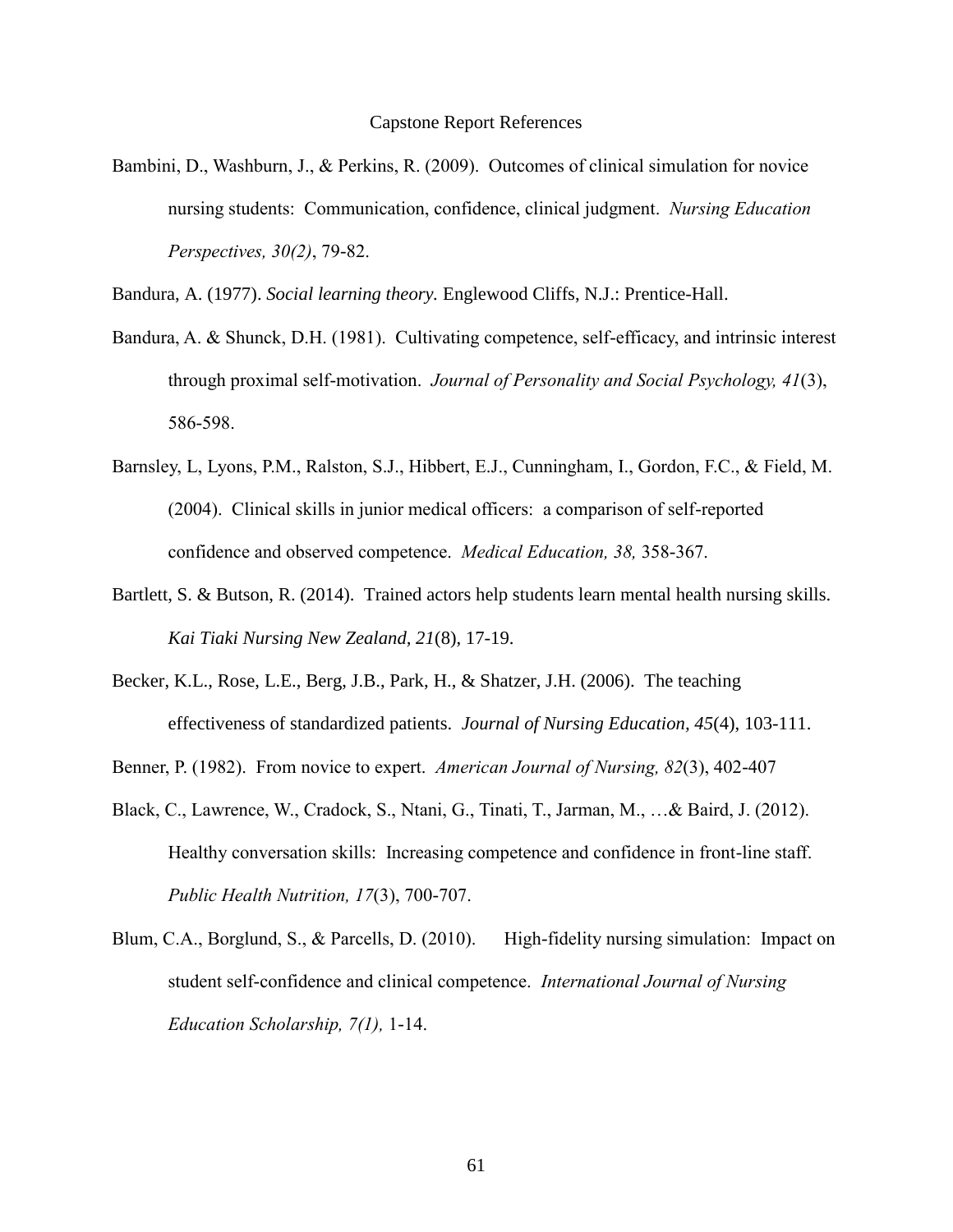- Brannan, J.D., White, A., & Bezanson, J.L. (2008). Simulator effects on cognitive skills and confidence level. *Journal of Nursing Education, 47(11)*, 495-500.
- Brazil, K., Brink, P., Kaasalainen, S., Kelly, M.L., McAiney, C. (2012). Knowledge and perceived competence among nurses caring for the dying in long-term care homes. *International Journal of Palliative Nursing, 18*(2), 77-83.
- Brinkman, D.J., Tichelaar, J., van Agtmael, M.A., de Vries, T.P., & Richir, M.C. (2015). Self-Reported confidence in prescribing skills correlates poorly with assessed competence in fourth-year medical students. *The Journal of Clinical Pharmacology, 55*(7), 825-830.
- Brown, J.F. (2008). Applications of simulation technology in psychiatric mental health nursing education. *Journal of Psychiatric and Mental Health Nursing, 15*, 638-644.
- Bultas, M.W., Hassler, M., Ercole, P.M., & Rea, G. (2014). Effectiveness of high-fidelity simulation for pediatric staff nurse education. *Pediatric Nursing, 40(1),* 27-32.
- Cant, R.P. & Cooper, S.J. (2009). Simulation-based learning in nurse education: systematic review. *Journal of Advanced Nursing, 66*(1), 3-15.
- Castle, N., Garton, H., & Kenward, G. (2007). Confidence vs competence: basic life support skills of health professionals. *British Journal of Nursing, 16*(11), 664-666.
- Chu, C. & Galang, A. (2013). Hospital nurse' attitudes toward patients with a history of illicit drug use. *Canadian Nurse, 109*(6), 29-34.
- Clanton, J., Gardner, A., Cheung, M., Mellert, L., Evancho-Chapman, M., & George, R.L. (2014). The relationship between confidence and competence in the development of surgical skills. *Journal of Surgical Education, 71*(3), 405-412.
- Competence (n.d.). Merriam-Wwbster.com. Retrieved March 15, 2016 from [www.merriam](http://www.merriam-webster.com/)[webster.com](http://www.merriam-webster.com/) /dictionary/competence.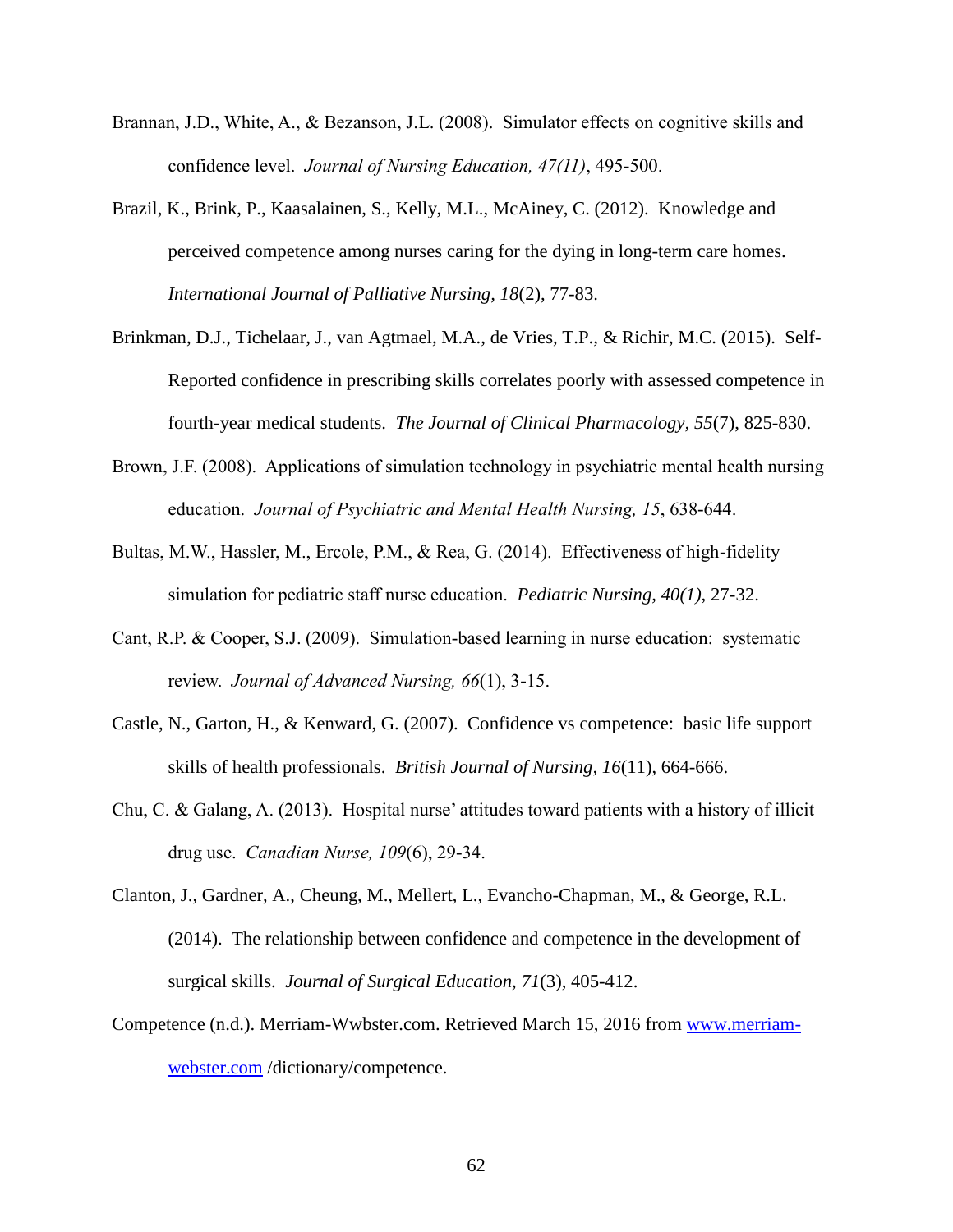- Confidence (n.d.). Merriam-Wwbster.com. Retrieved March 15, 2016 from [www.merriam](http://www.merriam-webster.com/)[webster.com](http://www.merriam-webster.com/) /dictionary/confidence.
- Daly, M., Kermode, S., Reilly, D. (2009). Evaluation of clinical practice improvement programs for nurses for the management of alcohol withdrawal in hospitals. *Contemporary Nurse*, 31(2), 98-107.
- Doolen, J., Giddings, M., Johnson, M., deNathan, G.G., & O'Badia, L. (2014). An evaluation of mental health simulation with standardized patients. *International Journal of Nursing Education Scholarship, 11*(1), 1-8.
- Dowson, A., Russ, S., Sevdalis, N., Cooper, M., & DeMunter, C. (2013). How in situ simulation affects paediatric nurses' clinical confidence. *British Journal of Nursing, 22*(11), 610- 617.
- Eaton-Siva, L. & Day, A. (2011). Effectiveness of a computerized educational module on nurses' knowledge and confidence level related to diabetes. *Journal for Nurses in Staff Development, 27*(6), 285-289.
- Fabro, K., Schaffer, M., & Scharton, J. (2014). The development, implementation, and evaluation of an end-of life simulation experience for baccalaureate nursing students. *Nursing Education Perspectives, 35(1),* 19- 25.
- Ford, R. (2011). Interpersonal challenges as a constraint on care: The experience of nurses' care of patients who use illicit drugs. *Contemporary Nurse*, 37(2), 241-252.
- Ford, R., Bammer, G., & Becker, N. (2008). The determinants of nurses' therapeutic attitude to patients who use illicit drugs and implications for workforce development. *Journal of Clinical Nursing,* 17, 2452-2462.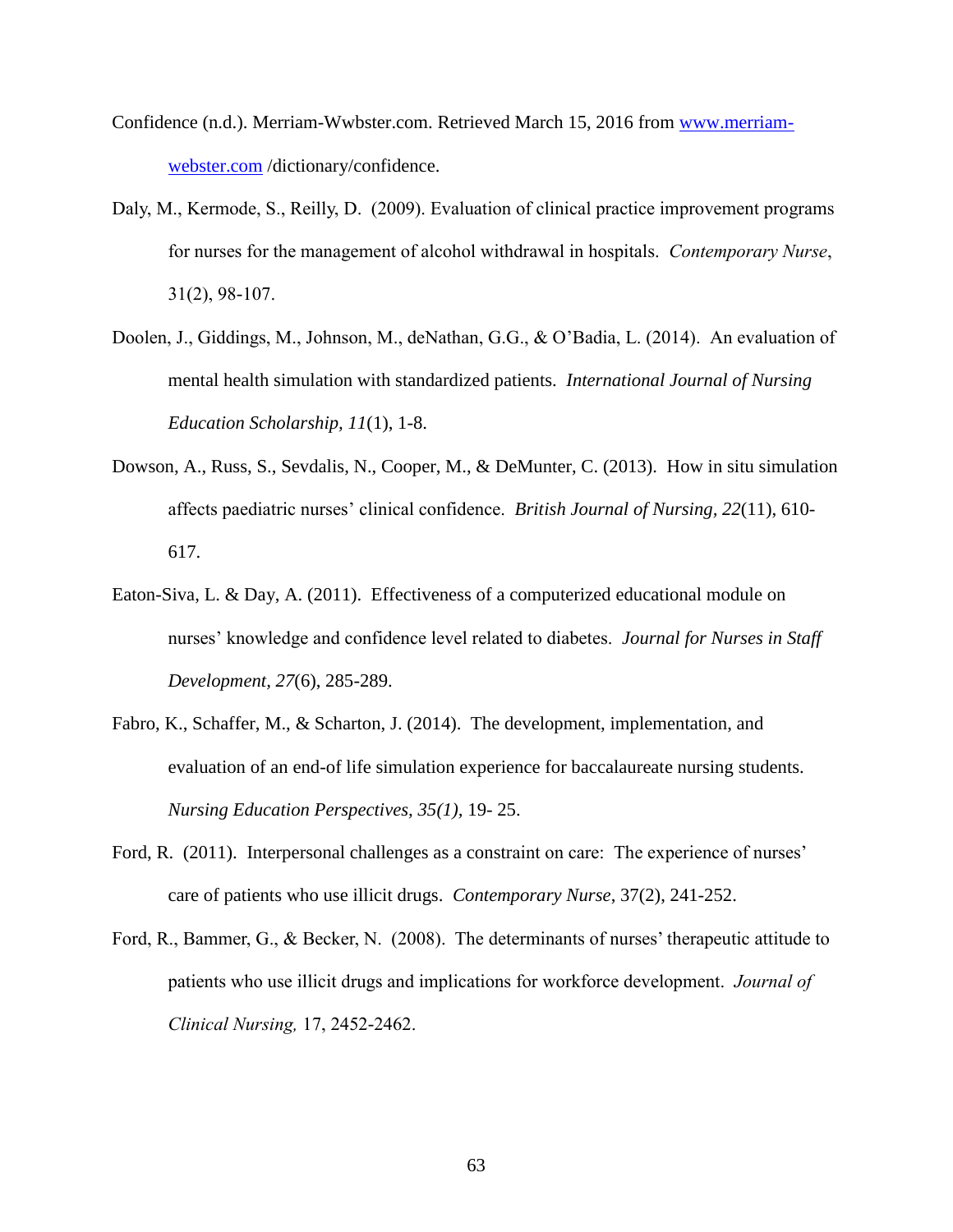- Franklin, A.E. & Lee, C.S. (2014). Effectiveness of simulation for improvement in self-efficacy among novice nurses: A meta-analysis. *Journal of Nursing Education,* 53(11), 607-614.
- Gordon, C.J., & Buckley, T. (2009). The effect of high-fidelity simulation training on medical surgical graduate nurses' perceived ability to respond to patient clinical emergencies. *The Journal of Continuing Education in Nursing, 40(11),* 491-498.
- Hauer, K., Wilkerson, L., Teherani, A. (2008). The relationship between medical students' knowledge, confidence, experience, and skills related to colorectal cancer screening. *Journal of Cancer Education, 23*, 209-213.
- Hills, D. (2008). Relationships between aggression management training, perceived self-efficacy and rural general hospital nurses' experiences of patient aggression. *Contemporary Nurse*, 31, 20-31.
- Kaddoura, M.A. (2010). New graduate nurses' perceptions of the effects of clinical simulation on their critical thinking, learning, and confidence. *The Journal of Continuing Education in Nursing, 41(11),* 506-516.
- Kameg, K., Clochesy, J., Mitchell, A.M., Suresky, J.M. (2010). The impact of high-fidelity simulation on self-efficacy of communication skills. *Issues in Mental Health Nursing, 31*, 315-323.
- Kameg, K., Mitchell, A.M., Clochesy, J., Howard, V.M., & Suresky, J. (2009). Communication and human patient simulation in psychiatric nursing. *Issues in Mental Health Nursing, 30*, 503-508.
- Karabacak, U., Serbest, S., Onturk, Z.K., Aslan, F.E., Olgun, N. (2013). Relationship between student nurses' self-efficacy and psychomotor skills competence. *International Journal of Nursing Practice, 19*, 124-130.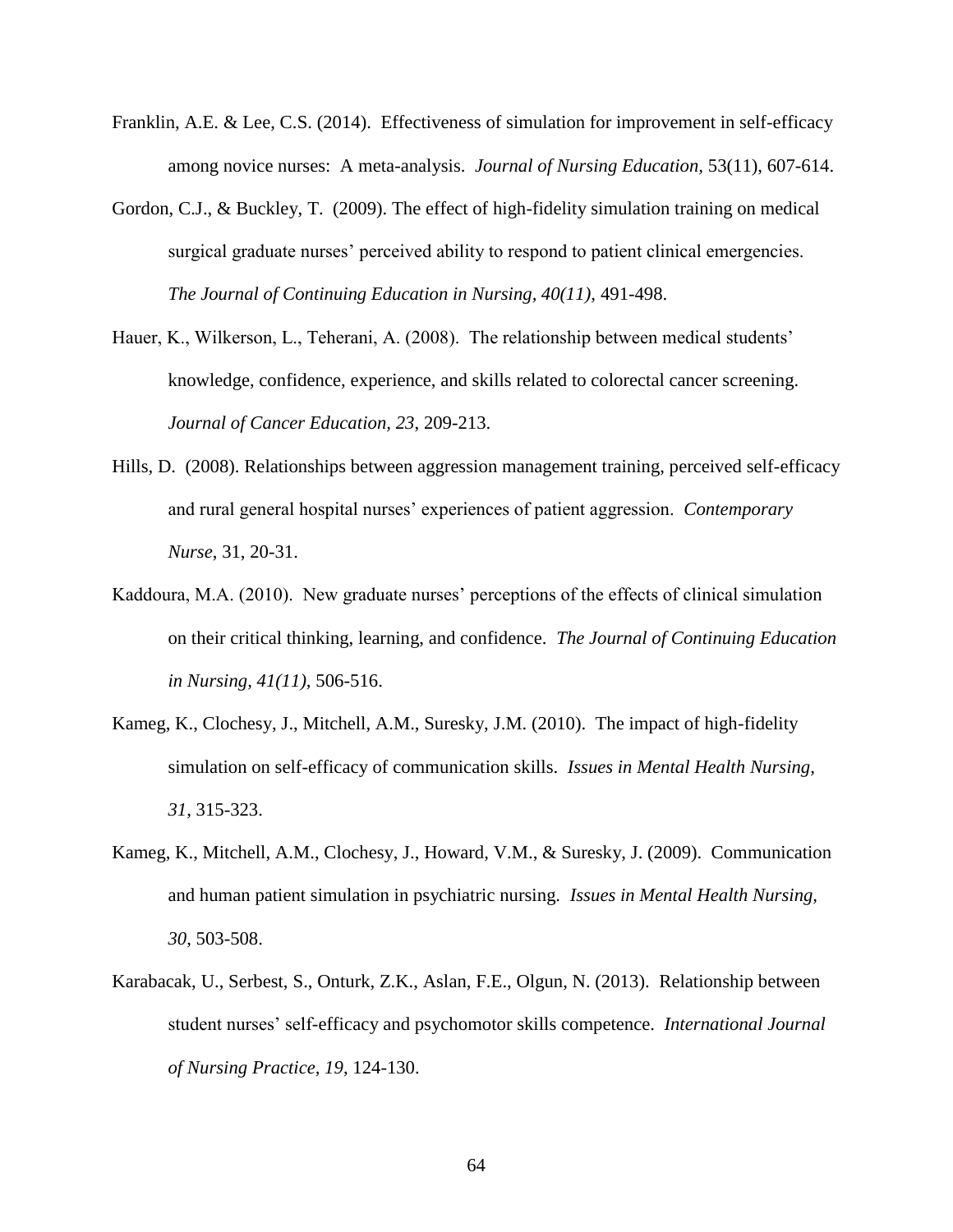- Laschinger, S., Medves, J., Pulling, C., McGraw, R., Waytuck, B., Harrision, M.B., & Gambeta, K. (2008). Effectiveness of simulation on health profession students' knowledge, skills, confidence, and satisfaction. *International Journal of Evidenced Based Healthcare, 6*, 278-302,
- Lauder, W., Holland, K., Roxburgh, M., Topping, K., Watson, R., Johnson, M. … & Behr, A. (2008). Measuring competence, self-reported competence and self-efficacy in preregistration students. *Nursing Standard, 22*(20), 35-43.
- Leigh, G.T. (2008). High-fidelity patient simulation and nursing students' self-efficacy: A review of the literature. *International Journal of Nursing Education Scholarship, 5(1),* 1- 17.
- Leopold, S.S., Morgan, H.D., Kadel, N.J., Gardner, G.C., Schaad, D.C., & Wolf, F.M. (2005). Impact of educational intervention on confidence and competence in the performance of a simple surgical task. *The Journal of Bone and Joint Surgery, 87*(5), 1031-1037.
- Liaw, S.Y., Scherpbier, A., Rehans, J.H., & Klaninin-Yobas, P. (2012). Assessment for simulation learning outcomes: A comparison of knowledge and self-reported confidence with observed clinical performance. *Nurse Education Today, 32*, 35-39.
- Liou, S., Chang, C., Tsia, H., & Cheng, C. (2013). The effects of a deliberate practice program on nursing students' perception of clinical competence. *Nurse Education Today, 33, 358- 363.*
- Lopez-Bushnell, K., & Fassler, C. (2004). Nursing care of hospitalized medical patients with addictions. *Journal of Addictions Nursing*, 15, 177-182. Doi: 10.1080/10884600490889339.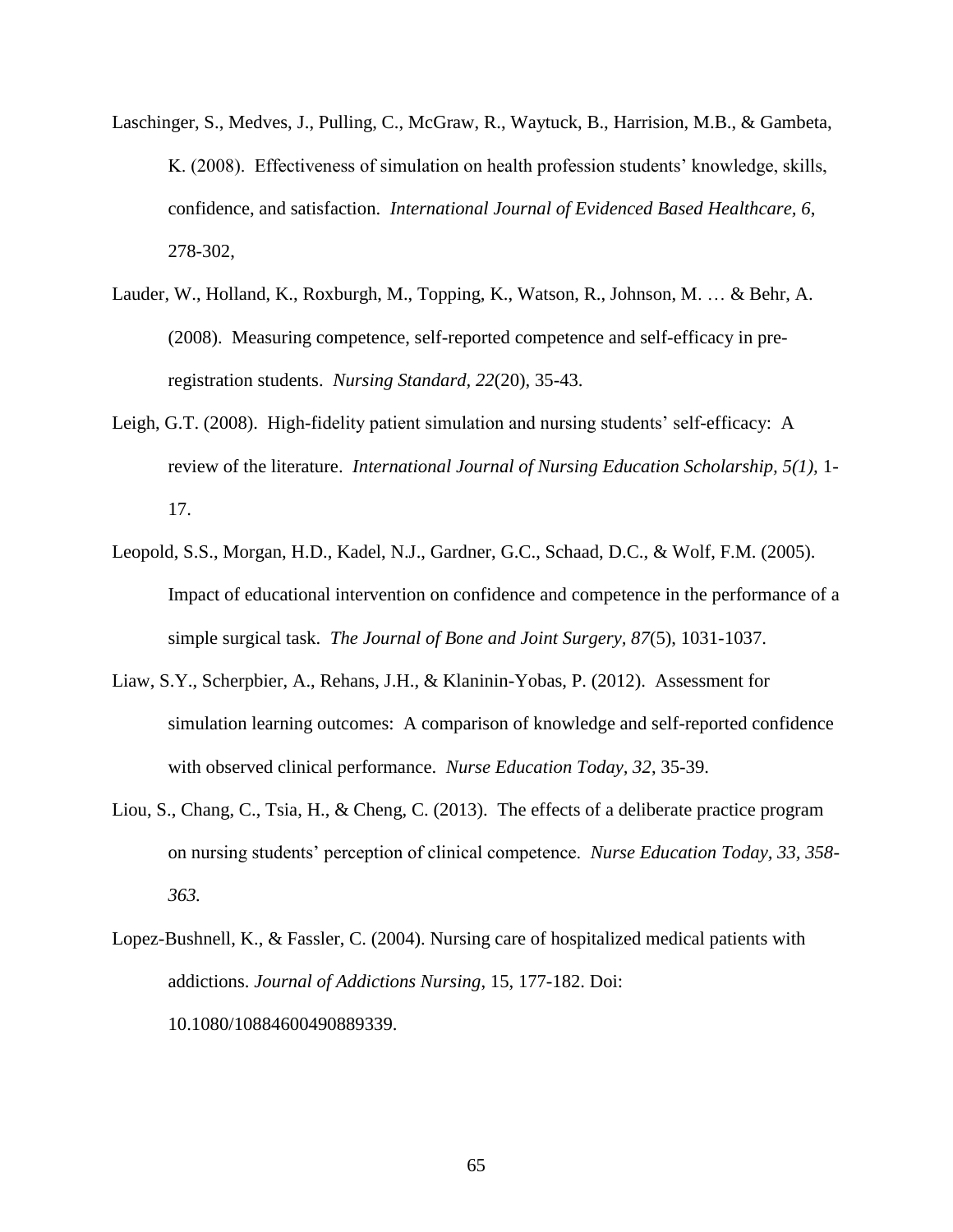- Lucas, A.N. (2014). Promoting continuing competence and confidence in nurses through highfidelity simulation-based learning. *The Journal of Continuing Education in Nursing, 45*(8), 360-365.
- March, A.L., Adams, M.H., & Robinson, C. (2014). Student characteristics and perceptions of learning and confidence acquisition associated with simulation. *Nursing Education Perspectives, 35*(5), 335-36.
- McClimens, A. (2012). Confidence and performance in objective structured clinical examination. *British Journal of Midwifery, 20*(10), 746-751.
- Mitchell, J. (2015). Electronic documentation: Assessment of newly graduated nurses' competency and confidence levels. *Online Journal of Nursing Informatics, 19*(2).
- Monks, R., Topping, A., & Newell, R. (2012). The dissonant care management of illicit drug users in medical ward, the views of nurses and patients: a grounded theory study. *Journal of Advanced Nursing* 69(4), 935-946. Doi: 10.1111/j.1365-

2648.2012.06088.x

- Moreland, S.S., Lemieux, M.L., & Myers, A. (2012). End-of-life care and the use of simulation in a baccalaureate nursing program. *International Journal of Nursing Education Scholarship, 9*(1), 1-16.
- Morgan, P.J. & Cleave-Hogg, D. (2002). Comparison between medical students' experience, confidence and competence. *Medical Education, 36*, 534-539.
- Mould, J., White, H., & Gallagher, R. (2011). Evaluation of a critical care simulation series for undergraduate nursing students. *Contemporary Nurse, 38*(1-2), 180-190.
- Najjar, R.H., Lyman, B. & Miehl, N. (2015). Nursing students' experiences with high-fidelity simulation. *International Journal of Nursing Education Scholarship, 12(1),* 1-9.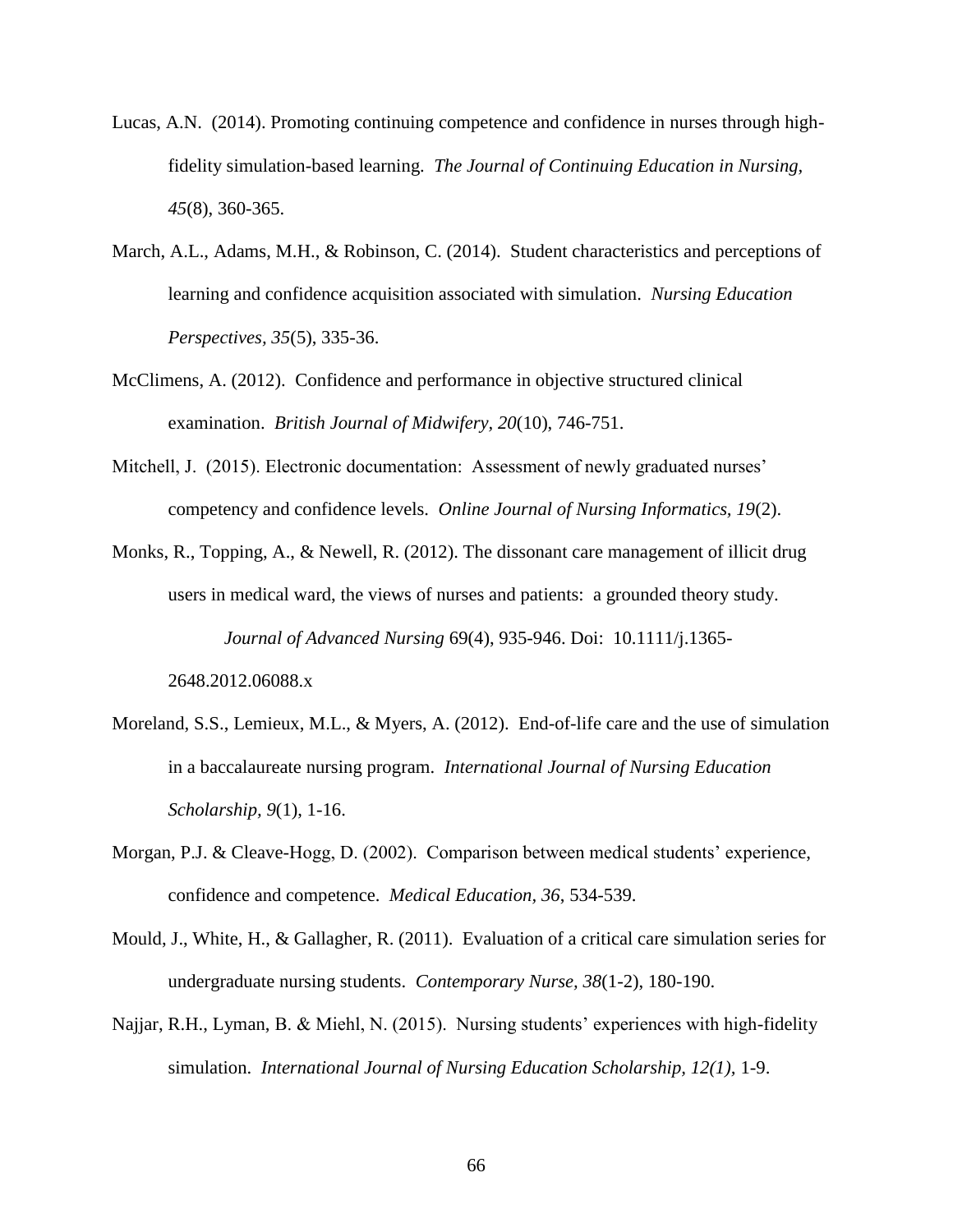- Nilsen, S., Stone, W., Burleson, S. (2013). Identifying medical-surgical nursing staff perceptions of the drug-abusing patient. *Journal of Addictions Nursing,* 24(3), 168-72.
- Norman, J. (2012). Systematic review of the literature on simulation in nursing education. *Association of Black Nursing Faculty*, 24-28.
- Oetker-Blakc, S.L. & Kreye, J. (2015). Global psychometric evaluation of the clinical skills selfefficacy scale in Moshi, Tanzania. *Nursing Education Perspectives, 26*(3), 163-166.
- Perry, P. (2011). Concept analysis: Confidence/ self-confidence. *Nursing Forum, 46*(4), 218- 230.
- Roh, Y.S., Lee, W.S., Chung, H.S., & Park, Y.M. (2013). The effects of simulation-based resuscitation training on nurses' self- efficacy and satisfaction. *Nurse Education Today*, *33*, 123-128.
- Samawi, Z., Miller, T., & Haras, M.S. (2014). Using high-fidelity simulation and concept mapping to cultivate self-confidence in nursing students. *Nursing Education Perspectives*, 35(6), 408-409.
- Schoening, A.M., Sittner, B.ZJ., & Todd, M.J. (2006). Simulated clinical experience nursing students' perceptions and the educators' role. *Nurse Educator, 31*(6), 253-258.
- Simulation (n.d.) Merriam-Webster's online dictionary. Retrieved from www.merriamwebster.com.
- Sleeper, J.A. & Thompson, C. (2008). The use of hi fidelity simulation to enhance nursing students' therapeutic communication skill. *International Journal of Nursing Education Scholarship, 5*(1), 1-12.
- Smith, S.A. (2012). Nurse competence: A concept analysis. *International Journal of Nursing Knowledge, 23*(3), 172-182.